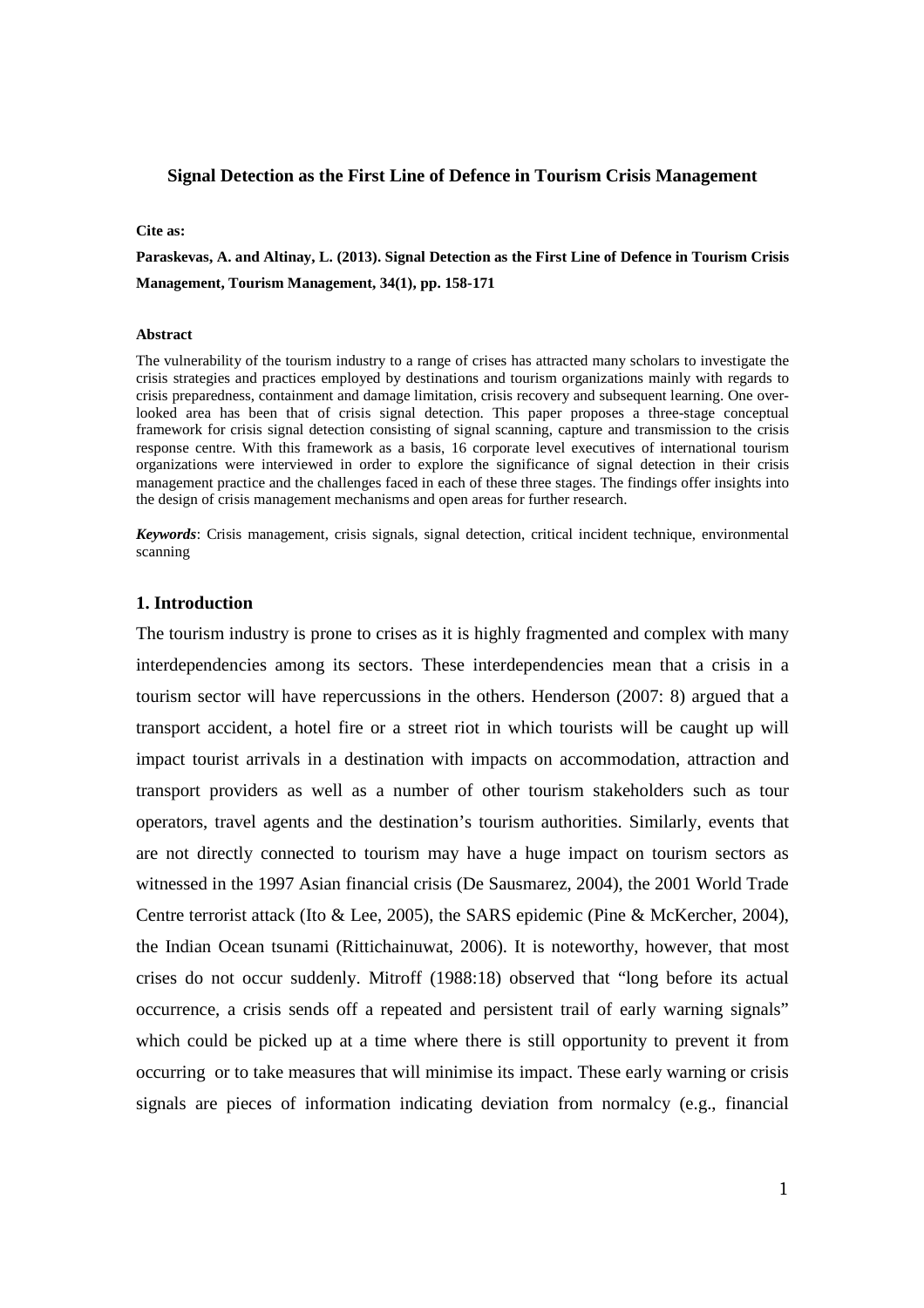indicators exceeding a threshold, abnormal patterns of social behaviour, etc.) that may escalate and lead to a crisis. For example, a receding ocean following an earthquake felt in the coast may be an indication of an approaching tsunami, an unusually increased number of patients with respiratory problems admitted in a hospital may be an indication of an emerging epidemic and an increased number of clashes between religious sects in a destination may indicate possible political unrest. Early detection of these signals and timely response to them might have saved a good part of the 230,000 lives claimed by the 2004 Indian Ocean tsunami, of the 41% of tourism GDP that Hong Kong has lost due to SARS in 2003 or of the more than \$600 million Bahrain has lost due to the cancellation of the Formula 1 Grand Prix in 2011.

Several scholars in the field of crisis management (Boin 2003; Boin & Lagadec, 2000; Takeda & Helms, 2006) have suggested that as crises are dynamic in nature with events morphing at varying rates of acceleration and deceleration. Small changes in the parameters of a crisis may ultimately cause enormous changes in its outcome as minute initial differences are magnified and transformed by the dynamical processes at work ("butterfly effect", Lorenz, 1993) rendering the crisis extremely sensitive to the initial conditions of its evolution (Paraskevas, 2006). This sensitivity underlines the importance of early interventions in crisis development and, therefore, of processes able to capture the crisis dynamism through the detection, transmission and interpretation of the signals it emanates. With this thinking, Mitroff (1988) proposed a five phase ("five mechanisms" - in his terms) crisis management model: signal detection; preparation/prevention; containment (damage limitation); recovery; and learning. This model pre-supposes a signal detection mechanism for better crisis preparedness and even prevention of a crisis.

The subject of tourism crises has attracted the attention of several scholars in the field resulting in a significant body of literature. These studies have contributed a lot in evaluating the impact of crises on tourism (e.g., Blake & Sinclair , 2003; Eugenio-Martin, Sinclair & Yeoman, 2005; Pizam & Fleischer, 2002), addressing particular aspects of crisis management, mainly destination recovery (e.g., Beirman, 2003; Israeli & Reichel, 2003; Prideaux, 2004) or focusing on lessons learned from crises (e.g., De Sausmarez,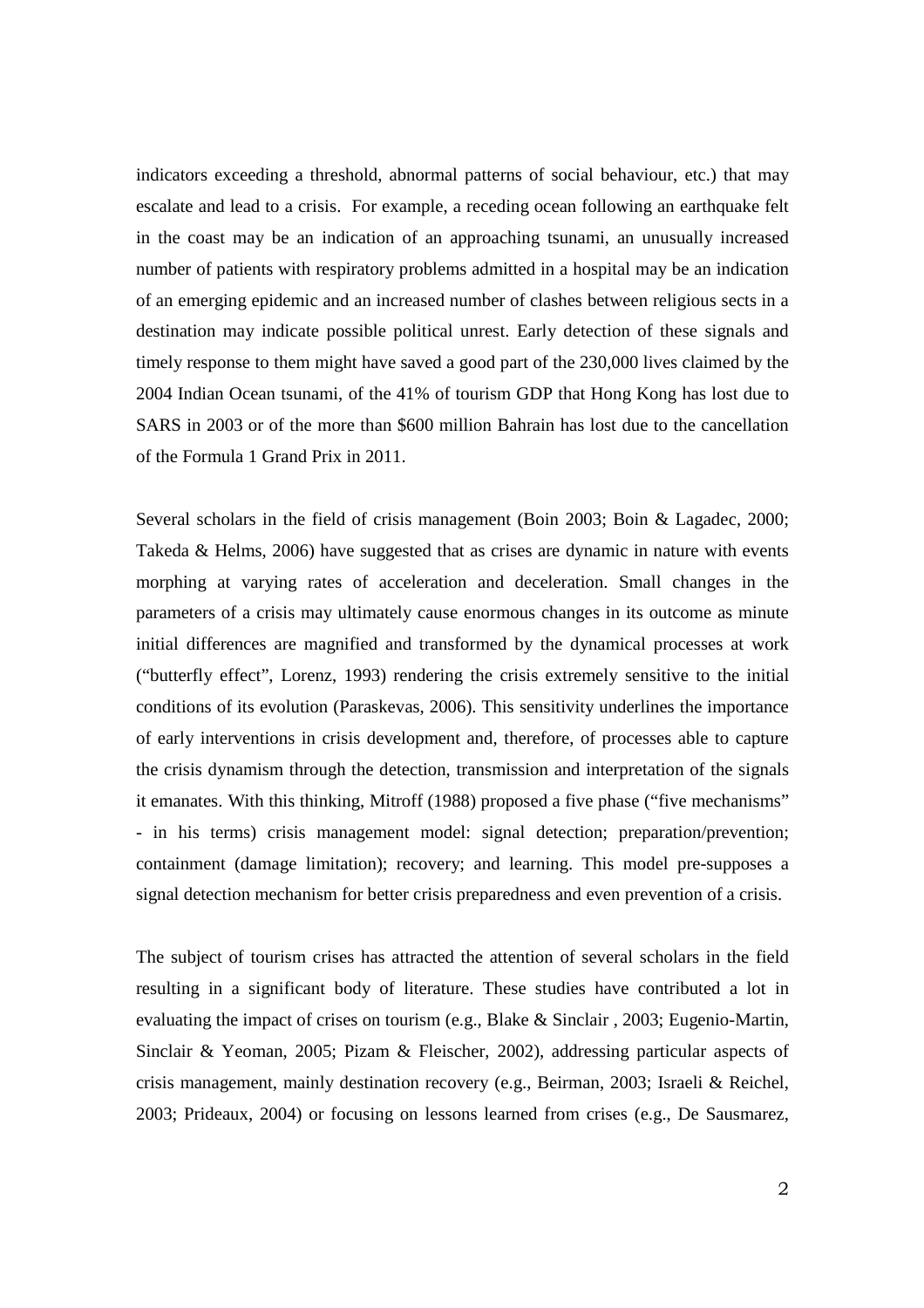2004; Henderson, 2003 a,b; Miller & Ritchie, 2003). However none of them has looked at crisis signals and what Mitroff (1988) calls "crisis detection mechanism". Even the few studies that propose more strategic approaches to tourism crisis/disaster management (Faulkner, 2001; Ritchie, 2004) just touch upon crisis signal detection. Key research questions such as how should a signal detection mechanism be designed, what types of detectors it should use and for what signals it should look and where, largely remain with no answer.

This paper aims to narrow this research gap, by exploring the 'mechanism' of crisis signal detection in the context of the tourism organizations. We first look at the crisis literature within tourism and we develop a conceptual framework for the detection process of crisis signals based on a number of theories including the information communication theory and the signal detection theory. We then conduct a fieldwork with 16 corporate level executives of international tourism organizations in order to explore the significance of signal detection in their crisis management practice, the way it is designed and the challenges they are facing. The paper concludes with suggestions for further research on the topic.

## **2. Crisis Management in Tourism**

As with the generic crisis management literature, Santana (2004: 307) concluded that 'the [tourism] literature provides no generally accepted definition of crisis" since there are several definitions for the term "tourism crisis" (e.g., Beirman, 2003; Faulkner, 2001; Glaesser, 2003; Henderson, 2007; Ritchie, 2004). The more comprehensive definition, however, is perhaps offered by Sönmez et al (1994) who state that a tourism crisis is:

"any occurrence which can threaten the normal operation and conduct of tourism related businesses; damage a tourist destination's overall reputation for safety, attractiveness and comfort by negatively affecting visitors' perceptions of that destination; and, in turn, cause a downturn in the local travel and tourism economy and interrupt the continuity of business operations for the local travel and tourism industry by the reduction in tourist arrivals and expenditures." (Sönmez, Backman & Allen, 1994: 22)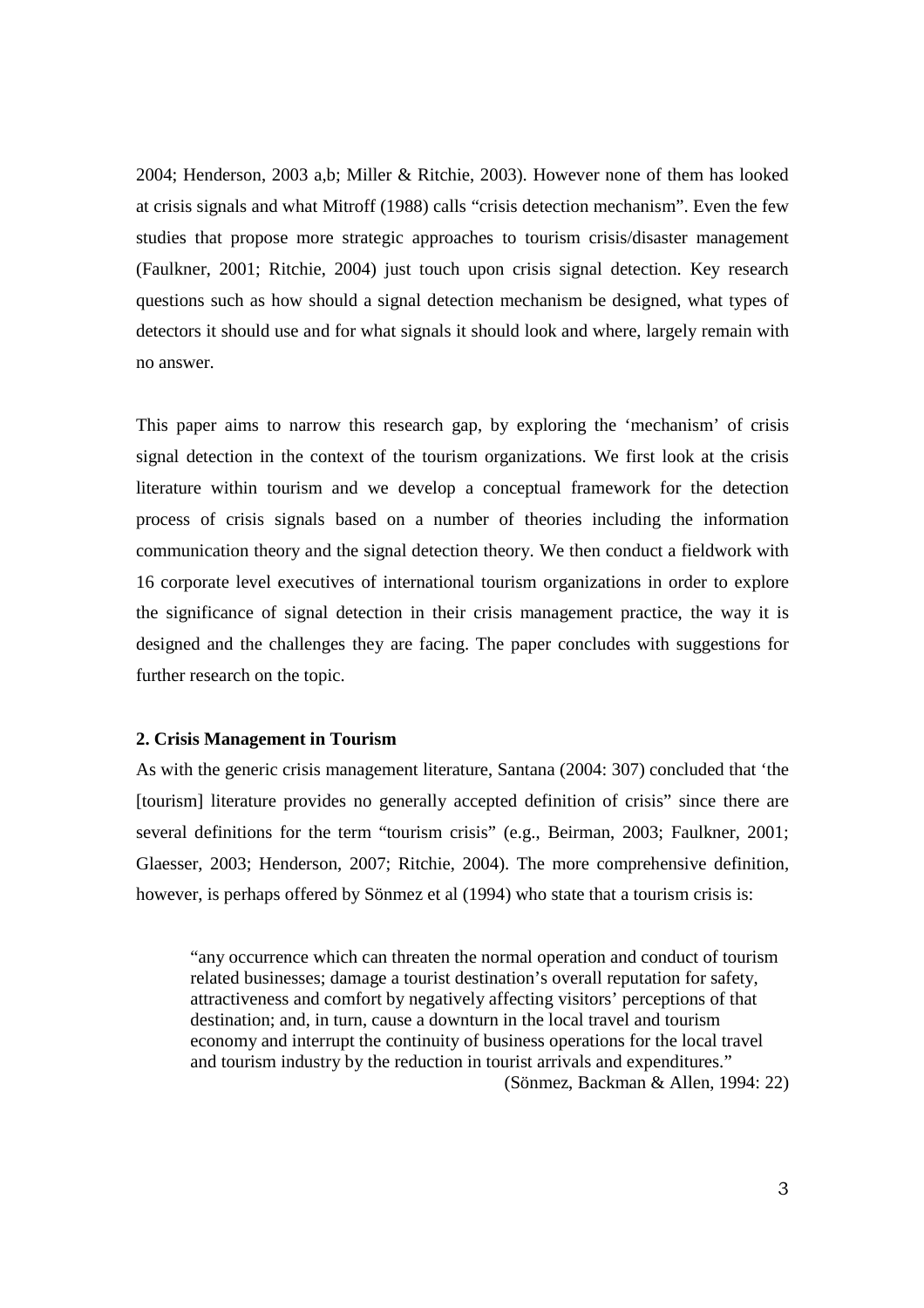There are four clearly defined streams of research in the area of crisis management in tourism. The first stream of research focuses on the impact of crises on tourism and started with Mihalic (1999) looking at the impact of the war in Yugoslavia's tourism industry and Henderson (1999 a,b,c) evaluating the impact of Asian financial crisis on tourism. A study with significant contribution in understanding the impact of terrorism in tourism was undertaken by Pizam and Smith (2000) who did a comprehensive analysis of terrorism events around the world during the period between 1985 and 1998. These researchers described the crisis events in detail offering authors' analyses and participants' insights about the crises under investigation as well as evaluation of its impacts on the economies of different destinations leading them to suggestions about the need for post-crisis response and actions to minimise the impacts of crises on tourism organizations and destinations.

The second stream of research focuses on the recovery aspect of crisis management by rebuilding the destination image through appropriate crisis communications and marketing initiatives (Beirman, 2003; Fall, 2004; Fall & Massey, 2006; Frisby, 2002), identifying ways by which destinations can re-establish tourist confidence (Armstrong & Ritchie, 2008; Cavlek, 2002; Huan et al., 2004) and by implementing specific business recovery strategies (Anderson, 2006; Leung & Lam, 2004; Litvin & Alderson, 2003; Lo et al., 2006). Researchers in this stream also identified the importance of the development of crisis management teams, disaster management plan testing, employee training for crises and the protection of guests from disasters (Brewton, 1987; Burby & Wagner, 1996; Drabek, 1995) at the post crisis stage. Significant contributions were made by these researchers who studied the damage limitation practices of tourism organizations. This stream is taking a more reactive approach to crisis management thus completely ignoring the possibility of crisis signals and their detection.

The third stream of crisis management research highlights the importance of pre-crisis stage and argues that both hospitality organizations and tourist destinations need to understand the causes and consequences of previous crises in order to plan and prepare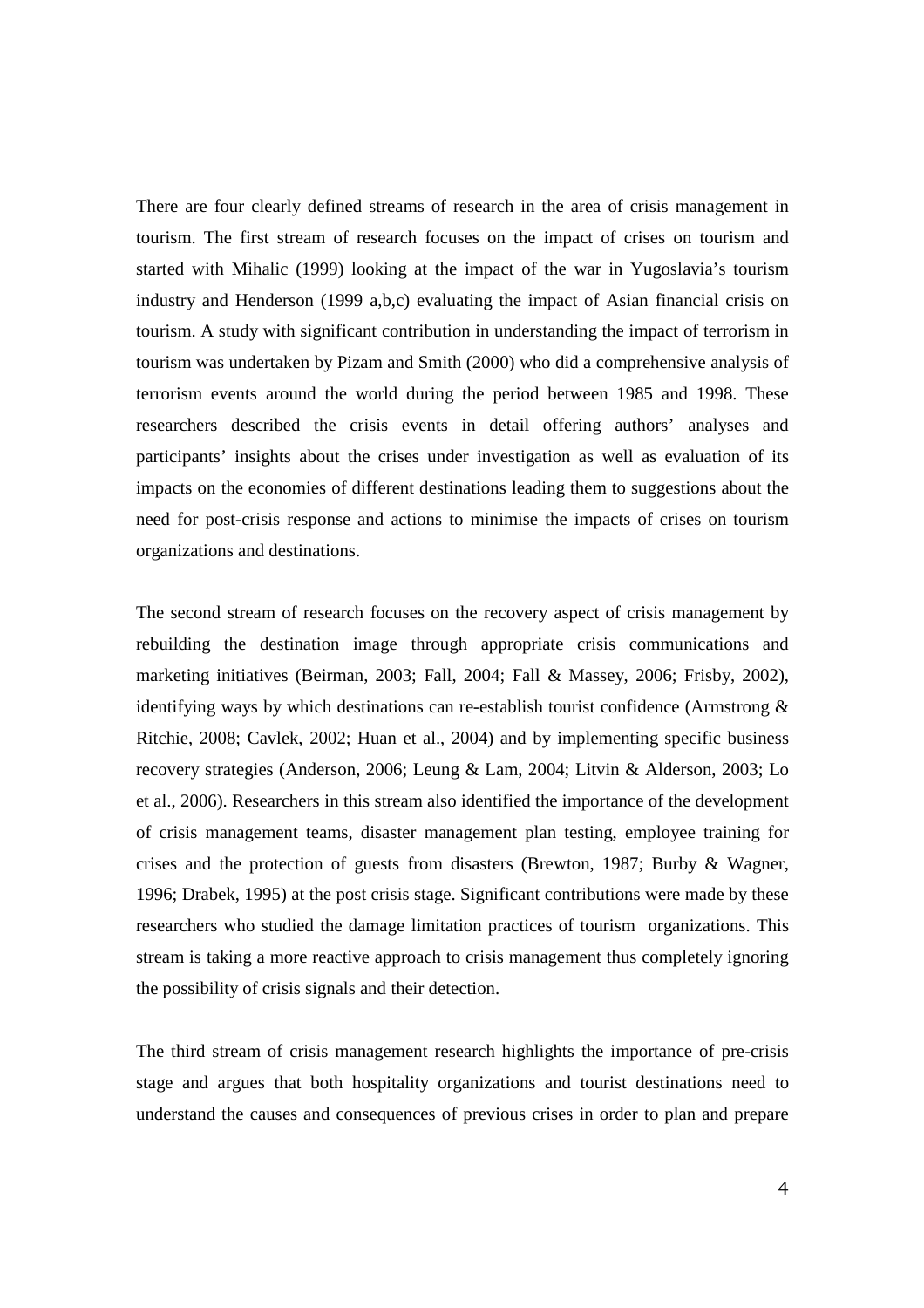themselves for the future ones. The main focus of researchers in this stream has been the phenomenon of global terrorism (Stafford et al., 2002; Taylor & Enz, 2002; Cushnahan, 2004, etc.) as well as the two great epidemics (Foot and Mouth Disease and Severe Acute Respiratory Syndrome) which affected tourism not only in the UK, Southeast Asia and Canada but globally (Sharpley & Craven, 2001; Coles, 2003; Ritchie et al., 2004; Henderson, 2004; McKercher & Chon, 2004; Kim et al., 2005, etc.). Natural disasters ranging from hurricanes in the US (Chandler, 2004) to wildfires and floods in Australia (Faulkner & Vikulov, 2001; Armstrong, 2005; Armstrong & Ritchie, 2005) and to the devastating Indian Ocean Tsunami (Henderson, 2005; Carlsen, 2006; Rittichainuwat, 2006, etc.) have also been investigated. The study of these crises was aiming mainly at evaluating the industry's response and at identifying best practice to be used in similar situations in the future (Armstrong, 2005; Henderson, 2003 a,b; Henderson, 2004; Johnson-Tew et al., 2008). Scholars in this stream maintain that learning from the previous crises is crucial for the management of a crisis. Although this stream sets a good foundation in understanding the importance of preparedness by learning from the previous crises as well as potentially best practice in crisis response, the relevant studies do not propose a holistic crisis management strategy or a framework capturing the different "mechanisms" of crisis management, thus leaving signal detection largely out of their discussion. .

The last stream of the literature integrates the extant knowledge of generic crisis and disaster management, and proposes succinct strategies, models and frameworks for a 'holistic' crisis/disaster management in tourism (for example, Faulkner, 2001; Glaesser, 2003; Ritchie, 2004). Drawing on insights from the broader disaster management literature, Faulkner (2001) produced a generic model for analysing and developing tourism disaster management strategies. Prideaux (2004), evaluated Australia's response to tourism disasters in 2001, using Faulkner's (2001) framework and concluded that response would be far more effective should the government adopt such a framework, whereas Miller and Ritchie (2003) applied the model on the outbreak of Foot and Mouth Disease in UK and found that, due to the nature of the disaster, it would serve only as an analytical tool rather than a preventative tool for tourism organizations. Following this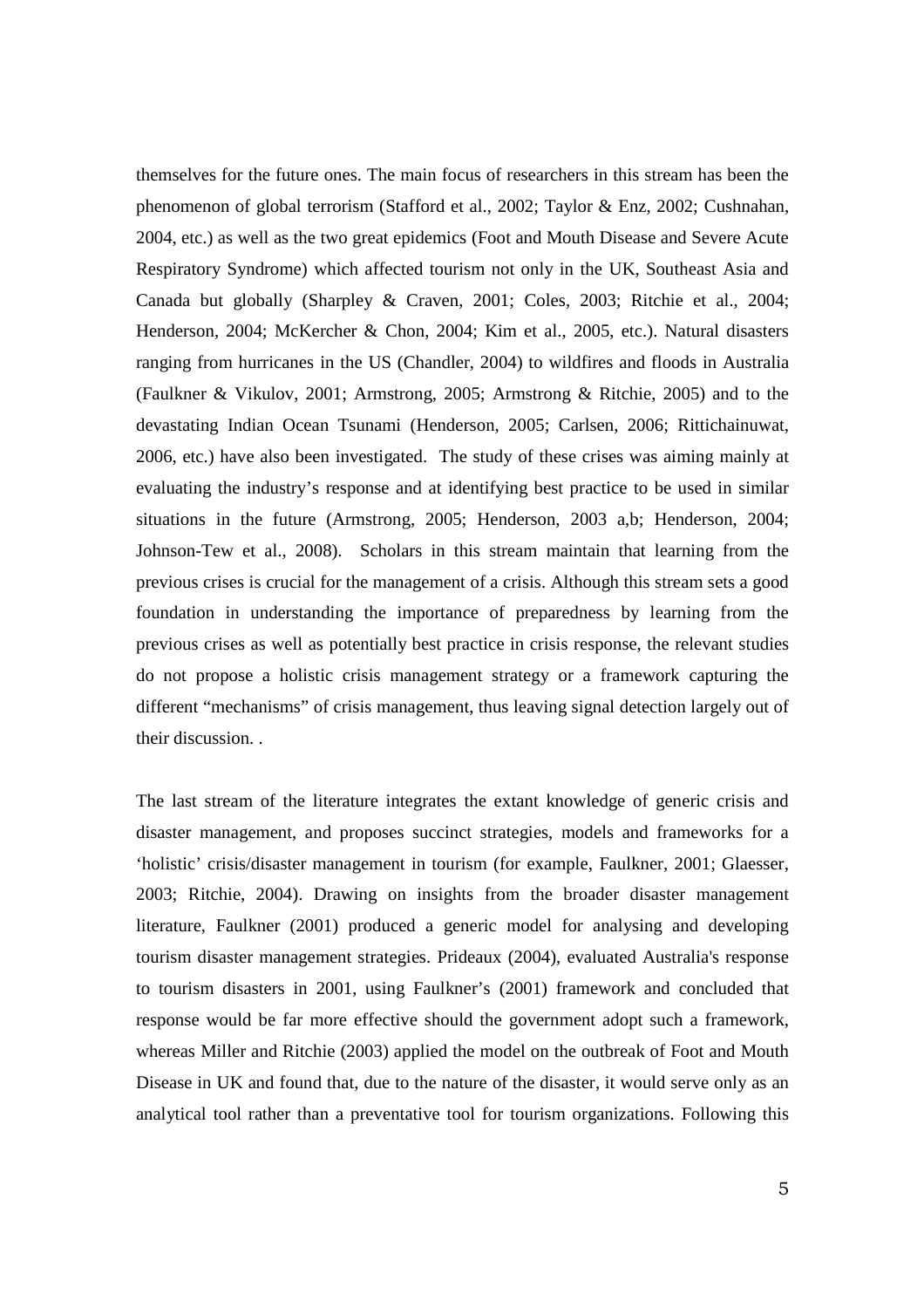study Ritchie (2004) proposed a more 'holistic' strategic approach to crisis management which starts with proactive pre-crisis planning, goes through strategy implementation and ends with evaluation and feedback. These frameworks have set a solid foundation based on which other researchers attempted to built their own disaster management models such as the one proposed by Hystad and Keller (2008) which draws from both these frameworks and the researchers experience from the Kelowna forest fires or the one proposed by Paraskevas and Arendell (2007) which aims at mitigating terrorist attacks to a destination. The models proposed in this stream touch broadly upon the concept of crisis signal detection and some make reference to early warning systems, however, they do not provide answers to key questions such as how these detection systems should be designed, where the scanning for crisis signals should take place, what types of detectors they should use and how the captured signals should be transmitted to the decision making centres. The following section draws upon the signal detection literature in order to conceptualise these questions.

## **3. Crisis Signals and Detection of Signals**

Crisis signals were first discussed in the late 1970s and 1980s a period characterised by a number of industrial disasters and transport accidents. Turner (1976) in his "Disaster Incubation Theory" argues that disasters are caused due to the accumulation of events are at odds with organizational norms about safe operation: "…a multiplicity of minor causes, misperceptions, misunderstandings and miscommunications accumulate during this [disaster] incubation period" (Turner, 1994:216). These events remain unnoticed due to a range of communication errors which he identifies as signals known and ignored or distrusted and signals buried or distributed across the organization, hence not collated. He also coins the term 'organizational exclusivity' for cases when the organization ignores warnings coming from outsiders. Perrow (1981) in his "Normal Accidents Theory" maintains that industrial disasters are unintentional failures ("normal accidents") of systems because of their inherent complexity and that disaster signals that may be generated from potentially destructive interactions between the various agents of these systems are shielded by the technological complexity of organizations.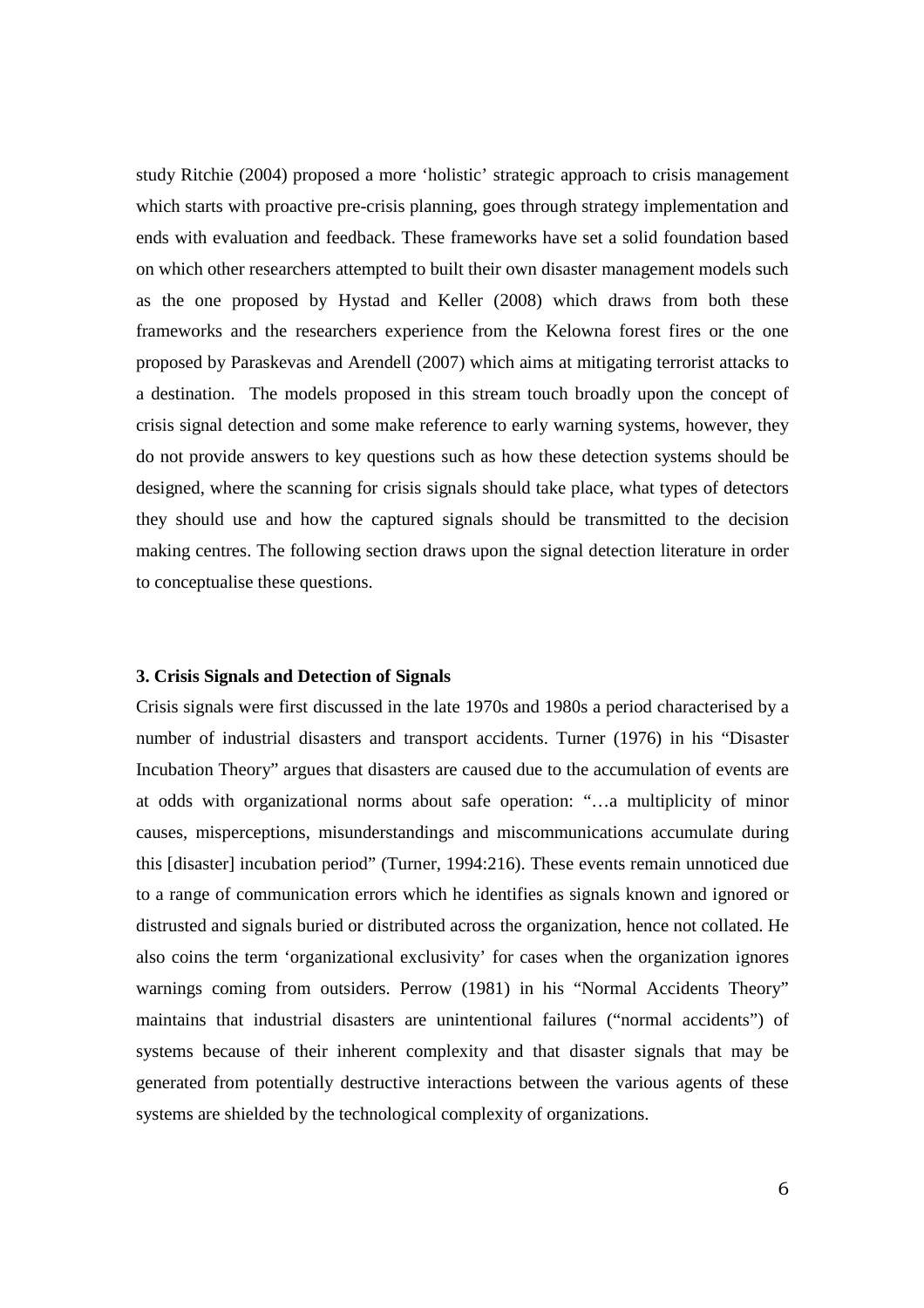Crisis signals, as discussed earlier, can be any kind of information (qualitative or quantitative) that indicates a deviation from normalcy. In an organizational context can, therefore, be viewed as messages or pieces of information about anomalies (discontinuities) generated by "organizational imperfections" (failures, breakdowns, errors, incidents, near-accidents, unintentional deviations, etc.) in the external (e.g., poor quality of raw materials offered by the organization's suppliers) and/or the internal environment of the organization (e.g., a steady increase of employee absences) that "can be interpreted as symptoms or peaks in the development of a crisis" (Roux-Dufort, 2007: 231).

Some scholars have expressed their reservations about the existence of these signals claiming 'hindsight bias' – the tendency, in retrospect, to overestimate the amount of available information on a threat at the time of decision making (Dekker, 2002, Fischoff & Beyth 1975; Gephart, 1993; Woods, 2005). Nevertheless, the concept of signals that warn about an emerging crisis (or opportunity) has been widely supported in the generic management literature under different terminology such as weak signals (Ansoff, 1984), wild cards (Hiltunen, 2006), early indicators (Petersen, 1999), early warnings (Inayatullah, 1995) and emerging issues (Stevenson, 2002).

With appropriate signal detection mechanisms in place crisis signals can be picked up in time and then, some -if not all- crises can be averted before they happen. One notable attempt to investigate the factors that affect signal detection was made by Scheaffer et al., (1998) who, through their investigation of the Barings crisis, propose a model that summarises the process of "tackling early warning signals" (EWS) by identifying crisis practices, organizational characteristics and patterns that hinder signal detection. The authors suggest that the factors influencing signal detection and problem sensing are cultural, structural, psychological and professional while they acknowledge that exogenous factors may play their role as well. Although, their attempt is very helpful in many senses, the factors identified came from the investigation of a single financial crisis and the authors themselves acknowledge (p.17) that their model is "potentially useful",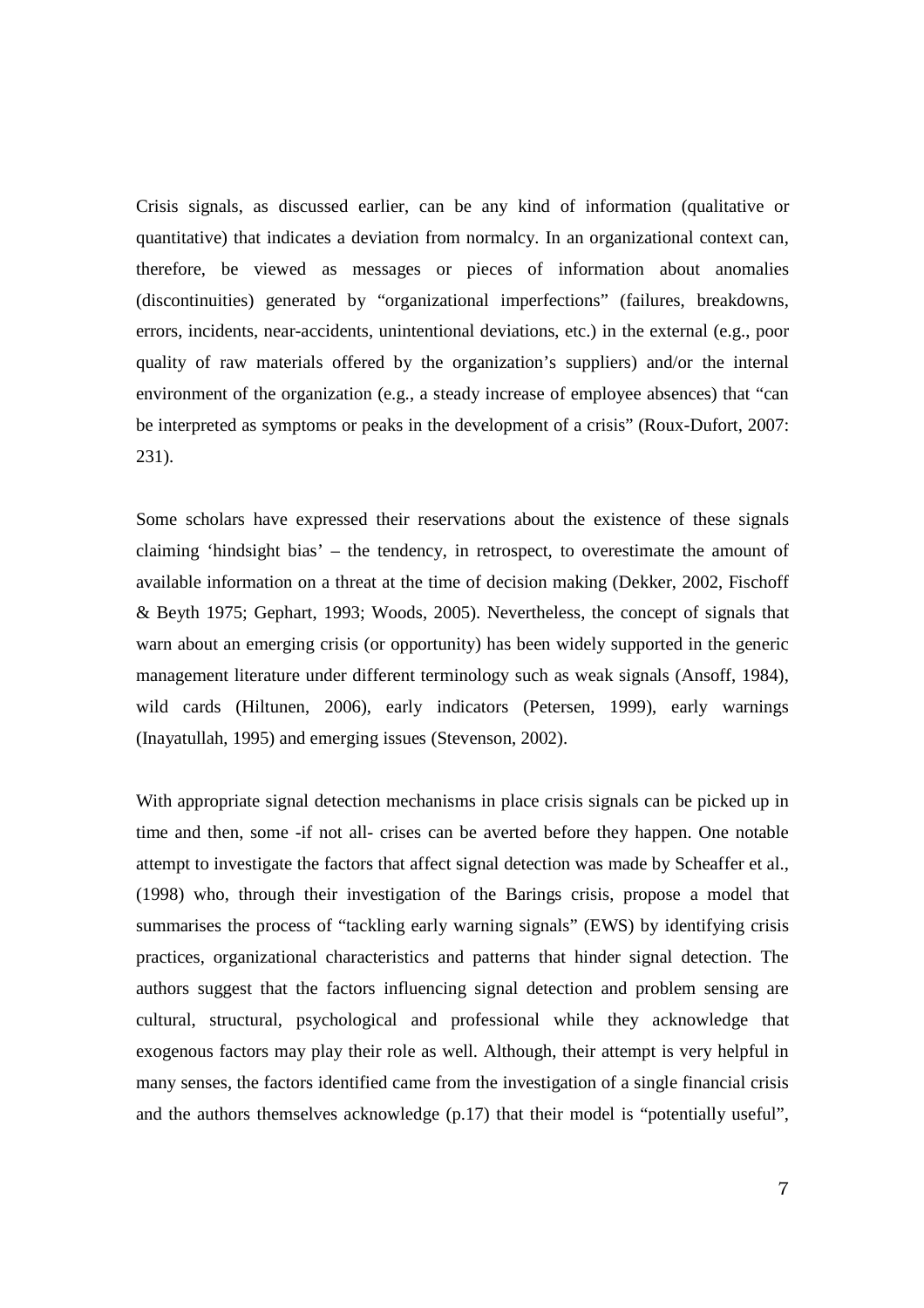yet "unsophisticated". There have also been several attempts to create early warning systems focusing mainly on natural disasters (e.g., Zschau & Küppers, 2003), geophysics and financial markets (Sornette, 2004) and financial crises (e.g., Berg & Pattillo, 1999; Kaminsky et al, 1998), however, their predictive power has been proven questionable. A much more helpful study was the one conducted by Judith Ann Clair who investigated an insurance company and its medical division facing a possible financial as well as public relations crisis in the period prior and up to 1991, and was the first to suggest a six-step crisis signal detection framework (1993: 65-79) involving activities grouped into two categories: a) activities triggered by a need to define crisis signals (identifying potential signals, locating data in these signals and interpreting the signals); and b) activities triggered by a need to resolve a potential crisis (stabilising the potential crisis, planning a method to avert the crisis and resolving the crisis). According to Clair (1993), the signal detection process should have "interim goals" that exist at each point in detection and "ultimate consequences" (p. 65). The first goal of the process is the creation of a shared understanding about the situation and of a consensus for a commitment to the crisis response activities. The second is the establishment of accountability with regards to these response activities and the third is the reduction of key organization members' uncertainty by creating awareness about the emerging crisis. The eventual outcomes (or consequences) of the process will be changes in the organization's core beliefs about its vulnerability to certain threats and its procedures and structures for crisis detection. Until 1993 authors had talked about crisis signal detection as a general concept but did not specify, within the definition, what sort of action was needed for effective signal detection to take place.

After Clair (1993) very few authors in the crisis management field have explored the topic. Coombs (1999) presented a 'crisis sensing mechanism' from a crisis communications perspective as a three-phase process (locating information, funnelling, and analysis) and lists potential sources for information for issues management, risk assessment and reputation management. Desouza and Hensgen (2005) look at signal detection from an information management perspective concentrating on signal processing within the organization. In this sense, it is Clair's work that sets the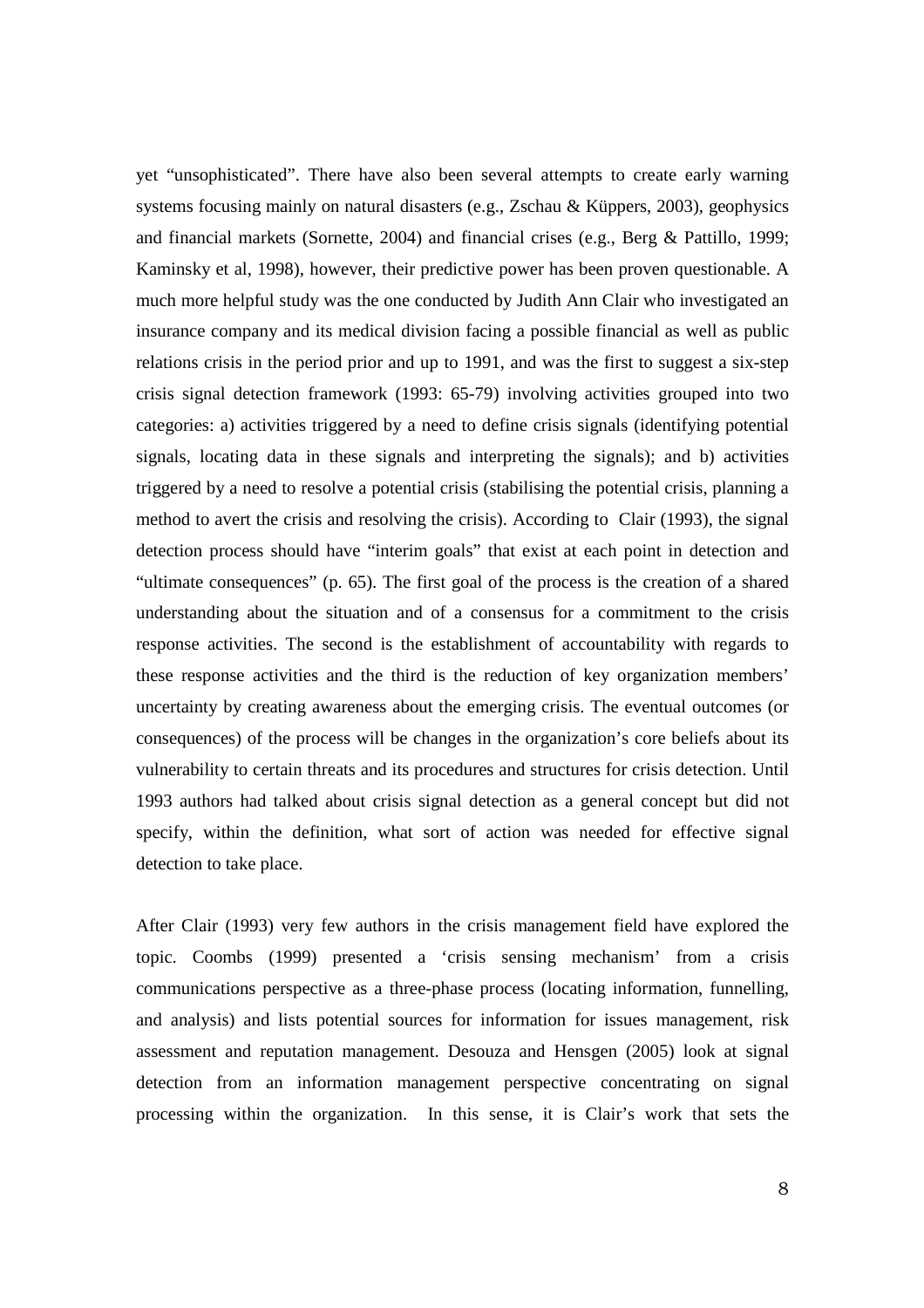foundation for this discussion. Her conception is a more systematic view of what the signal detection phase of crisis management should provide to the organization and illustrates that signal detection is a dynamic process, not only because information is moving within a system of actors, but because the information is itself evolving with the purpose of averting the crisis before it escalates. This dynamic process aims at the timely scanning for external/internal crisis signals, their capture and their transmission to the organization's decision making centre which, based on the information they carry, will decide about potential preventive action.

The following section of the review presents these key stages of the signal detection process namely; scanning for signals, signal capture and transmission.

## *3.1. Scanning for Signals*

Environmental scanning is employed by organizations to make sense of the environment in which they operate and is a function strongly supported by business strategy authors, despite potential challenges and deterrents that a formal approach to it may present (Huffman, 2004; Okumus, 2004). Lozada & Calantone (1996) suggest that the scanning could be both structured and unstructured (spontaneous) by combining ad hoc external networks with a more formal system for information collection. Huffman (2004: 47-48) extends this suggestion by asking for "collective intuitions to synthesize a picture of future threats", "more power … to lower level managers who are the first ones to see the writing on the wall" and a need for organizations "to reduce their vulnerability". Considering that the scanning effort may be both structured and unstructured (Lozada & Calantone, 1996) or passive and active (Farh et al., 1984), it is useful to evaluate the organization's environment that should be scanned. The largest part of the business strategy literature (e.g., Aguilar, 1967; Fahey & King, 1977, etc.) divides these environments into internal (consisting of the organization's structure, culture, and resource variables), task (which includes industry force variables) and general or societal (which comprises economic, technological, socio-cultural, and political-legal variables affecting the organization). A relatively different, and perhaps more useful for the present study, perspective on the exploration of the information environment is proposed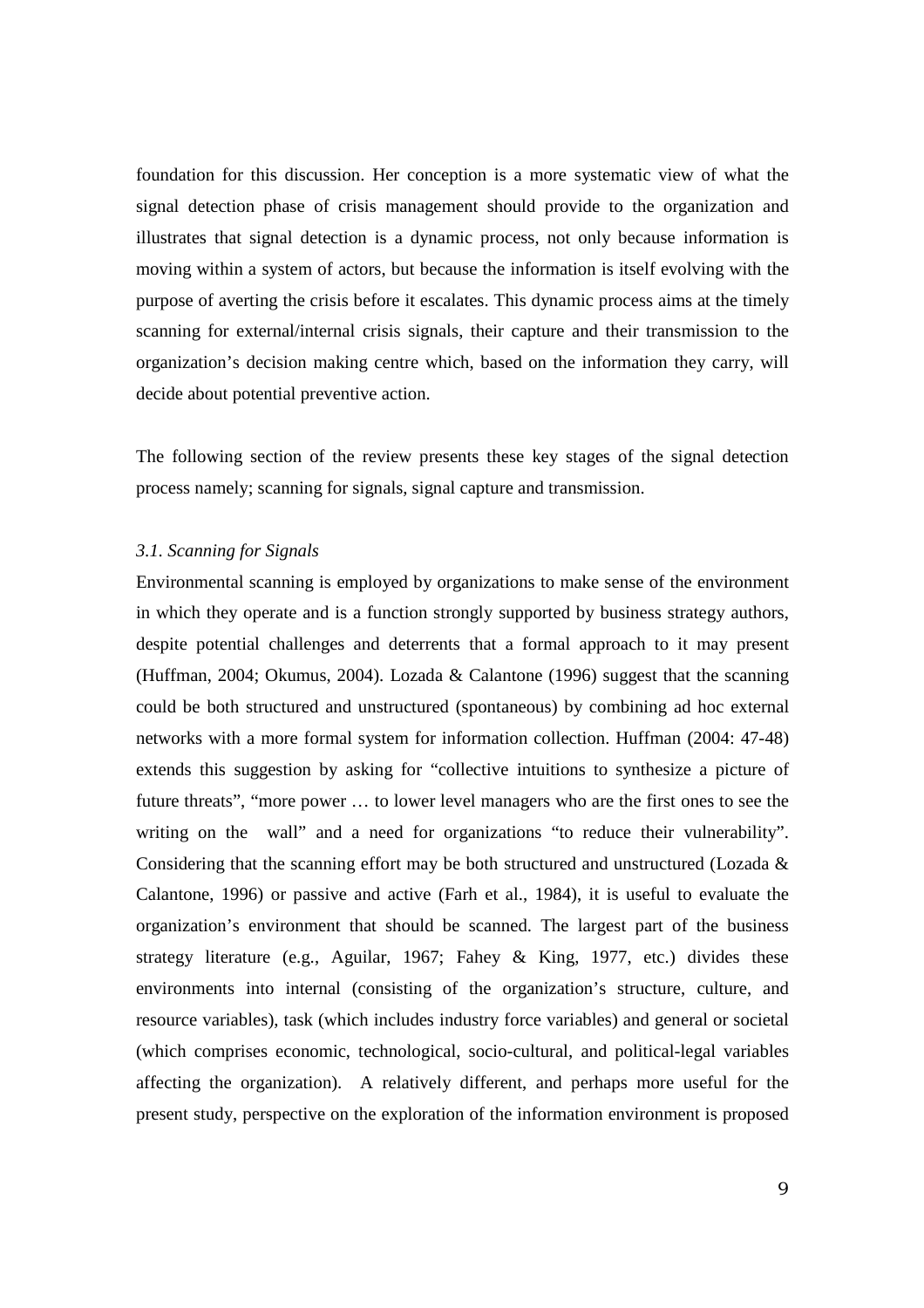by Alberts et al. (2001) in their research on information warfare operations who suggest a division in 3 domains: physical, informational and cognitive. In an organizational context, the *physical domain* encompasses the entire environment the organization intends to influence directly or indirectly, e.g., safe production processes and customer service, sound fiscal operations, employee training and development, competitive environment (with all its components), suppliers, and customers. The *information domain*  contains all elements required for the creation, exploration and dissemination of information as well as its transformation to explicit/tacit knowledge. Within this domain all environmental scanning outputs are gathered through scanning activities undertaken by various detectors within and outside the organization and may have a variety of forms and different degrees of sensitivity (e.g., data from a direct organization/customer encounter, market analyses, situation reports, regional/national per capita consumer expenditure, competitive intelligence). The *cognitive domain* is the place where "perceptions, awareness, understanding, beliefs, and values reside and where, as a result of sense-making, decisions are made" (Alberts et al., 2001:13). Von Lubitz and Wickramasinghe (2006) include in this domain human factors that affect operations, such as education, experience, political inclinations, social attributes (behaviours and peer interactions), commitment, loyalty, open mindedness and intuition of organizational members involved in the relevant activities.

The scanning is performed by detectors which can be technical, human or a combination of the two. Technical detectors can be devices or machines that monitor critical for the organization functions or data received by its internal or external environment and are able to identify changes in them. Human detectors can be members of the organization or people external to the organization that have access to data pertinent to its functions and are willing to transmit these data to the organization's decision making centres. They may be people specifically assigned to signal detection even if this may not be their full-time occupation (Regester & Ladkin, 1997). Although Cobb (2003:81) suggested that as much as 80% of information needed by the organization already exists inside it, an effective signal detection system should include a wide network of external detectors. It is important, at this point, to make the distinction between external detectors who are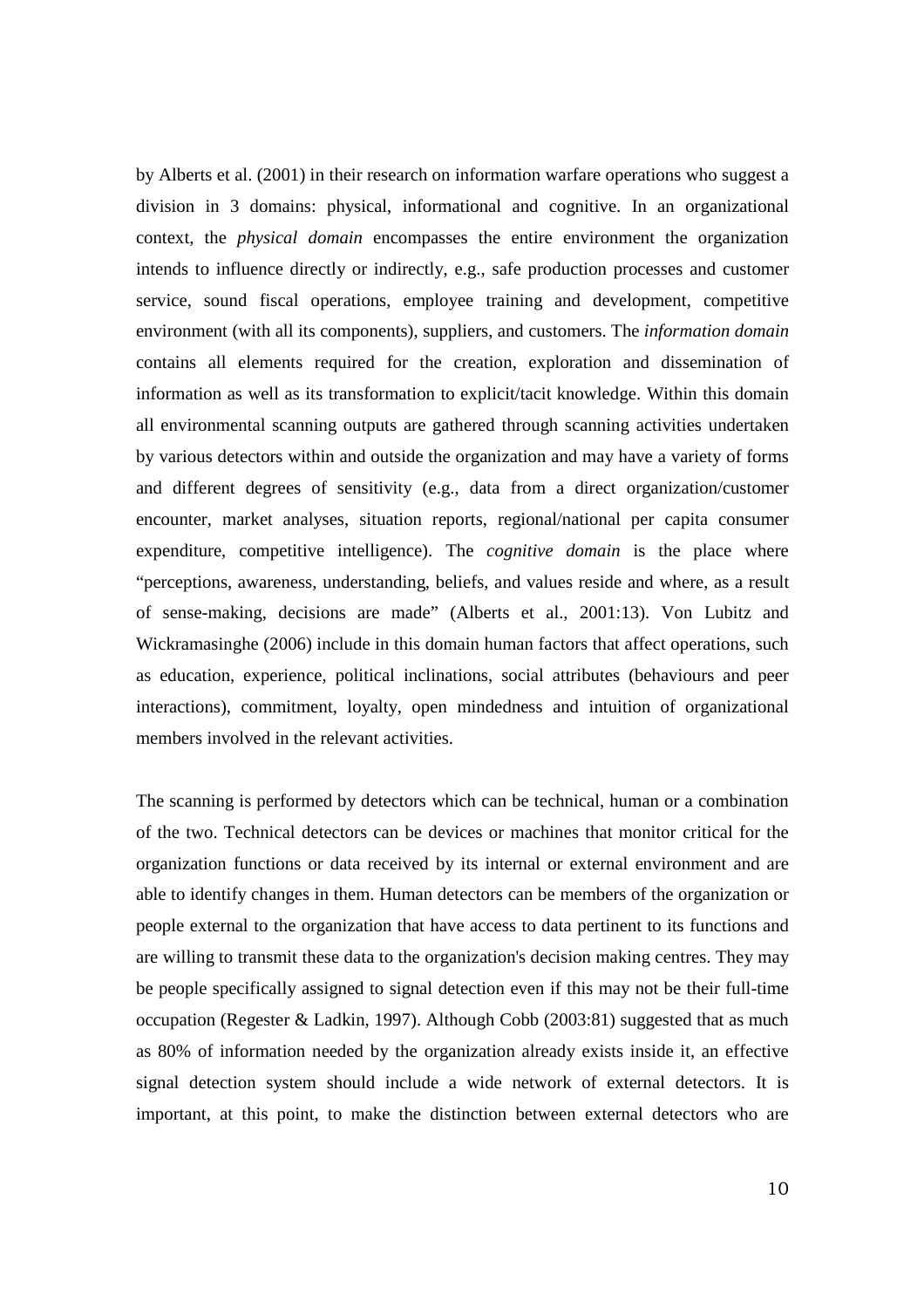members of the organization detecting signals in the external environment and those who are independent from the organization. Several authors (Gilad, 2004; Choo, 1998, 2002) warn that organizational culture, perspective, conventional wisdom, and implicit assumptions within the organization usually hamper the ability of the former to detect the full range of signals available in the environment, whereas external independent detectors are able to detect and capture trends or discontinuities way before these manifest themselves clearly in data available to everyone.

Once signals are scanned by the organizations, they move to the acceptance/rejection stage which is known as signal capture.

## *3.2. Signal Capture*

At this stage of signal detection process, the critical issue is the detector's diagnostic accuracy, i.e., their ability not to confuse relevant signals with non-signals and other irrelevant stimuli (Green & Swets, 1966). There are two broad categories for signal capture methods: case definition methods and pattern recognition methods. Case definition methods use previous experiences to define an "event of interest" and thus track those signals considered of greatest importance (Aamodt & Plaza, 1994; Langseth, et al., 1999). Scanning for signals based on the organization's risk assessment and vulnerability analysis would fall into this category. On the other hand, pattern recognition methods (Schalkoff, 1991) would be extremely useful in identifying signals (or sets of signals) that deviate from the expected baseline (routine) and often result in unknown or unimaginable crises. The possible outcomes of the detector's signal evaluation may be one of the following:

1. The detector captures and registers as valid a signal from an emerging threat (true alarm - hit)

2. The detector captures and rejects as noise (or non-signal) a signal from an emerging threat (missed alarm – type II error)

3. The detector captures and rejects as noise (or non-signal) a signal which is noise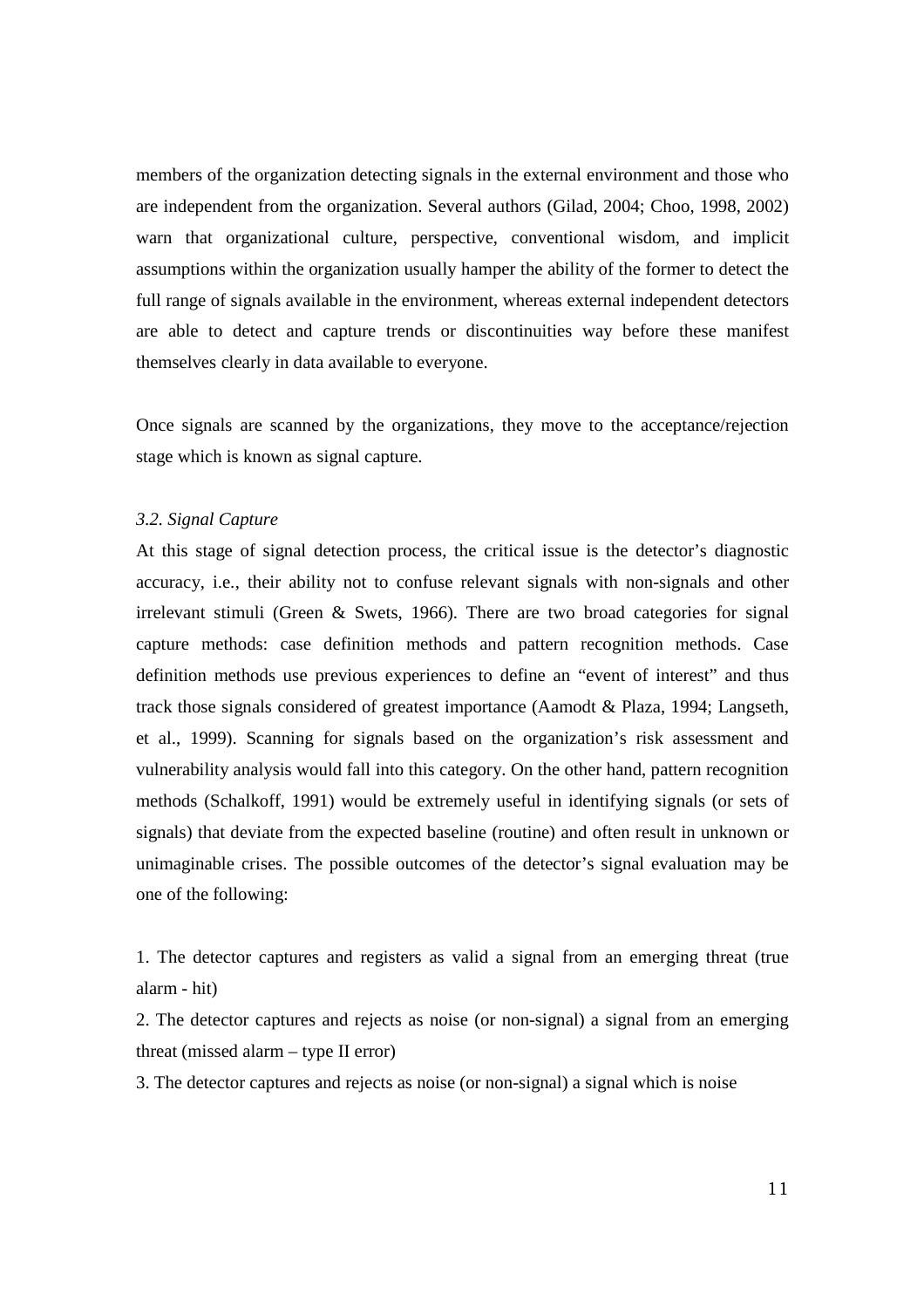4. The detector captures and registers as valid a signal which is noise (false alarm – type I error)

An 'optimal' detection performance would mean a maximum rate of hits with a minimum rate of false alarms. According to Swets (1988), the diagnostic accuracy depends on its sensitivity and on the signal specificity. Swets argues that improvement in sensitivity usually occurs at the loss of signal specificity, in other words the number of false alarms (type I errors) may increase significantly. Consequently, for any type of threat a signal detection system can either minimise the missed alarms or minimise the false alarms but never both. The optimal level of sensitivity relative to specificity depends on the consequences of false and missed alarms and they are almost never symmetrical (Puranam et al., 2006). These consequences are not fundamental properties of the detection process itself but are specific to the threats for which the detection is undertaken. For example, The Economist (2000) states "… it costs some \$450,000 to prepare a kilometre of coastline for a coming storm…". An alarm that initiates highly disruptive action (e.g., closure of business, evacuation of premises, transfer to back-up facilities, etc.) may be perceived as having high economic and emotional cost. If this cost is prohibitive, the organization may weigh heavily the probability of false alarms when setting the sensitivity threshold. Other scholars too debate against a high sensitivity threshold, in that it may cause the 'cry-wolf phenomenon' (adapted from Aesop's fable) or 'false alarm effect'. Breznitz (1984), for example, talks about "the credibility loss [of a crisis signal detection system] due to a false alarm" (p.11). Crisis and disaster management theorists, however, argue that in real life situations public response to an alarm is not diminished, if the basis of a false alarm is understood (Drabek, 1994; Dow & Cutter, 1998).

Crisis signals, once generated from their source, have a finite life, they disappear and may not appear again until after an 'avoidable' crisis becomes manifest. Desouza et al. (2004) maintain that the path a crisis signal traverses through has significant bearings on whether the decision making centre will receive the intended information, given the many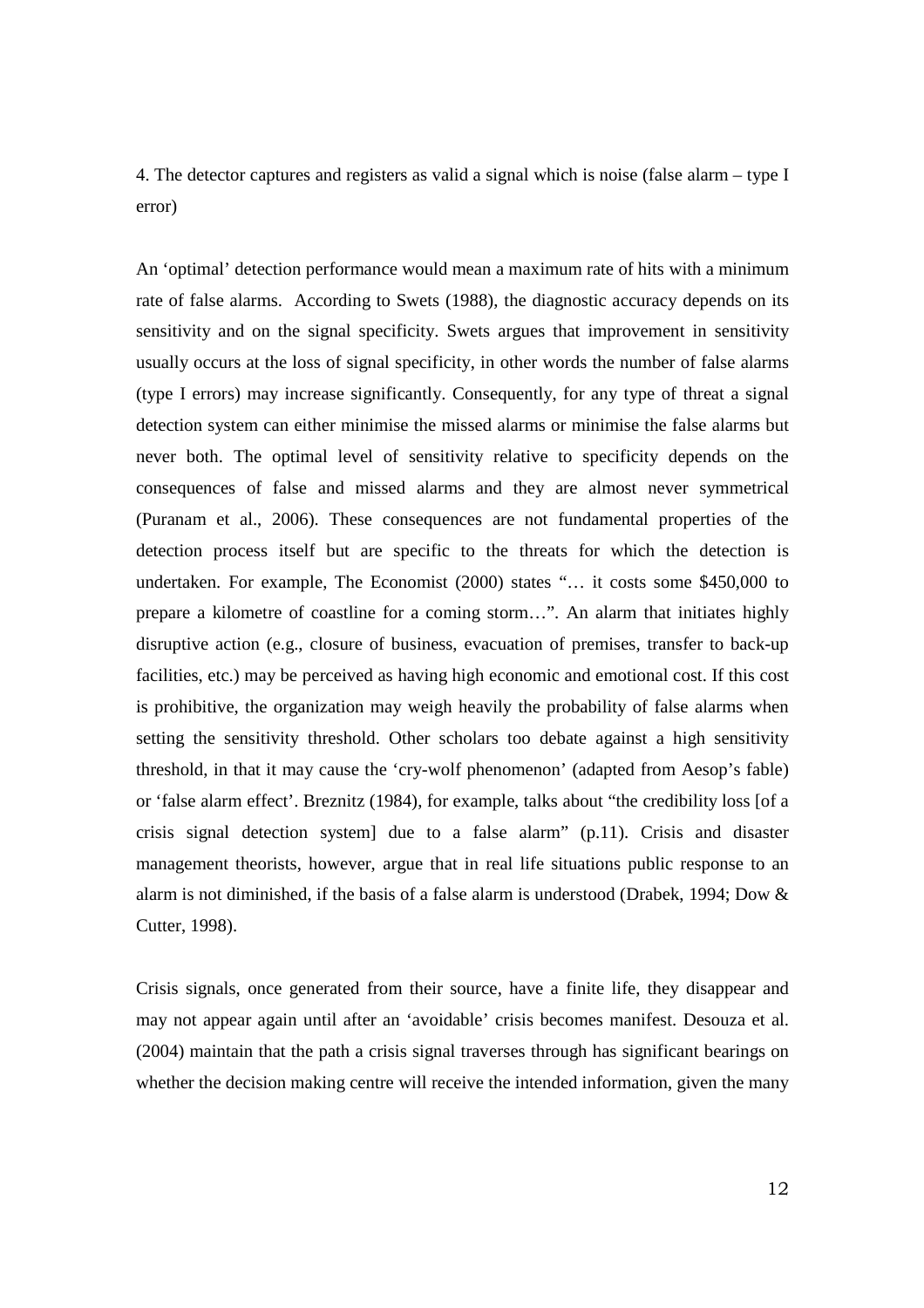opportunities the crisis signal has to be lost or rendered useless. Therefore, organizations need to transmit signals effectively to be able launch preventive measures.

#### *3.3. Signal Transmission*

The third stage of the signal detection process is the development of a clear communication platform for the timely and unobstructed transmission of crisis signals from detectors who capture them to those with the mandate of launching responsive measures. The dynamics of signal transmission between organisational members can be explained by the social exchange theory. In Social Exchange Theory, which has been successfully applied to social psychology, it is argued that relationships providing more rewards than costs lead to mutual trust (Emerson, 1981). Exchange relationships that are based on reciprocity and mutual attraction (Granovetter, 1985) enhance the knowledge flow leading to more effective organisational functioning (Tsai and Ghoshal, 1998). In particular, social relationships and exchange between the members of organizations stimulate creative ideas and new knowledge (Clercq et al., 2010) and such knowledge in turn can increase an organisation's ability to respond to the changes in a dynamic and hostile environment (Kim, 1998; Kim and Mauborgne, 1998).

Finkelstein (2003) argues that in some organizations crisis signals are captured but either the detectors who captured them do not clearly know where they should direct them or the communication platform through which these signals are transmitted is too complex and hierarchical to effectively cope with urgent information. Another reason for this is that signals may be detected in various parts of the organization or its environment that may not be linked. Adelman (1998:65) refers to it as the "dead-ending of information".

A further problem that can be observed refers to disregarding some signals due to transmission channel overload with a multitude of diverse signals that may be attributed to the complexity of the emerging crisis or the emergence of more than one crisis at the same time. As signals often carry with them some sampling noise (Lloyd & McMillan, 1956), the transmission of a multitude of diverse crisis signals through the same communication platform would only add more sampling noise that might possibly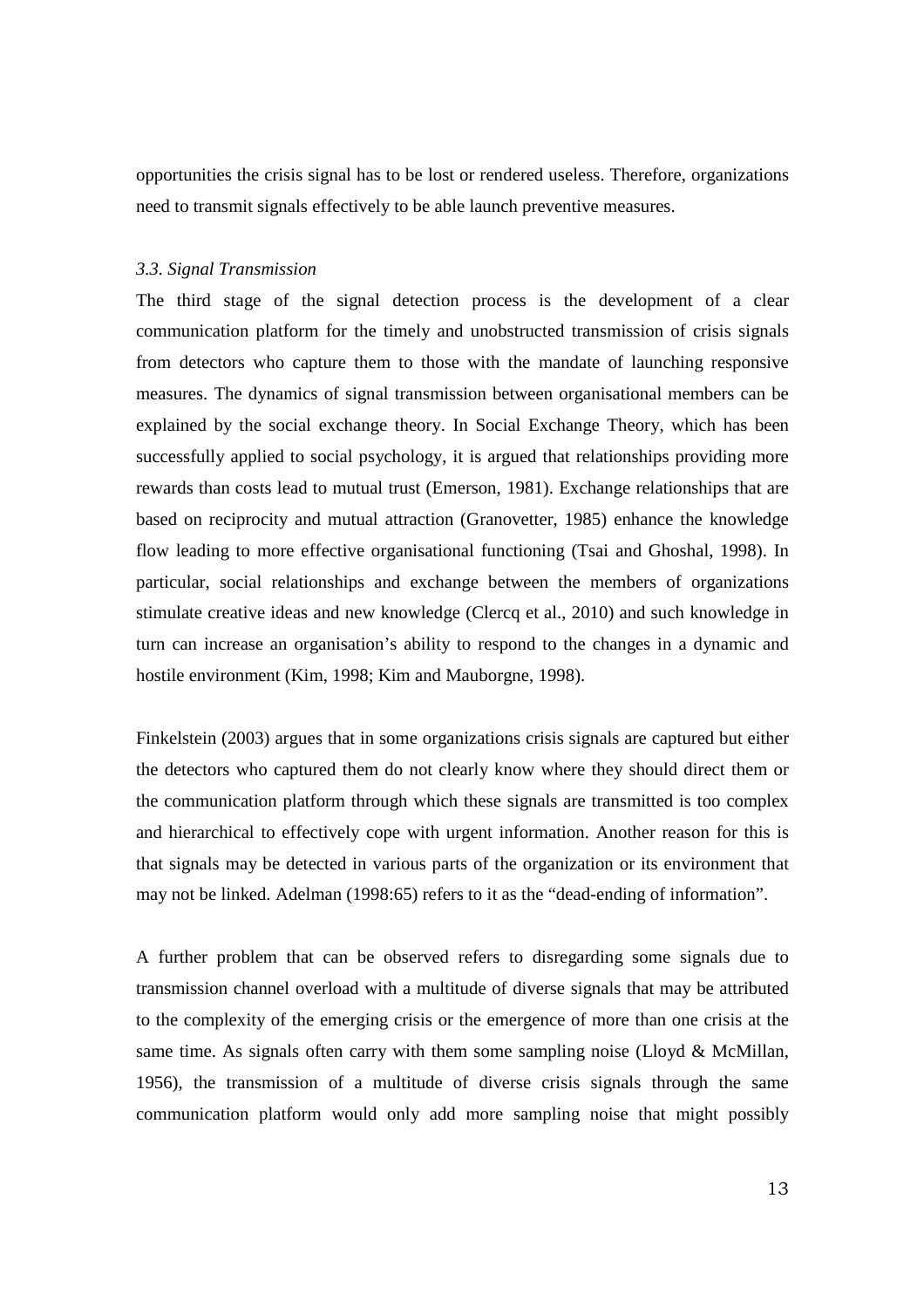degrade the information carried by the signal. Schmeidl (2002:78) refers to this problem as "noise" or "static" whereas Adelman (1998:65) calls it the "crushing of signals".

Desouza and Hensgen (2005:73-78) suggest a platform consisting of multiple communication lines and a combination of transmitters which they call 'repeaters' and 'hubs'. The 'repeaters' are components whose role is to transfer the signal to a designated destination that can be the decision making centre or a decision maker or a 'hub'. The hub receives multiple signals, filters them from noise, regenerates them and possibly amplifies them -if needed- in order to extend their life before relaying them back to the communication channel towards the decision making centre. Normally the role of such hubs would be assumed by middle managers in the organization as they are often viewed as 'gatekeepers' of information flows (Awazu, 2004; Davenport et al., 1998).

The 3-stage dynamic process of crisis signal detection can therefore be conceptually summarized in the framework of Fig. 1

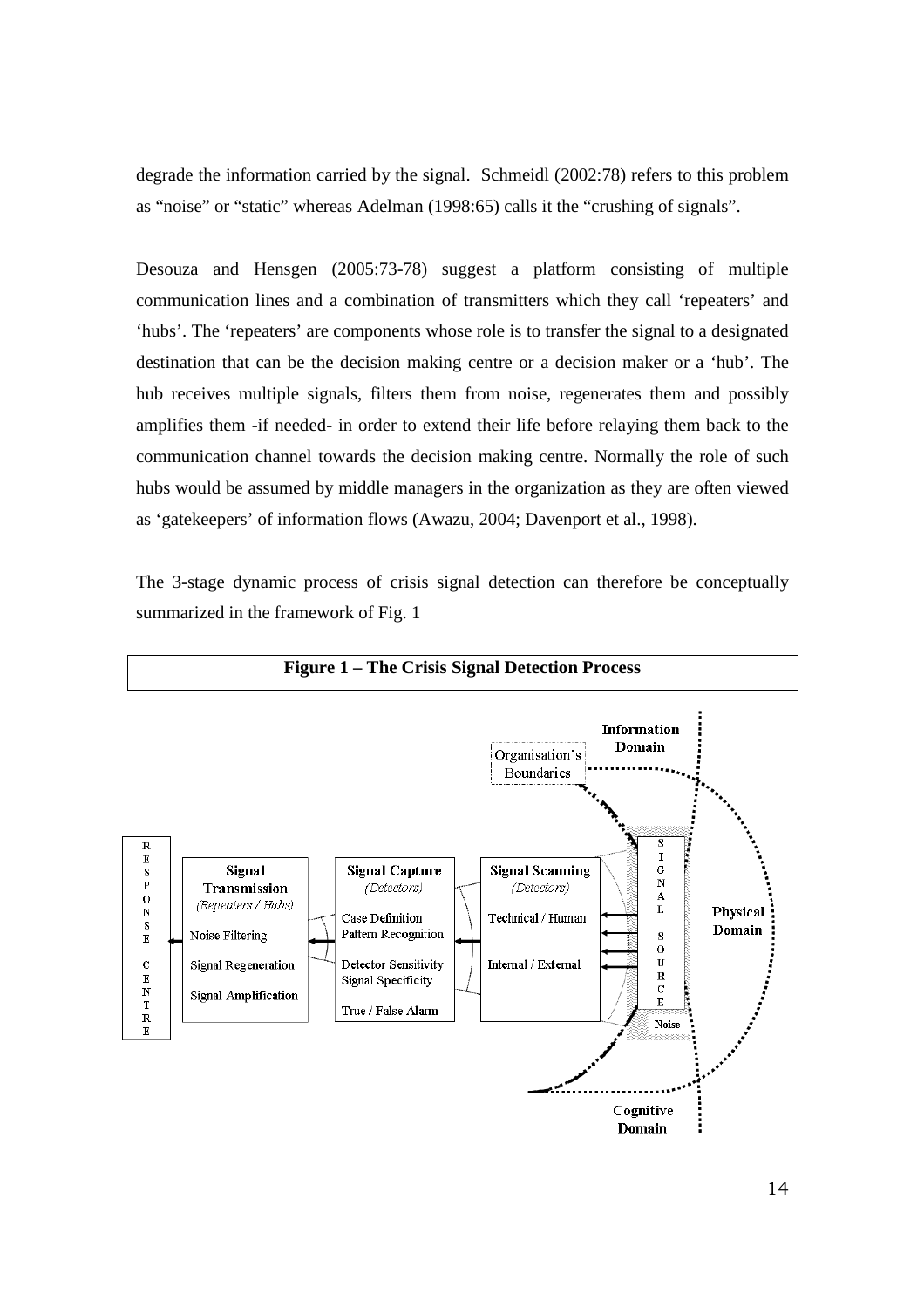Having established a conceptual model for crisis signal detection, the study moved to explore if and how crisis signal detection is practised by tourism organizations (namely: what crisis signals they are looking for; what detectors they employ; where they scan for signals; how they transmit them to decision makers) and what are the challenges that these organizations face when attempting to detect crisis signals.

## **4. Research Design**

Since crisis signal detection has not been explored in depth in either generic or tourismspecific crisis management literature, the present study followed an inductive approach to research design placing more emphasis on the inductive representation (the "process of interpretation" according to Bogdan and Taylor, 1975:14) of a set of empirical judgments (raw data, observations, experiences) from which we could build up a set of factual propositions, explanations and knowledge about this crisis 'mechanism' (Altinay & Paraskevas, 2007; Saunders, et al. 2009).

We used a criterion sampling technique for which Patton (2002: 238) states that "the logic of criterion sampling is to review and study all cases that meet some predetermined criteria of importance". In this study, the sample had to meet four criteria: corporate level tourism professionals; working in a multi-unit national or international tourism organizations; being in charge or directly involved with decisions related to risk/crisis management; and having experienced at least one crisis incident in their organizations. The latter criterion is exactly what Patton (2002) means by 'criterion of importance'. Access was gained to a population that met the three first criteria, through the Global Council on Safety, Security and Crisis Management of the International Hotel and Restaurant Association (IH&RA) in 2006. The Global Council at the time consisted of corporate level executives specialised in the area of crisis and risk management (indicative titles: Senior Director Crisis Management & Business Continuity; Vice President Risk Management; Vice President Corporate Safety and Security; Director Corporate Security; Director of Safety and Security; Chief Security Officer) and CEOs of smaller national and international hotel chains. In order to benefit as much as possible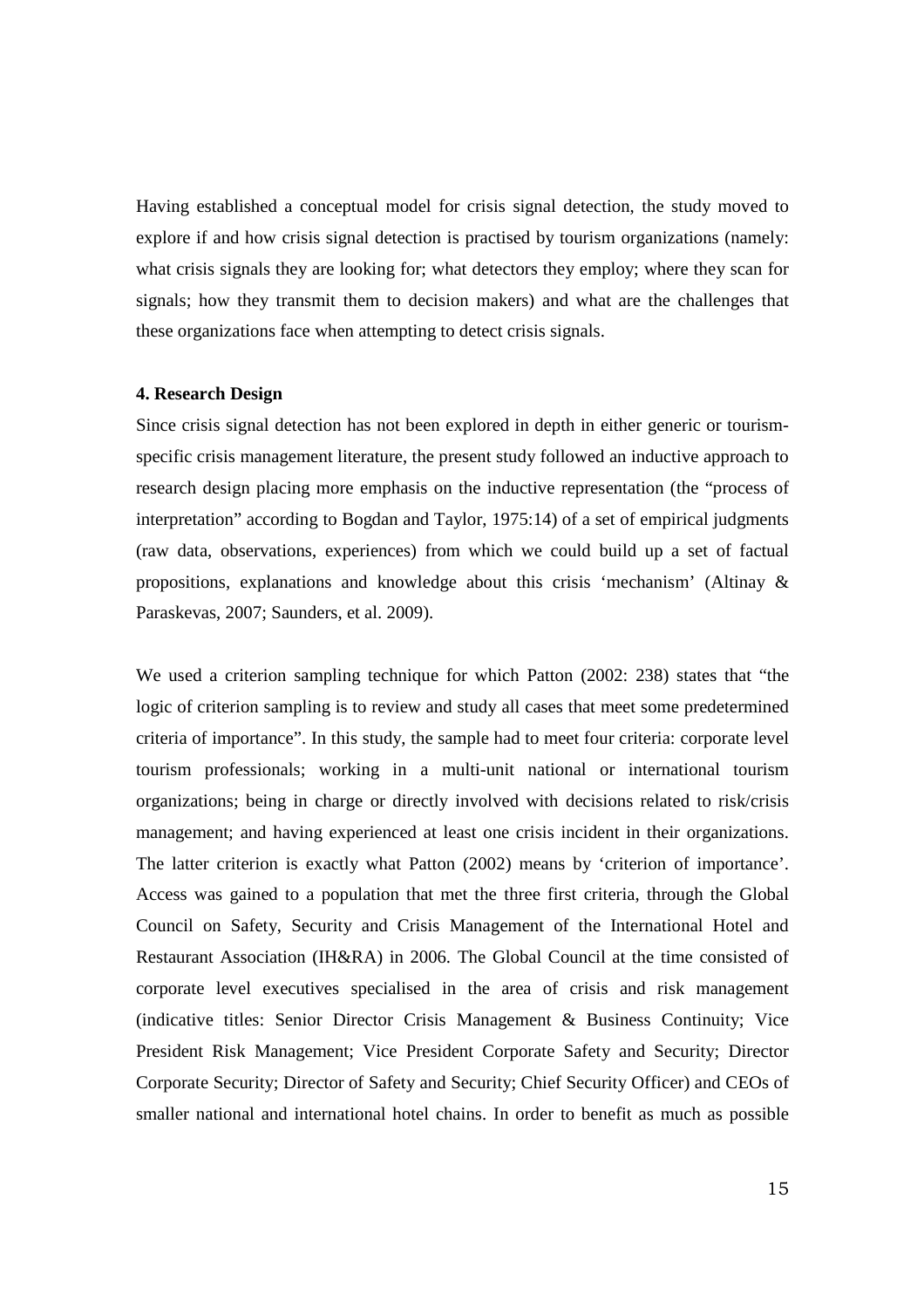from the participants' crisis management expertise, it was decided for the study to explore 'critical incidents' in organizations as "focusing on specific events enables the participant to provide a fuller, more detailed description of an experience as it was lived" (Thompson et al., 1989: 138). The executives were approached and 'screened' on the basis of their experience and the critical incidents they had dealt with. Through this screening and some further 'snowballing', sixteen participants were secured for the study (Table 1).

For the collection of data we employed the Critical Incident Technique (CIT), first introduced by Flanagan (1954). Chell (1998) describes CIT as a qualitative interview procedure that facilitates the investigation of significant occurrences (events, incidents, processes, or issues) identified by the respondent, "the way they are managed, and the outcomes in terms of perceived effects" (p. 56). The choice of this technique for the current study was primarily related to its ability to allow the participants express their personal views of the described incident (Stauss & Weinlich, 1997; Walker & Truly, 1992), its inductive nature –especially when the topic being researched has not been well researched (Grove & Fisk 1997), the rich data set and powerful insights it can offer (Zeithaml & Bitner, 2003) and its 'cultural neutrality' (de Ruyter et al., 1995), in that it invites participants to offer their own perceptions on an issue, rather than indicate their perceptions to researcher-initiated questions. The CIT interview was divided in two parts. The first part of the interview aimed at the participants 're-living' a crisis they experienced; whereas the second part aimed at the participants' insights about what was learnt from the crisis with particular focus on the challenges that early detection of possible crisis signals may present ( interview guide is presented in Appendix 1

In order to form a fuller picture of the context, the details and the effects of the critical incident on the organization, we also analysed documentary and other evidence provided by the participants and other sources in order to corroborate and augment the evidence from the participants accounts (internal reports, consultancy reports, meeting minutes, memos and e-mails, policy statements, standard operating procedure manuals, training manuals, articles and press coverage of the critical incidents reported, etc.). In certain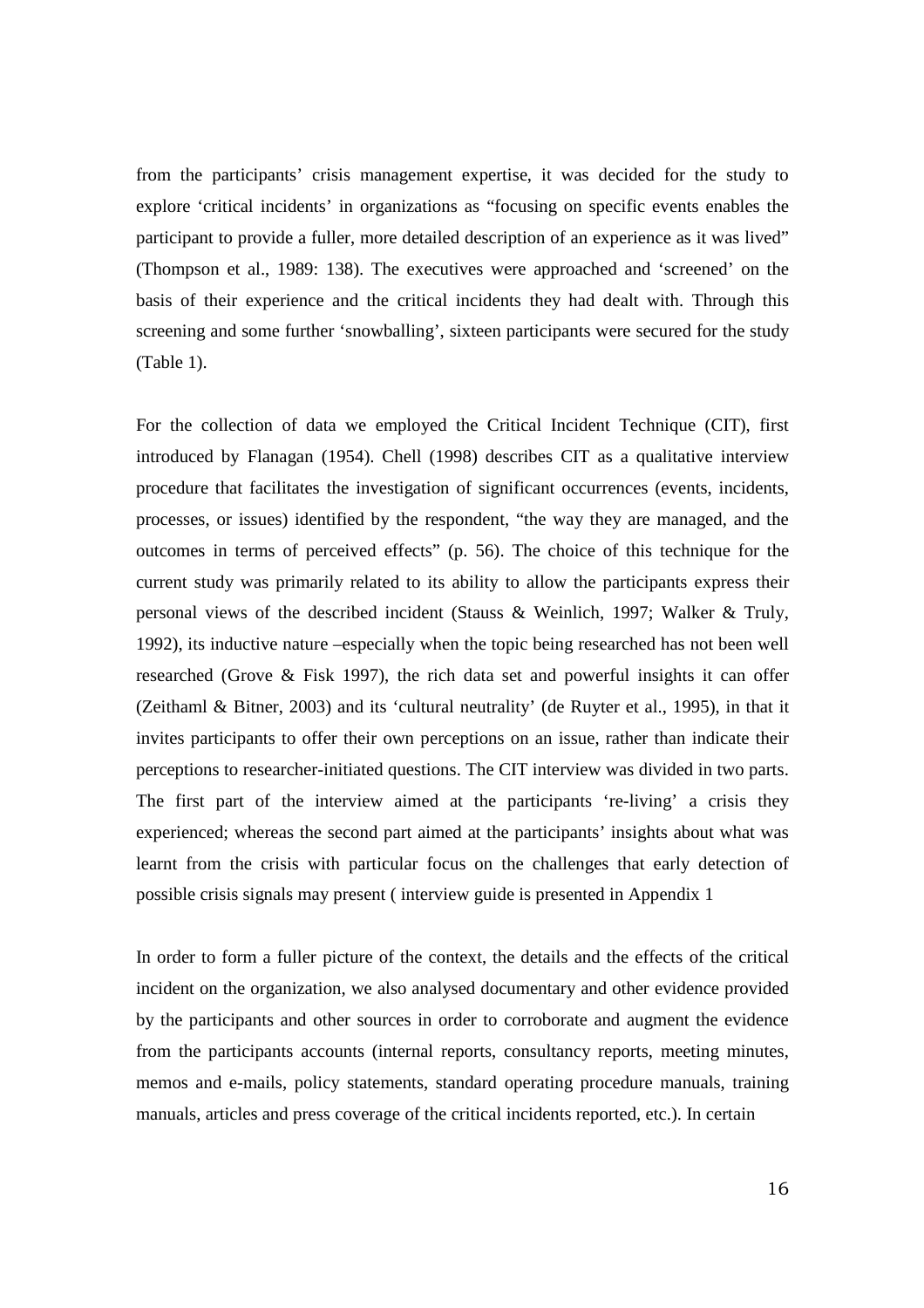| <b>Table 1 – Study Participants</b> |                                   |                                       |                                                          |               |                                         |                                      |
|-------------------------------------|-----------------------------------|---------------------------------------|----------------------------------------------------------|---------------|-----------------------------------------|--------------------------------------|
| Participant                         | <b>Type of</b><br><b>Business</b> | Scope of<br><b>Business</b>           | <b>Title</b>                                             | <b>Gender</b> | <b>Risk/Crisis</b><br><b>Experience</b> | <b>Critical Incident</b>             |
| A                                   | Hotel<br>Group                    | South<br>Europe<br>N. Africa          | <b>CEO</b>                                               | M             | 36 years                                | Food Poisoning                       |
| B                                   | Hotel<br>Group                    | Global                                | <b>VP Risk</b><br>M<br>Management                        |               | 18 years                                | Water System<br>Contamination        |
| $\mathsf{C}$                        | Hotel<br>Group                    | <b>EMEA</b>                           | <b>VP</b> Corporate<br>M<br>Security                     |               | 23 years                                | Suicide Bombing                      |
| D                                   | Hotel<br>Group                    | Global                                | VP Risk<br>M<br>Management                               |               | 28 years                                | <b>Averted Terrorist</b><br>Attack   |
| E                                   | Theme<br>Park                     | Global                                | <b>VP</b> Loss<br>M<br>Prevention                        |               | 16 years                                | Boycott by<br>Conservative<br>Groups |
| $\overline{F}$                      | Hotel<br>Group                    | Central<br>Europe                     | <b>CEO</b>                                               | ${\bf F}$     | 13 years                                | Racism Rumour                        |
| G                                   | Hotel<br>Group                    | North<br>America                      | Corporate<br>M<br>Director of<br>Security                |               | 14 years                                | Workplace<br>Violence                |
| H                                   | Hotel<br>Group                    | Europe<br>South<br>America            | Chief<br>M<br>Information<br>Officer                     |               | 6 years                                 | <b>Online Extortion</b>              |
| $\mathbf I$                         | Hotel<br>Group                    | Global                                | <b>VP Business</b><br>${\bf F}$<br>7 years<br>Continuity |               |                                         | Hurricane<br>Katrina                 |
| J                                   | Hotel<br>Group                    | South<br>Europe                       | M<br><b>CEO</b><br>10 years                              |               | Loss of Key<br>Personnel                |                                      |
| $\bf K$                             | Hotel<br>Group                    | Global                                | VP Global<br>M<br>13 years<br>Asset<br>Management        |               | Hurricane<br>Katrina                    |                                      |
| L                                   | Hotel<br>Group                    | Asia Pacific                          | Global<br>Director of<br>Loss<br>Prevention              | M             | 7 years                                 | Food Poisoning                       |
| $\mathbf M$                         | Hotel<br>Group                    | North<br>America                      | Director of<br>Security                                  | M             | 16 years                                | 9/11                                 |
| $\mathbf N$                         | Hotel<br>Group                    | North<br>America                      | <b>VP Risk</b><br>Management                             | M             | 24 years                                | Hurricane Wilma                      |
| $\mathbf{O}$                        | Hotel<br>Group                    | Asia Pacific                          | <b>VP</b> Corporate<br>Security &<br>Safety              | $\mathbf M$   | 10 years                                | Car Bombing                          |
| ${\bf P}$                           | Hotel<br>Group                    | <b>Risk</b><br>Management<br>Director |                                                          | M             | 15 years                                | 9/11                                 |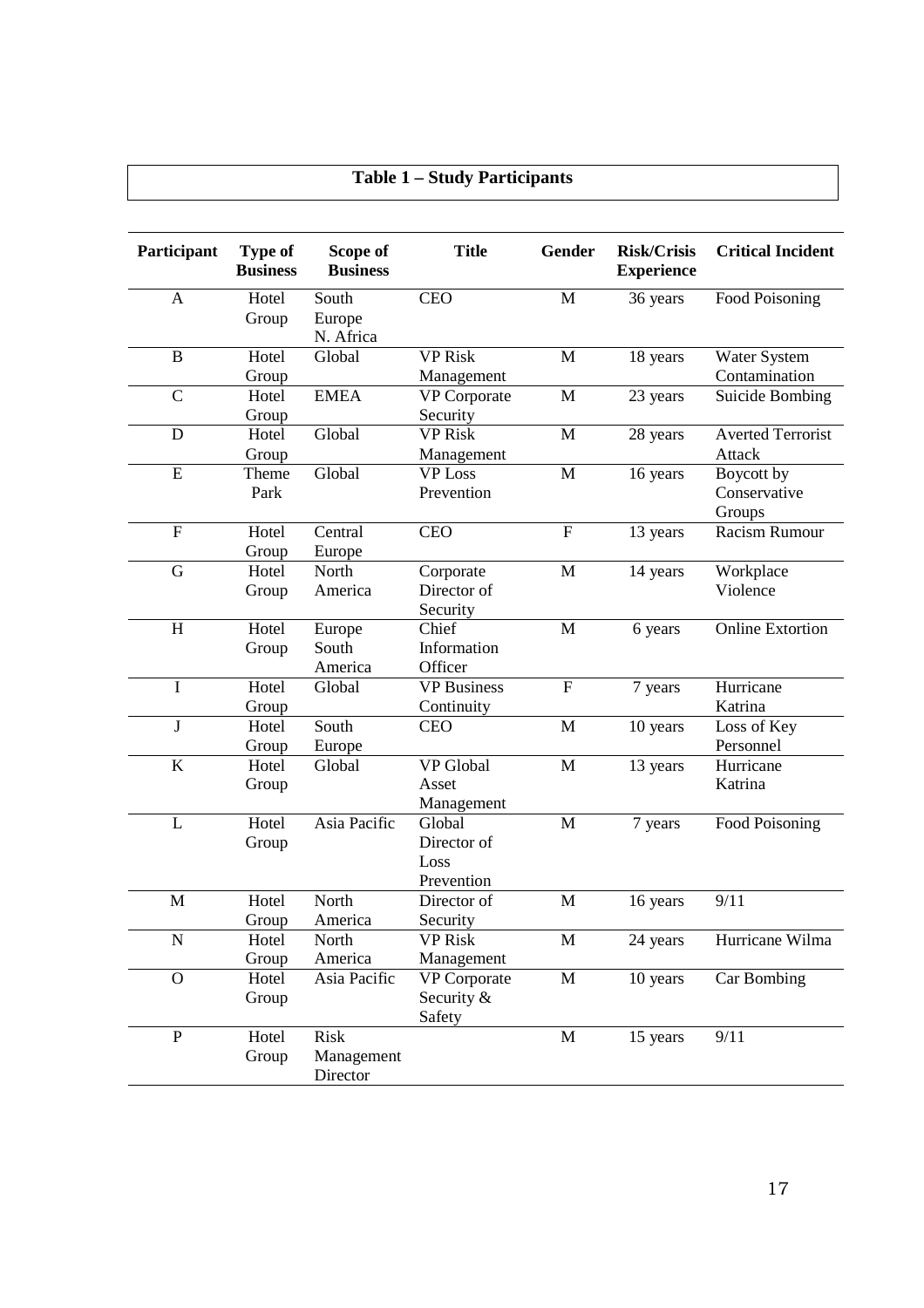occasions, the analysis of secondary evidence indicated the need of a follow-up interview with some participants for further clarification of certain aspects of the critical incident, which was granted in every occasion. The interviews were transcribed verbatim and the transcripts were sent back to the respondents for their review of content and interpretation accuracy. Any amendments made in the transcripts were taken as primary data for the analysis and the information previously recorded was discarded. This process, also known as 'member checking', adds both internal (authenticity check) and external validity (transferability) to the overall study (Lincoln & Guba, 1985). The verified interview transcripts were coded and analysed using N-Vivo 7 which enabled us to identify themes and categories and to organise the responses according to these. In order to ensure the reliability of the analysis, we followed the accepted practice of employing third parties to perform the same analysis independently (Paraskevas, 2001). Two academics in risk management were engaged with the task to read, sort and classify the interview findings. The resulting classifications did not show significant differences from the one produced by us. To further ensure reliability with a test-retest reliability check, the two analysts were invited to perform the same task for a second time, eight weeks later. The two analyses resulted in a 96 per cent agreement which is considerable higher than the prescribed level of acceptance for exploratory research, which is "in the order of 0.6" (Paraskevas, 2001).

## **5. Findings**

## *5.1. Existence of Crisis Signals*

In this study, we aimed at the recall of the 'one' crisis that was so significant (shaping their view of crisis management) for the participants, that they had to think it over and over again many times in their lives with all its details. Table 1 shows that these critical incidents cover a wide range of events with a reasonable degree of overlap or similarities (9/11, hurricanes, etc.). In almost all cases (except 9/11 and the car bombing) the participants admitted that there were adequate warning signals prior to the crisis which were either ignored or misinterpreted.. In order to justify their claim, the participants were probed to offer details about these signals and in all cases they did (statistics,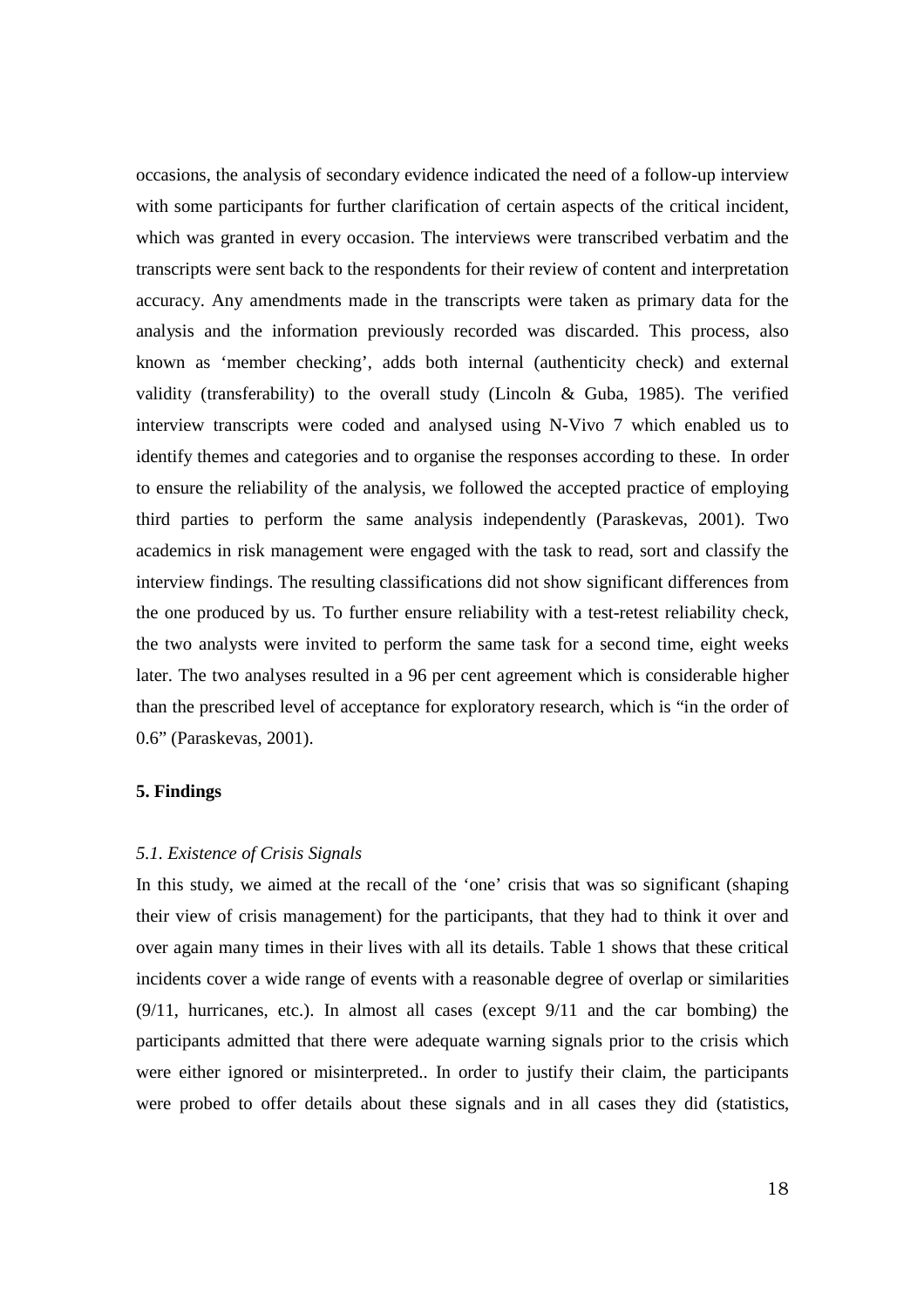metrics, reports, etc.). However, in spite of their admission of warning signals, they did not all categorically label their crisis as "predictable" but used expressions such as *"could possibly be predicted", "there were some signs that might have led us to a prediction"*, etc. (Participants B and G). The ability to make meaningful use of these signals depends on individuals (arrogance, fatalistic approach to life, denial of crisis or mere inability to understand the threat) but, according to most participants, predominantly on the culture of the organization. They have all emphasised the need for a crisis signal detection culture as part of an organization-wide *crisis culture* that should be embedded at all levels of the organization and by which everyone who notices an abnormality is responsible to report it to a decision making centre. Such culture distinguishes a 'crisis averse' from a 'crisis prone' organization. Having said that, they all agreed also in that not every crisis is predictable or emits warning signals. Participant B stated that a pre-condition for effective detection and response to an emerging crisis is the *in-depth understanding* of threats and risks the organization is facing. This, according to B *"is the cornerstone of our crisis management actions; we know that we cannot be possibly prepared for everything but our aim is to be able to limit the damage from the unthinkable".* Such understanding, however, is not always possible, due to the *complexity* of certain crises (as in the case of Katrina – Participants I and K) or because the organizations involved are unable to capture the full scale of *cause* and *effect* (Participants B and K used the term *"crisis puzzles"*) as the effect may be the result of multiple causes or one cause may have multiple effects. Participant B stressed the need of a wide range of detectors paralleling signal detection with a radio: *"if you are tuned to only one frequency, you will catch the signals broadcasted only in that frequency".* Pointing out that they had all the crisis signals for a hurricane and they were prepared for it, Participant K stated that they could never expect *a "package of three crises in one: hurricane, flood and social unrest"*. In other cases (e.g., 9/11) crises may simply be *unthinkable* (all participants used this term during the interviews). Several participants (A, B, J, L, M, P) also noted that some crises may be known for quite some time and emit clear signals but as they continuously evolve together (*co-evolve*) with the prevention/mitigation measures in a form of "arms race" (e.g., terrorism, cybercrime, etc.), their final form and impact cannot be easily predicted. Participant F made the point that signals may be there but are not always specific. She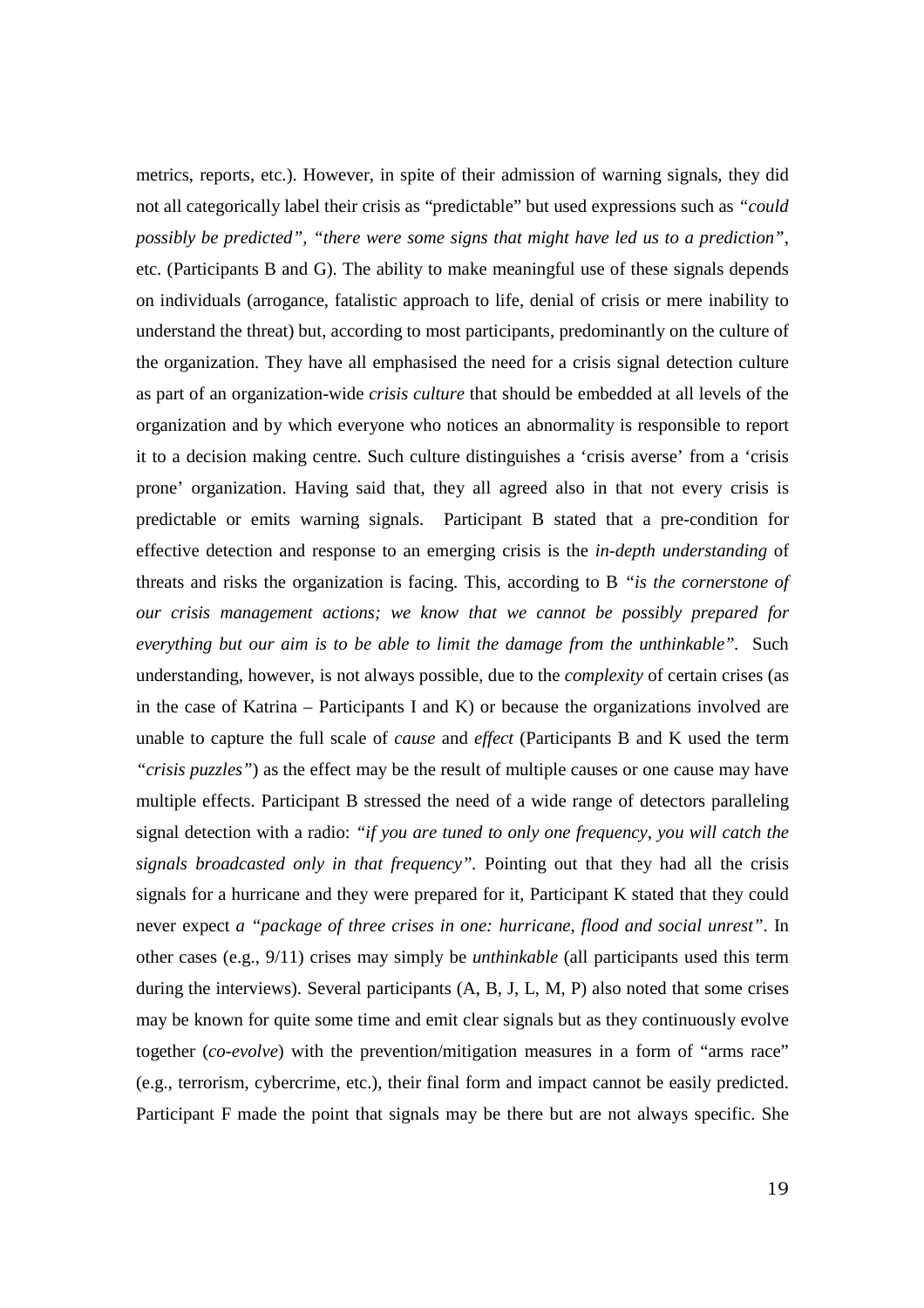further argued that in most cases where crisis signals exist, they point towards a "*range of possible courses"* that a crisis may take.

## *5.2. Scanning for Crisis Signals*

All participants agreed that signal detection should be at the centre of any crisis management effort in the organization and should become its *"first line of* [crisis] *defence"*. The first step that was suggested (Participants B, D, N, P) was to look for specific signals such as *"lagging and leading indicators"* identified through the analysis, understanding and prioritisation of known threats. These signals can be complemented by ad hoc information gathered by random and expert networks. The participants used terms such as "structured", "planned", "targeted" and "robust" to differentiate this type of signal detection process from the passive, ad hoc capture of crisis signals from random sources. A good part of the participants  $(A, B, C, D, G, H, N \text{ and } P)$  related this condition with formal risk assessment and business impact analysis practices and emphasised the development of specific indicators for emerging threats. One participant commented: *"This should not be a 'one-off' exercise … [but] a continuous process … because threats evolve and so should the signals".*

Most participants admitted that their signal scanning activities are looking for 'ground truth', for 'what is out there' and not 'what will possibly be'. Only participants B and I organised 'retreats' for scenario planning, situational awareness and exploration of key employees' perceptions of the future (typically though from their risk management divisions rather that the entire organization) in a form of active, unstructured scanning for emerging crisis signals.

#### *5.3. Signal Detectors*

The terms most used by the participants to describe the process of signal detection was *"network"* (74 mentions in all 16 interviews) and *"grid"* (23 mentions in 10 interviews). The analysis of the interviews showed that the panellists understand this network as consisting of three parts (Table 2).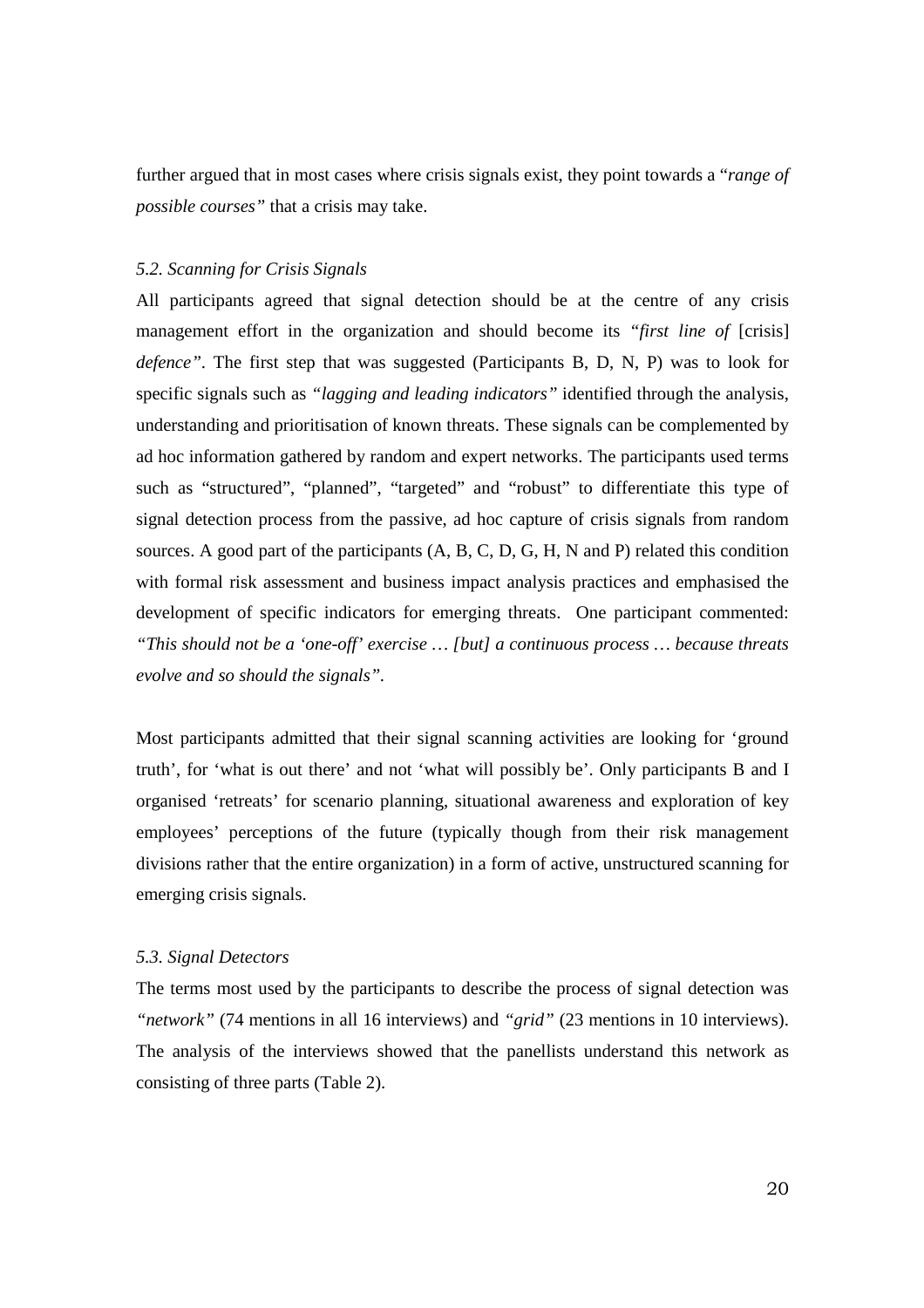|  |  | Table 2 – A Typology of Crisis Signal Detectors (Human) |  |  |
|--|--|---------------------------------------------------------|--|--|
|--|--|---------------------------------------------------------|--|--|

|                         | Non-specialist                                                                                                        | <b>Specialist</b>                                                                                                                                                                                                  |
|-------------------------|-----------------------------------------------------------------------------------------------------------------------|--------------------------------------------------------------------------------------------------------------------------------------------------------------------------------------------------------------------|
| Core Detectors          | • All members of the organization<br>• Key suppliers<br>• Key customers<br>• Government Agencies<br>• Industry Bodies | Assigned detection specialists (e.g.,<br>risk analysts, security experts, etc.)<br>Intelligence vendors (e.g., business<br>intelligence services, internet<br>scanning, press clipping, media<br>monitoring, etc.) |
| <b>Ad Hoc Detectors</b> | <b>Customers</b><br>Competitors                                                                                       | Crisis-specific vendors (e.g.,<br>٠<br>security agencies, disaster recovery<br>services, business continuity<br>services, crisis counselling, etc.)                                                                |
| <b>Expert Detectors</b> |                                                                                                                       | Crisis consultants<br>Think-tanks                                                                                                                                                                                  |

First, a *core signal detection network* where the detectors are predominantly members of the organization spread in every part of it but also a number of detectors outside the organization that are formally connected with the organization. The panellists agree that the role of detector should be assumed by everyone in the organization (participants D, H, G), however, some of them (B, I, K, L) believe that there should also be people especially assigned (detection specialists) to perform this task ("watchdog", "counter-terrorism expert", "risk analyst", etc.). Other detectors that could be part of the core signal detection network might be non-specialist detectors not directly employed by the organization such as regular suppliers, key customers, government agencies (nonspecialist because their primary function is not the one of signal detection) and specialist detectors such as vendors of intelligence services (business intelligence, internet scanning, press clipping and media monitoring services, etc.) formally employed by the organization. A second part of the organization's signal detection network is a set of short-lived random networks that can provide useful information and warning signals when a situation arises. Normally, these networks are formed 'ad hoc' by customers (participants A, D, F, G, O), competitors (participants B, D, E, F, N) or vendors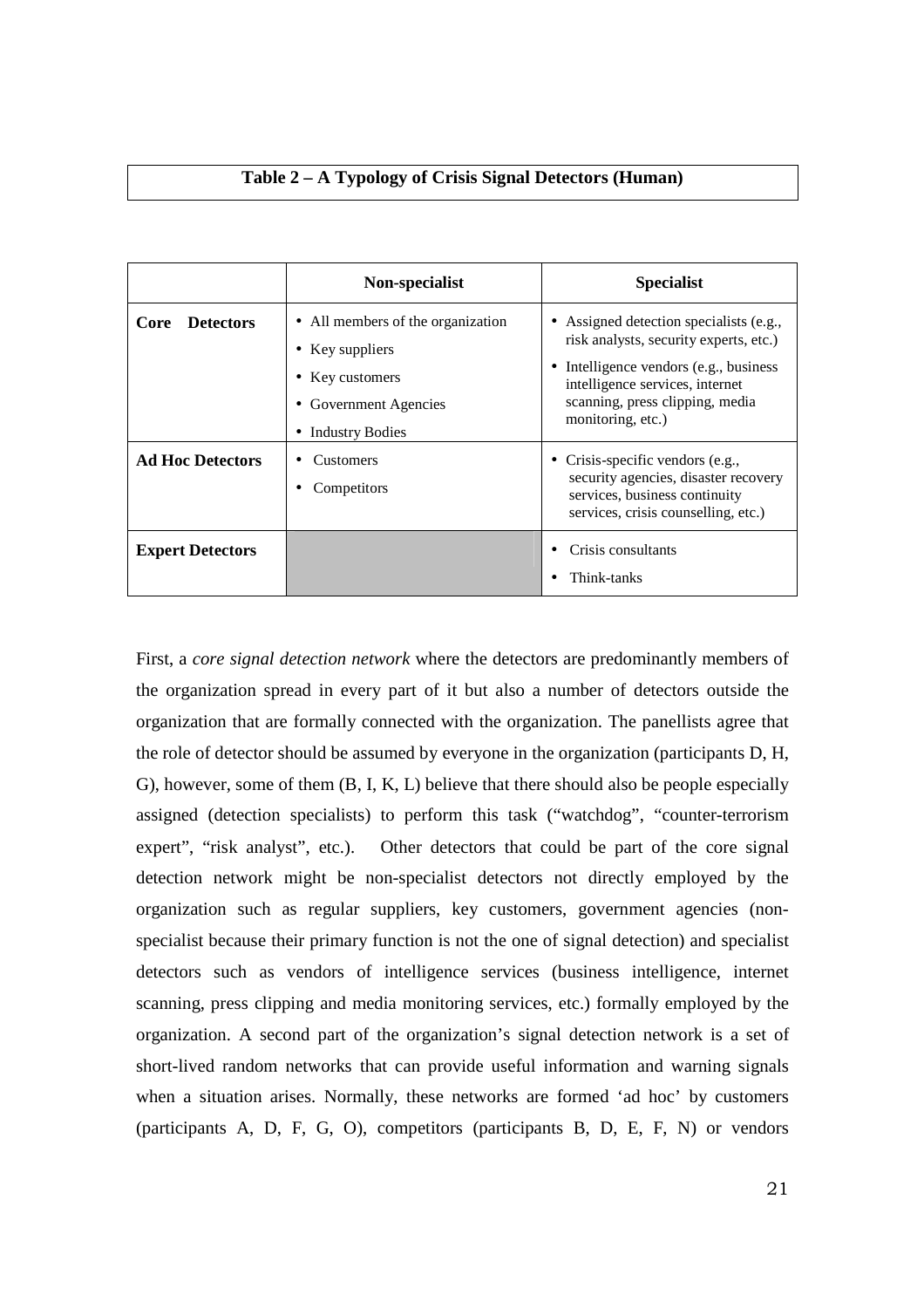specialised in crisis-specific services (participants D, E, I, J, O) such as security, disaster recovery, business continuity, crisis counselling, etc. and last only for a short period of time when an issue is evolving into a crisis. Finally, according to the participants (D, G, H, I, M, O), the organization's signal detection network can also include a third part, the expert networks to which it can connect either formally (consultants) or informally (think tanks) when needed.

## *5.4. Signal Capture*

When discussing about signal capture, the participants mainly talked about the ability of detectors to recognise patterns outside the normal. Participant F suggested that her revenue manager should be able to identify a subtle but unusual spate of cancellations when a viral online rumour got out about racist practices in their hotel chain, way before this escalated into a full blown crisis. Several participants noted that organizations fail to learn from crisis experiences because they do not have established mechanisms needed to formalise, codify and share the lessons learned. Others (A, C, D, G, M) talked about the need for the creation of a *crisis knowledge database* (some used the term *'repository'*) which will help both the detectors and the decision makers in the organization to identify similarities with past crises when an abnormality occur. Participant O emphasised that such a database would also offer a *'repertoire'* of responses thus enabling a faster reaction of management to a given series of crisis signals. However, although many participants agreed in principle with the idea, they dismissed it from a practical point of view. Participant I argued that *"such a database will be impossible to be created by one organisation; we are not the CIA!"* When prompted about a 'repertoire', Participant L was very sceptical saying that it may limit response to more complex crises: *"this matching of information approach will direct us respond according to what this repertoire suggests rather than the crisis we actually experience. When your only tool is a hammer, all problems will look like nails."* Other respondents though suggested that some forms of crisis knowledge databases already exist, mentioning organizations such as FEMA and OSAC who also issue warnings when they capture signals indicating abnormalities in certain geographic locations and gave examples on how they were exploiting this 'knowledge'. The proponents of crisis knowledge repositories suggested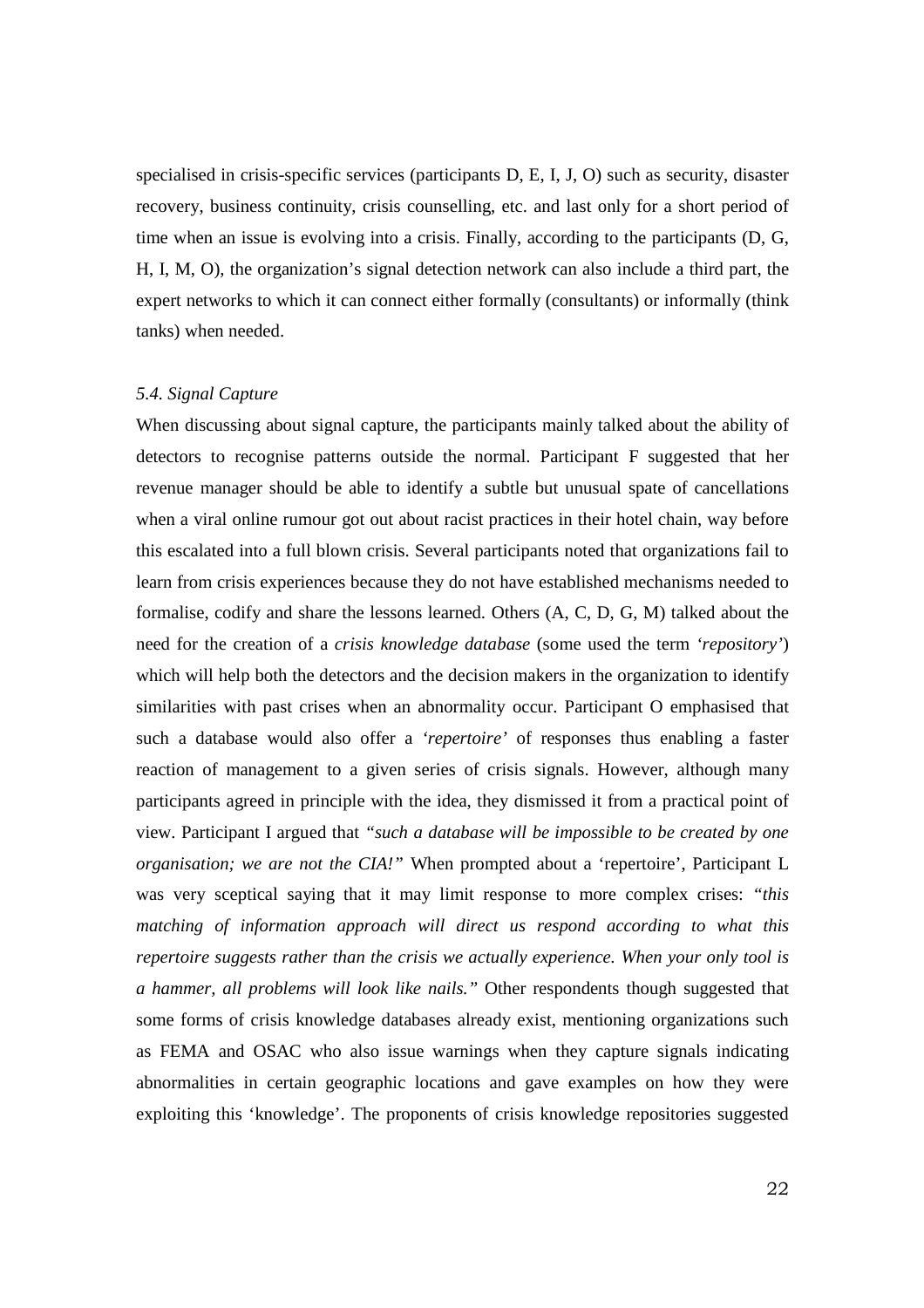that such an endeavour could also be achieved at industry level through private-public partnerships or even through the UNWTO.

The main challenges for signal capture according to the participants are the *background noise* (unclear or confusing signals) and the *information overload* (multiple and diverse crisis signals). Participant I illustrated her response by saying that on the first day of the hurricane Katrina, the group's hotels in the region received at least nine reports of levee breeches and eight other reports for major flooding. However, at the same time the Army Corps of Engineers insisted that they were no levee breaches and FEMA was claiming that they were coping. With several communication gaps due to the hurricane itself the hotels could not really understand what signals were genuine and what not. However, in such situations another challenge with signal capturing is the one described by participant N as *"the cocktail party effect"* in which the detector may focus on a particular set of signals, ignoring completely others that may exist. Participant L illustrates this by stating when describing a case of a group food poisoning in a hotel in South East Asia that *"the crisis was not caused because we did not see the warning signs. In this part of the world food hygiene standards are not always the highest possible and we got slack in maintaining a good level in all our kitchens. We knew the problem but fixing it had not been a priority for us. We concentrated on the wrong priorities."* 

## *5.6. Signal Transmission*

Tightly intertwined with the detection culture mentioned in 5.1 is the existence of appropriate communication platforms for the transmission of captured signals to the crisis response centre. Participant J emphasised the need for all detectors to know *"how"* and *"to whom"* they should send their captured crisis signals. Most participants argued that, with the advances in information and communication technology, the transmission of signals should not present many problems even for organizations whose crisis maturity level is quite low. Participants A and G stated that they had recently made substantial investment in developing their organization's intranet and that they thought that this alone was enough. Strong supporters of 'abundant and redundant' communication platforms were participants C, D and P who gave several examples of the platforms they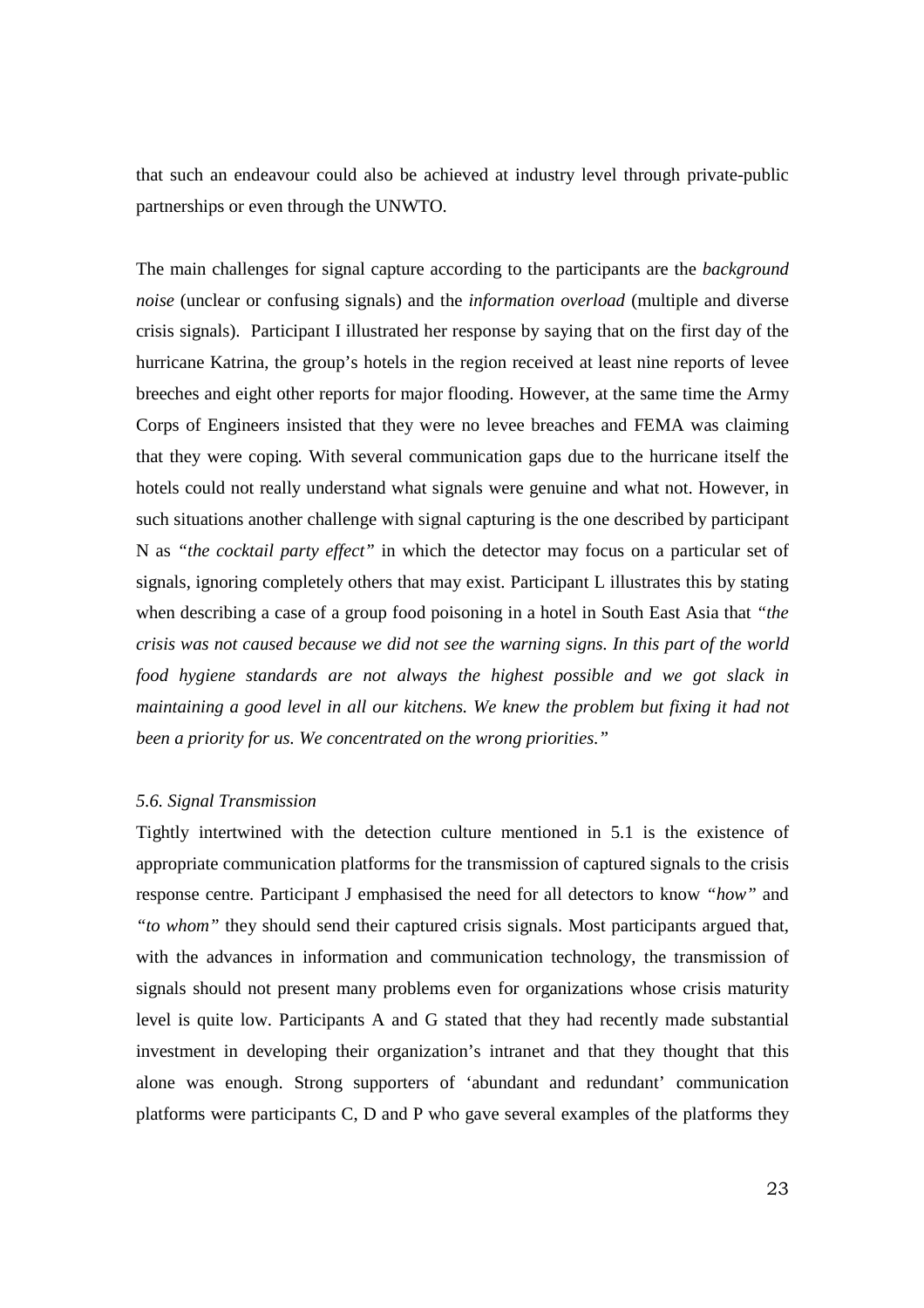use, however, it is noteworthy that these are all very large international hotel groups. Participant B stressed the need for availability of multiple connections as, in his experience, *"…if you have only a couple of communication lines, signals will be congested and eventually lost".* Participant I also suggested that every detector should be able to communicate with *"at the very least two persons at the next level of the communication chain"* in order to ensure that the captured signal is not stopped by communication failures. However, when possible lack of financial resources was brought up, many participants argued that a basic communication platform with a dedicated phone number and an internet address would suffice as long as there is a structured crisis signal transmission process.

For the participants, the major challenges in signal transmission are related not with the technology but with the human transmitters. Participant O, for example, who experienced a car bombing, suggested that two hotel gardeners had reported to the front office suspicious activity of people in a car outside the hotel but the information was ignored *"because the receptionists thought that these uneducated peasants were not able to judge what behaviour is suspicious and what not".* Similar experiences were reported by other participants about housekeepers, stewards and porters whose warnings were consistently ignored by staff in 'higher status' positions. Participant N talked about *"tribalism"* between departments and levels of hierarchy: *"In some organizations there are first rate and second rate staff. In hotels, managers and receptionists tend to be taken more seriously whereas housekeepers, waiters and porters less."* He added that, prior to hurricane Wilma, housekeepers' warnings that some guestroom window frames were not strong enough to withstand the hurricane force were completely ignored, resulting in a number of guest injuries and lawsuits. A similar problem was reported by a number of participants (A, D, F, G, and K) who talked about *"silos"* and *"silo mentality"* within the organization which blocks the transmission of certain crisis signals to the decision makers. For example, participant G who experienced a case of lethal workplace violence maintained that that there was knowledge kept 'locally', within the perpetrator's department and argued that *"there should be a way for this knowledge to cross the*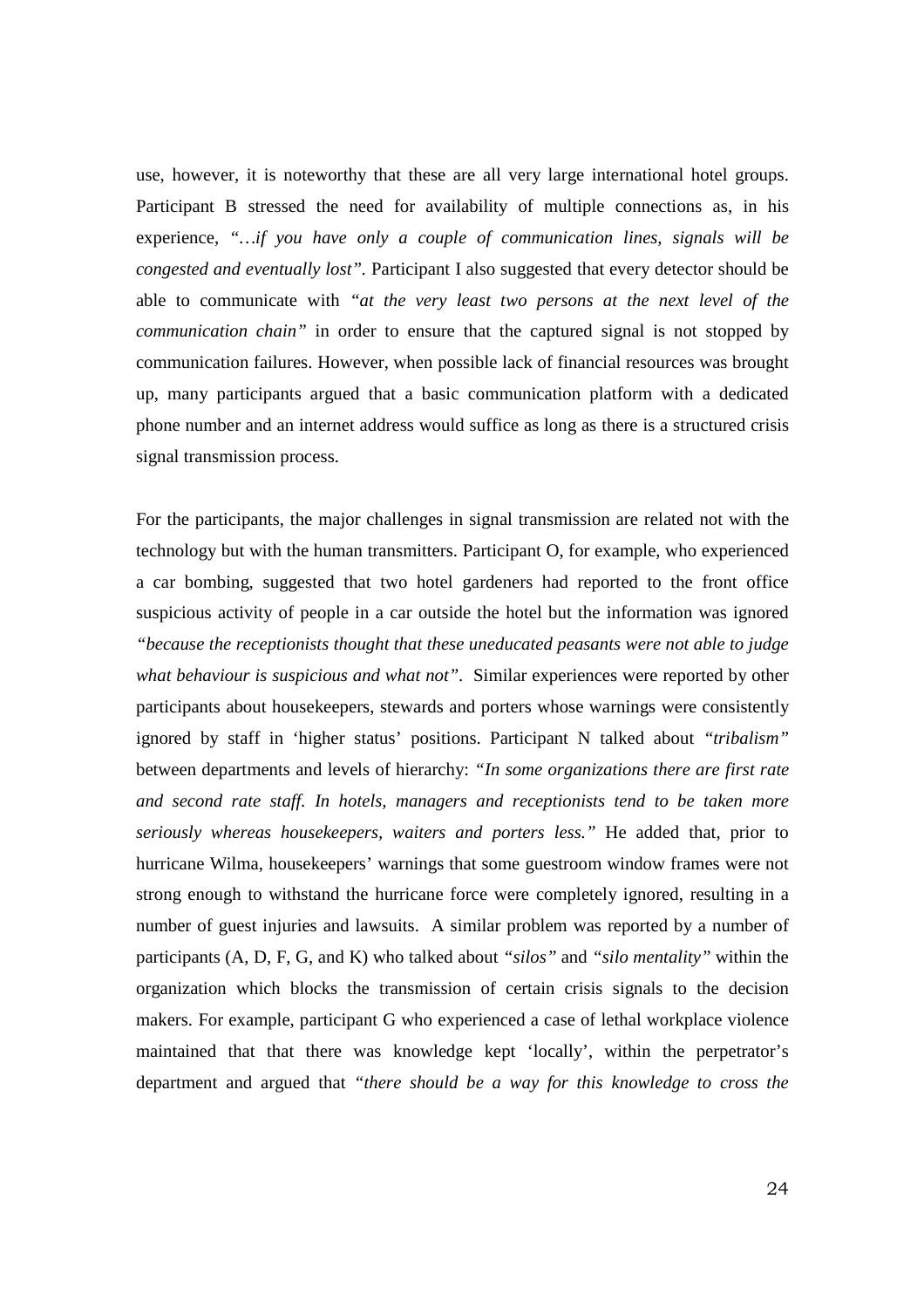*department's silos and reach persons who would be able to recognise these signals as potentially threatening".* 

A further challenge brought up in the interviews was related with information overload and the cumulative background noise during the process of signal transmission. Many participants underscored the need for a *"signal filtering and fusion"* during the transmission process so that the response centre will receive a more coherent picture of the situation. Participants B, D and E talked about *"fusion centres"* whereas most participants used the term *"hubs"* in the sense of information gatekeepers or filters. Some participants (e.g., E and I) had already dedicated crisis information fusion centres. Not all participants agreed, however, with this idea with concerns concentrated mainly on the technology side of the issue as the decision support systems available have a significant cost without, thus far, having proved their value. Participant J, although agreeing in principle with the concept, dismissed the idea unfeasible for his organization stating that the cost of decision support technology or expert groups required went beyond their crisis management budget. This view was shared by several participants who argued that the collation and sense-making of the signals is done anyway by the decision makers in the end of the signal detection network. On the other hand, participant B suggested that *"there is no need for specialists in order to filter and collate crisis signals"* since, in his view, *"we have to trust our staff at property, area and region level to perform this task"*.

#### **6. Discussion**

Flanagan's (1954:338) definition of a critical incident focuses on "extreme" events whereas later definitions (such as the one provided by Bitner et al., 1990 or Grove and Fisk, 1997) talk about events that make a significant contribution, either positively or negatively, to an activity or phenomenon. The study took Flanagan's (1954) 'extreme' approach as the question focused not at any crisis the participants had faced in their careers but the one "that has changed their perspective on organizational crisis management". This emphasis was purposeful because CIT has often been criticised as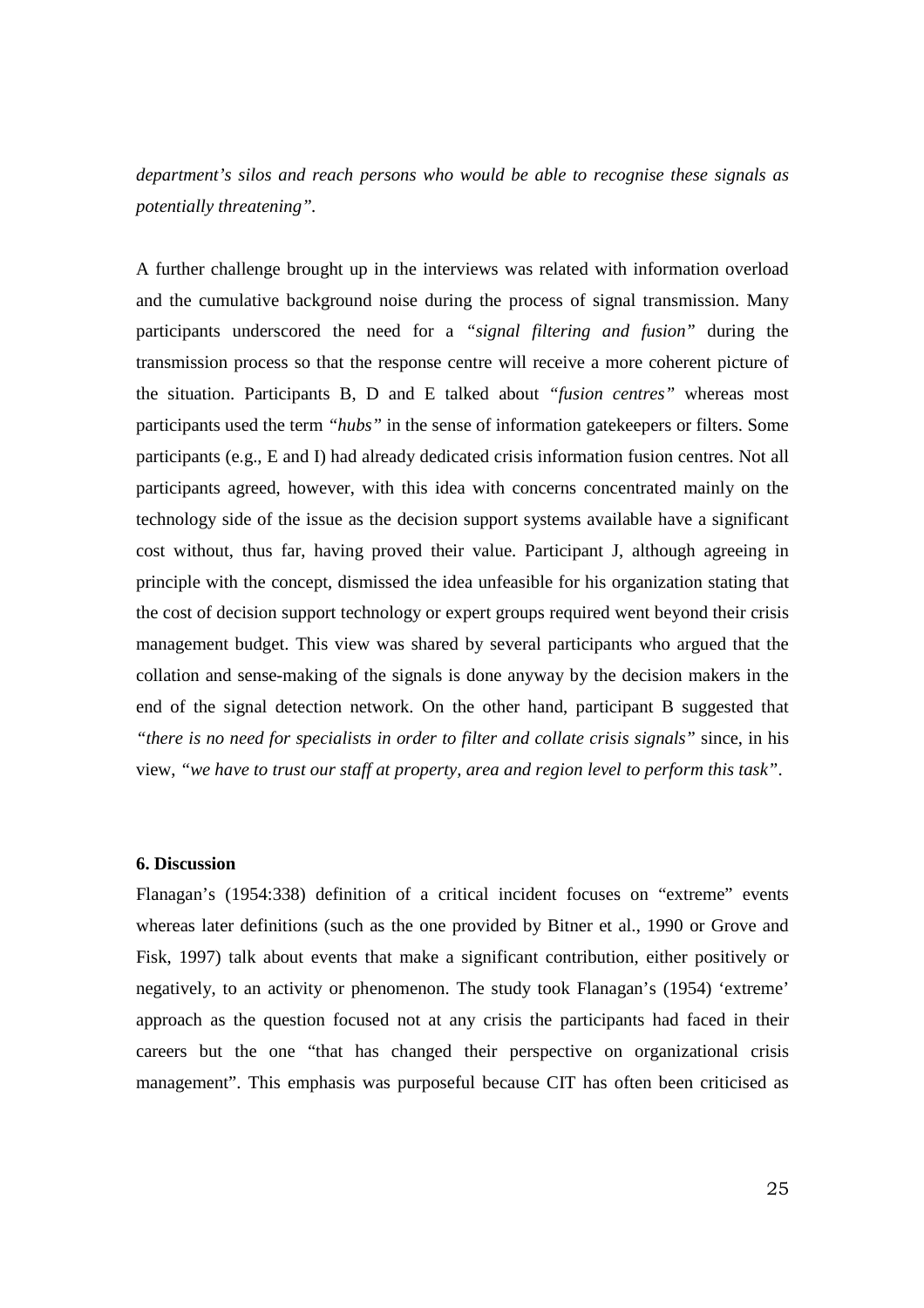having a design that may be flawed by recall bias (Michel, 2001) or other undesirable bias, such as consistency errors or memory lapses (Singh & Wilkes, 1996).

The response that the crises described were predictable and that there were signals which should trigger preventive or earlier responsive action was not surprising, given the significant body of literature (Dekker, 2002, Fischoff & Beyth 1975; Woods, 2005) that talks about 'hindsight bias'. This literature offers empirical evidence that people, in hindsight, have the tendency to believe that some events were more predictable than they actually were. Clearly, the distinction between predictable and non-predictable crisis is a difficult task since it largely depends on the availability of an adequate quantity and quality of pre-crisis signals. The participants linked these signals with varying degrees of predictability, confirming the view that crisis events cannot simply be predictable or unpredictable but lie in a continuum of predictability (Tetlock, 2005). However, the participants conceded that it is not the mere existence of these signals that makes a crisis more or less predictable but the ability firstly of the detectors and, most importantly, of the decision makers to interpret these signals and trigger the responsive action.

This presupposes first a critical mass of competent detectors that can capture a wide range of different signals (the radio metaphor of participant B) and of decision makers who share strong ideas about what is important and what not, something that is not always a norm in an organization. In most situations, the interpretation of signals and, therefore, the definition of the unfolding crisis and its causes remain contested and requires much trial-and-error (especially in complex, multidimensional crises as reported by participants I and K), rearguard infighting and political U-turns. On the other hand, excessive homogeneity and conformity in detectors and decision makers leads to the phenomenon of groupthink hindering the 'out of the box' interpretation of signals, which is often necessary for newly emerging crises.

A second factor one needs to consider, according to the responses, is that signal detection does not just happen by itself but it is rather a reflection of the crisis culture in the organization and of the organization's structure and priorities. Consistent with the work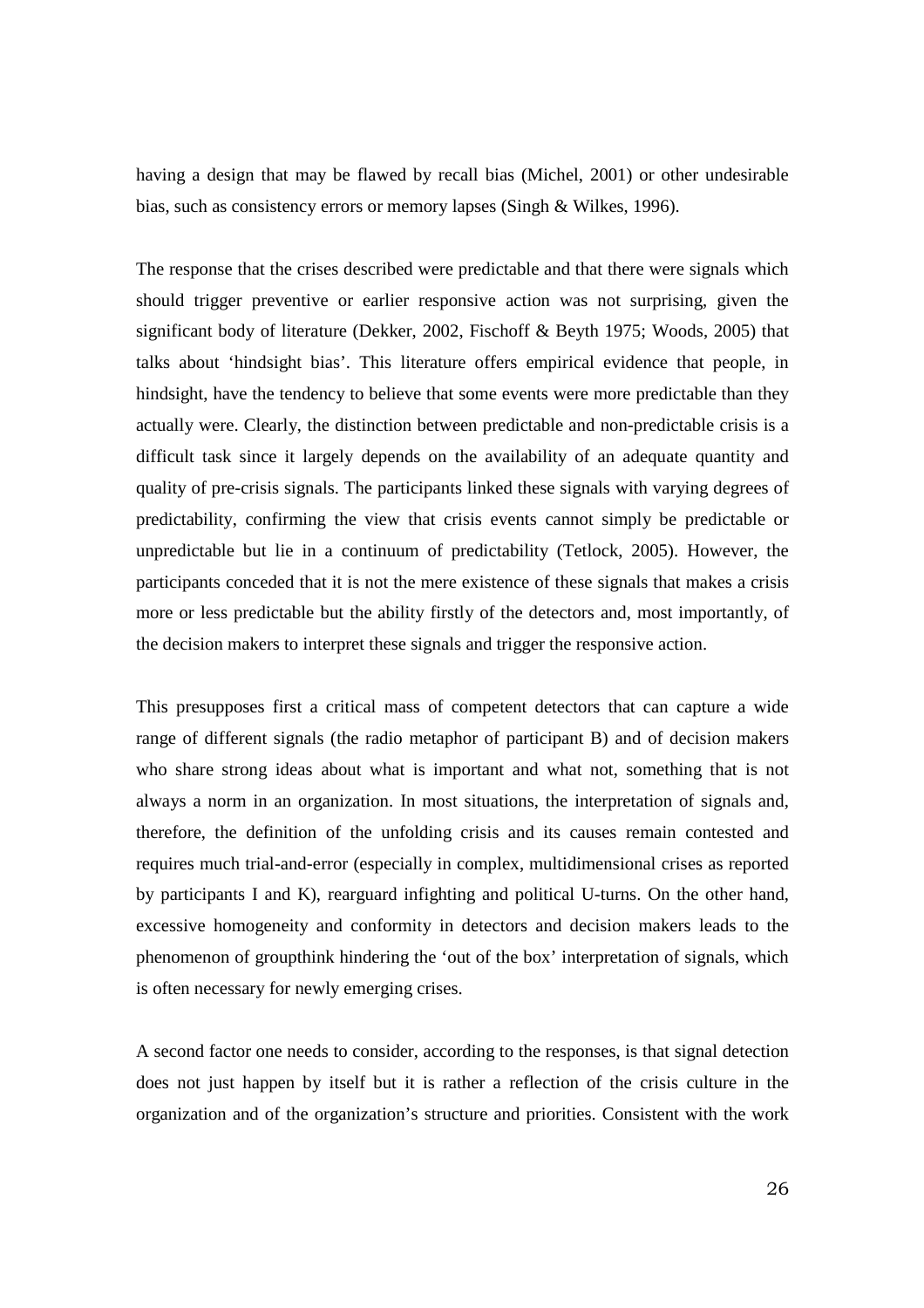of Scheaffer et al (1998), participants reported departmental tribalism, silo mentality and cognitive arrogance as factors that hinder signal detection. Gilad (2004) argued that "functional silos" (p.17) are a consequence of organizations failing to integrate their different functional areas. He also posited that quite often organizations create information "firewalls" (p.254) within them when some signals detected in the environment are deemed too sensitive to be broadly shared or certain channels for transmission of such signals are cumbersome to use. Bazerman and Chugh (2006) used the term "bounded awareness" that occurs when "cognitive blinders prevent a person from seeing, seeking, using, or sharing highly relevant, easily accessible, and readily perceivable information during the decision-making process" (p.88). The question of priorities is also equally important. Participant L admission that they had all the warnings but concentrated in the "wrong priorities" reflects a not uncommon perception of some managers that it is preferable to avoid a cost (of responding to a series of warning signals) in the present when the benefits of this action may appear in the longer term or when the reward for responding is uncertain.

With regards to where to look for and what types of signals, the participants' responses were consistent with Alberts et al  $(2001)$  who argue that organizations tend to scan more their physical domain (through passive data collection and reporting of changes) as well as their informational domain (through more active and targeted scanning towards specific information that can signal changes and discontinuities which may constitute emerging threats). The ideas of leading and lagging indicators as warning signals for known crises are also consistent with the approaches proposed by the traditional crisis and disaster management literature (Berg & Pattillo, 1999; Kaminsky et al, 1998; Sornette, 2004). However, as the participants indicated, in complex situations and in newly emerging crises these signal detection approaches are not adequate. When considering the topic of environmental scanning, most participants admitted that their signal scanning activities are looking for 'ground truth', for 'what is out there' (physical and informational domains) and not 'what will possibly be' in the terms of Alberts et al. (2001) which can only be achieved by scanning the organization's cognitive domain. Collins (1997) argues that the intelligence of the people within an organization goes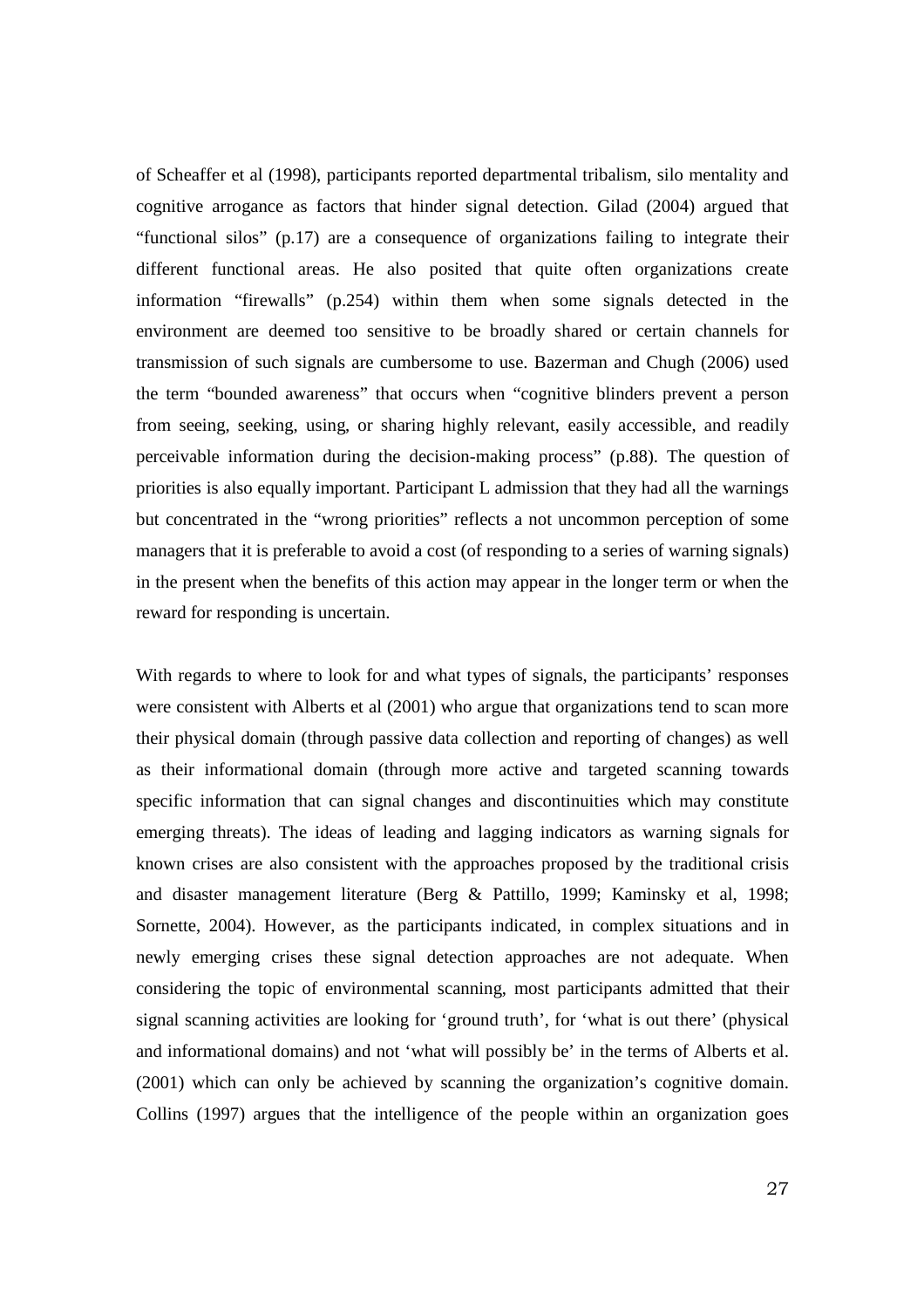beyond databases and knowledge repositories and, apparently, very few organizations in this study tap on it (B and I with 'retreats' for scenario planning, situational awareness and exploration of perceptions of the future).

As far as the detectors are concerned, the extant literature on signal detection (e.g., Adelman, 1998; Desouza et al., 2004; Finkelstein, 2003) underlined the importance of networks and the importance of connectivity and cooperation between them. However, the identification and classification of networks in this study departs from the traditional literature which broadly divides the detectors into internal and external, technical and non-technical (human). Focusing the discussion on human detectors, one can notice that, for example, Turner (1976) talks about members and non-members of the organization, Mitroff (2004) talks about internal detectors and gossip networks on the one hand and external communities, special interest groups and industry trade groups on the other and Regester and Ladkin (1997) about specially appointed internal detectors. During the interviews it was made clear that the participants did not assume clear boundaries between the organization and its external environment but considered these boundaries as blurred and dynamic. When considering employees, suppliers and customers as detectors one has to accept that they are also part of other special interest groups as well as of the wider community. Their family members and their friends may work for competitors, the government or industry regulators and through their relationship they may be able to scan a different set of signals. Contracted specialist service providers may be considered at the same time as internal and external detectors. In the current study the participants used as criteria their specialism on crisis signal detection and the strength of relationship with the organization (formal/strong, informal/weak).

An important aspect of signal capture by the detectors but also a point of reference for possible responsive action for the decision makers is the proposed by many respondents crisis knowledge database. Such a database is consistent with Mitroff's (1988) model which includes a learning mechanism as well as with other models proposed by crisis management scholars such as Heath (1995) and Gonzales-Herrero and Pratt (1998). The idea of a continuously evolving point of reference for detectors (and decision makers) to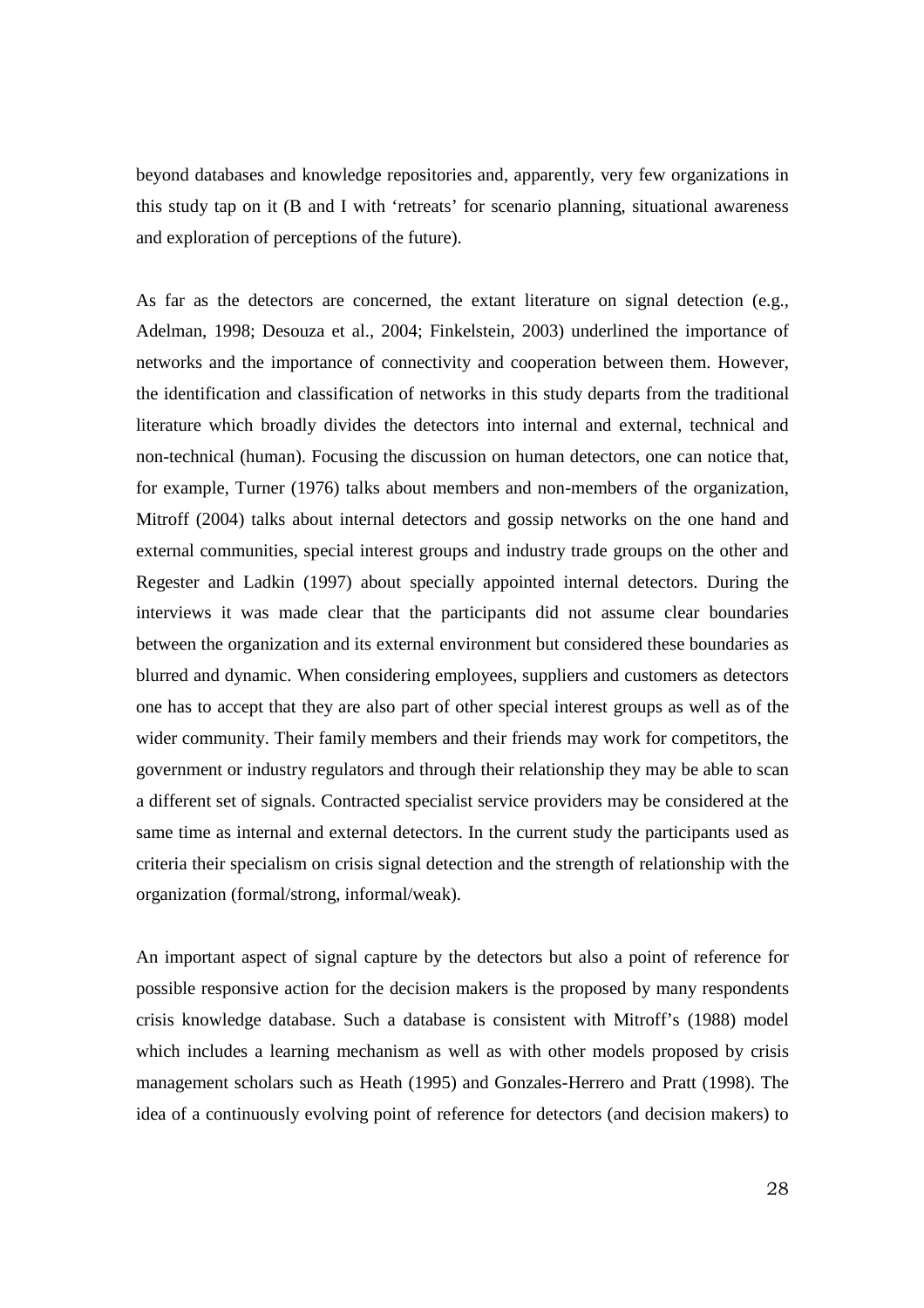facilitate the recognition of signal patterns or even enable them define a case as an emerging crisis was further elaborated by Mitroff (2004) who suggested that organizations need "world-class Crisis Learning Centers" (p.20) to study patterns associated with past crises (own and others'), distil critical lessons from them and ensure that these will shape the organization's crisis planning in order to reduce the potential for future crises. Clearly, however, the cost implications of such an endeavor make it rather a desirable 'add-on' rather than an essential element for the signal detection system. The proposition of an industry-level (or UNWTO-level) knowledge database appears to be more realistic; however, there are still important practicalities to be taken into consideration, such as the difficulties in the codification and storage of complex multidimensional crisis information (e.g., the 2004 hurricane Katrina or the 2011 Tohoku earthquake) or the possible bias in terms of responsive action that the information retrieval system may cause as a result of this codification (not every crisis is the same crisis). In any case, normally knowledge is local, so that any single detector or manager cannot have knowledge of the entire organization and its universe as a whole. Experts will notice signals that non-experts will not, people working inside the organization will notice things that externals will not and vice versa. In that way, local knowledge added piece by piece can fill in for the holistic knowledge a database can provide.

However, this brings up two issues. First, the problem that arises from the structural, cultural and priority issues raised above. Nilson (1995) discusses a self-imposed censorship where beliefs about what may be possible and what not lead the detectors to ignore certain signals and focus on certain others. Seeger et al (2003: 68) called this type of signal bracketing *"selective attention"* and related it with the detector's background, history, previous commitments, capacity, ease, or with the prominence of some signals. And second, the need for crisis signal fusion (collation) as the first step towards sensemaking and consequently decision making about crisis response. Normally when the integrated information reaches the response centre, it is compared with a repertoire of existing crisis experiences and knowledge thus validating (or not) the potential threat. The proposed fusion hubs should have or develop the competence to sense complete patterns where signals are ambiguous and data incomplete through a constant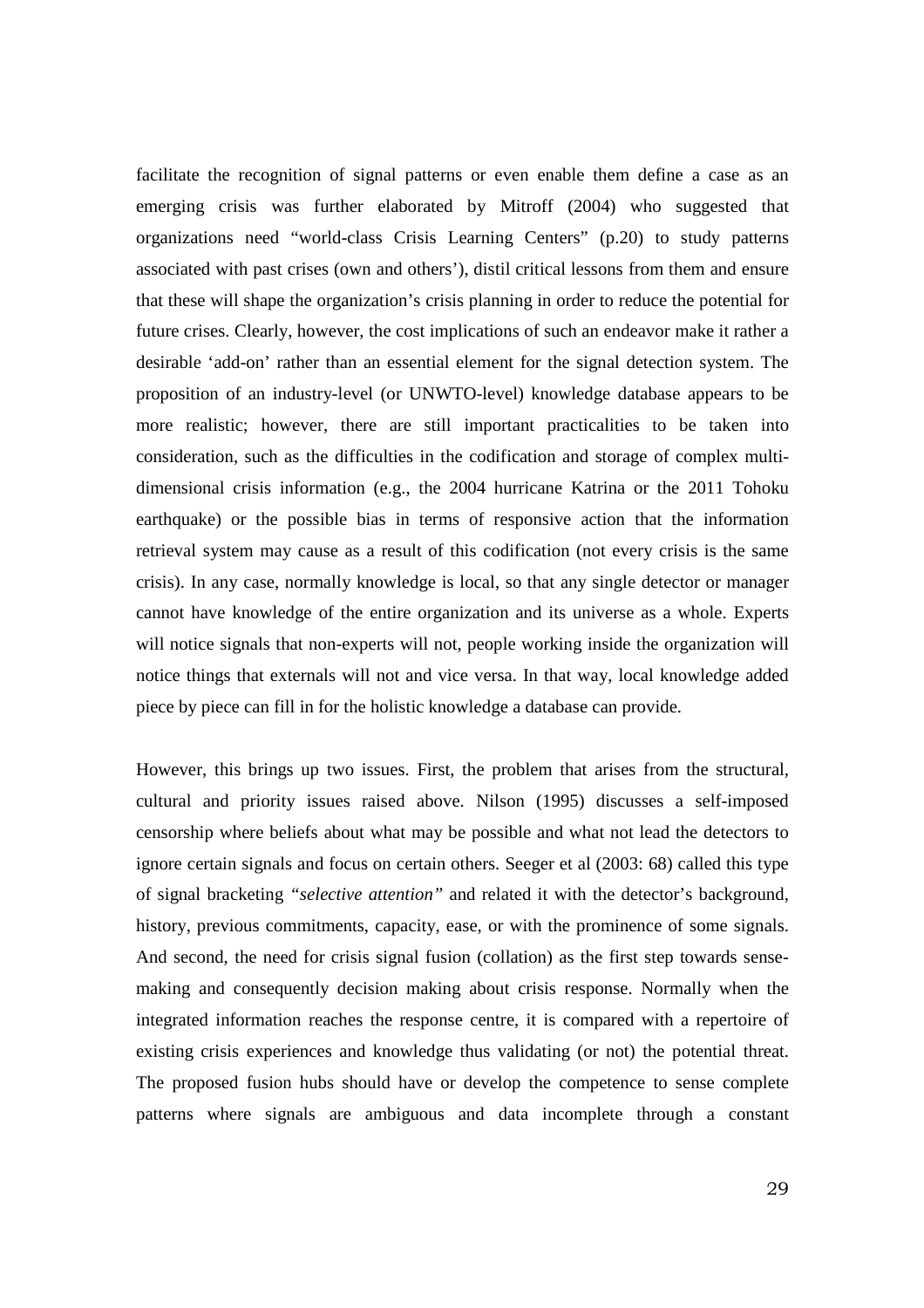reconfiguration of mental models using 'bricolage', scenario planning and mindfulness in order for them to reach a state of a 'collective mind' (Weick & Roberts, 1993). Once such level of competence is achieved, the crisis response team will be able to consciously respond to crisis signals based more on their shared sense of purpose and less on their 'repertoire' of responses.

Finally, the study revealed that with the advances of information and communication technology, the transmission of signals should not be a problem for an organization. There are different levels of communication platforms' sophistication ranging from dedicated hot lines and whistle blow lines or sites to simple e-mail, phones or paper reporting. The participants stressed that it is not the complexity or sophistication of the communication platforms that matters here as much as the wider awareness of how they can be effectively used by the detectors.

## **7. Conclusions**

The aim of this paper was to explore the concept of crisis signal detection in the context of the tourism industry. We first looked at the crisis literature within tourism which showed that tourism organizations have made significant progress towards addressing issues associated with crisis preparedness, containment and damage limitation, crisis recovery and learning from crisis. However, the extant research has not yet explored in depth the significant component of crisis management called crisis signal detection. Using basic concepts and ideas from Signal Detection Theory and the generic crisis management literature, we developed a conceptual framework for a three-stage process of crisis signals detection consisting of signal scanning, signal capture and signal transmission to the crisis response centre. With this framework as a basis, we then conducted a study on 16 corporate level executives of international tourism organizations in order to explore the significance of signal detection in their crisis management practice and the challenges they are facing.

The study showed that there is a wide consensus that many crises emit warning signals before they manifest themselves and that although this is not a universal rule, signal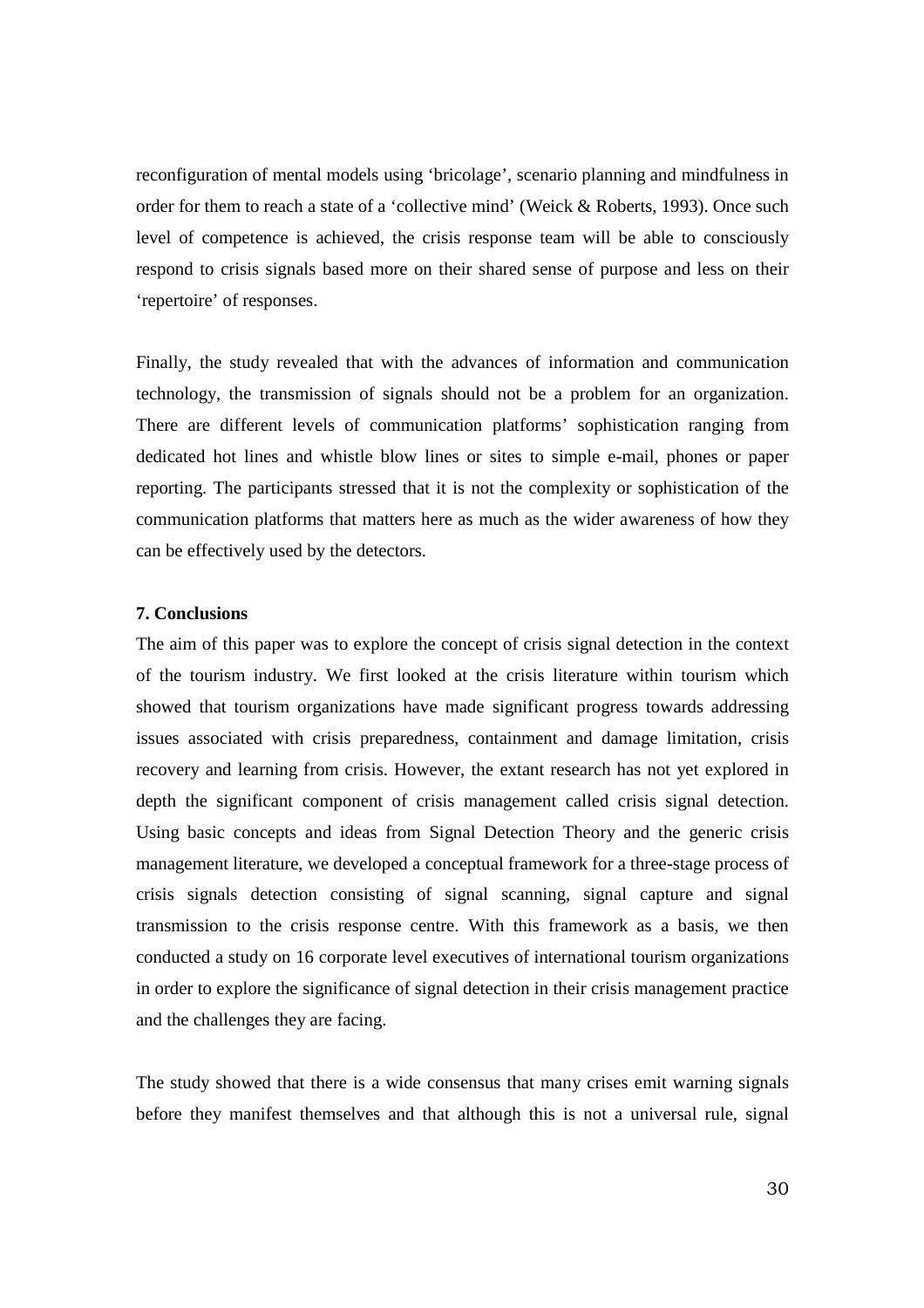detection can become (in the words of a participant) an organization's "first line of defence". This line of defence would help in reducing the organization's exposure to the adverse effects of a crisis and, perhaps in certain cases, prevent the crisis itself. Of course, the sophistication of this defence will vary depending on the organization's crisis culture, size and financial capacity but most importantly on the ability of the detectors and the response decision makers to make sense of these signals. There are many challenges in doing so due to a number of causes which range from what is called 'bounded awareness' to internal politics and hidden agendas. The executives in these organizations underscore the importance of an organization-wide crisis culture where everybody is responsible for identifying, capturing and reporting any signals that may indicate an emerging crisis.

The effectiveness of crisis signal detection depends primarily on the organization's ability to scan its environments and identify the signals that are relevant to it. In designing a crisis signal detection mechanism organizations should purposefully use a combination of core, ad hoc and expert detector networks as presented in Table 2 which enable the scanning for crisis signals of not only 'what is out there' (organization's physical and informational domains) but also of 'what will possibly be' (organization's cognitive domain). The study showed that the latter is not being actively pursued indicating that many opportunities of proactive action are missed.

The importance of learning from crises and managing the knowledge acquired from the response to them was highlighted by many participants as a pre-condition for successful signal detection and capture through case definition and pattern recognition. However, the idea of centralisation and exploitation of this knowledge within an organisation appears to present several practical challenges (financial and technology limitations in the analysis, storage and retrieval of past experience) including the danger that a successful response in one crisis situation may not be appropriate for a similar crisis situation in the future. It became apparent that a timely response depends in most cases on 'local knowledge' which is quite difficult to be captured and centralised in its entirety, especially when signal detection relies on a complex network of detectors.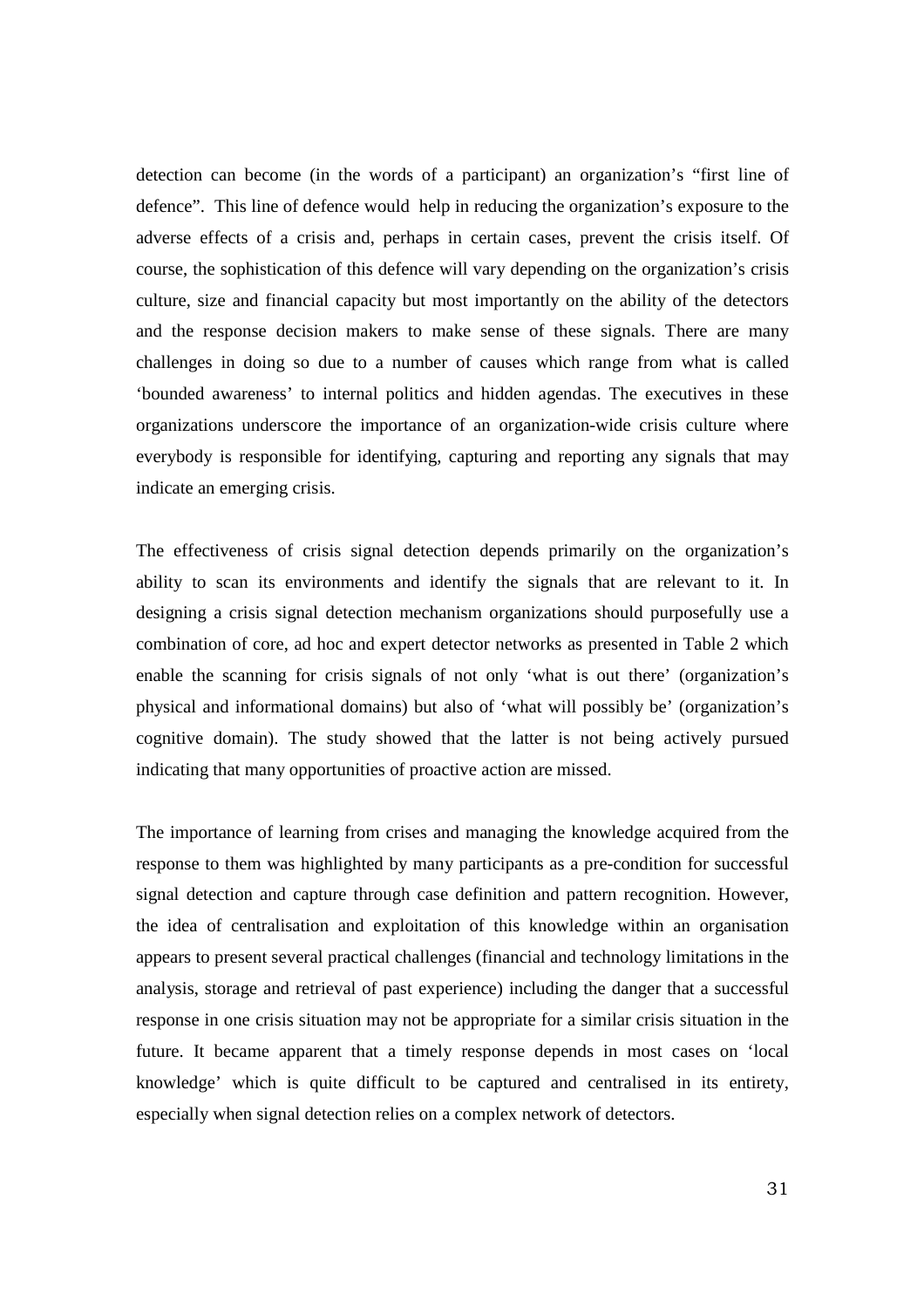Another interesting finding, related with the premise of 'local knowledge', was that the transmission of signals from the detectors to the decision makers should be relatively straightforward without many 'hubs' in between. Hubs may perhaps offer the benefit of filtering signals from noise and collating them in a way that may facilitate the decision makers to make sense of them, however, this is done at the expense of a timely response and it may cause the loss of important signals in the process. Therefore, the emphasis should be put more in the availability of communication platforms for the detectors to transmit the captured signals to the decision makers rather than on complex, sophisticated (and expensive) 'fusion hubs' and filtering mechanisms. Ultimately, the successful signal detection depends more on the 'collective mind' and the shared sense of purpose within the organisation rather than on predetermined repertoires and databases. Consistent with the social exchange theory principles discussed earlier in the paper, the first and most basic stage of crisis signal detection may simply be the sharing of time sensitive information and existing knowledge in an opportune fashion (for example the DHS's "See Something - Say Something" campaign for terrorism). However, social exchange theory alone cannot capture the complexity of signal detection since, at more advanced levels of maturity, signal detection and the 'collective mind' move from the opportune transmission of 'what is' to identifying 'what could possibly be' and where the signals of known and unknown crises could be captured.

These findings have particular significance to tourism organisations since, due to their high interconnectivity with all aspects of society (political, economic, social, technological and environmental), they are more vulnerable to crises and are affected by every possible disruption from normalcy whether this is political or civil unrest, a natural catastrophe, economic recession, etc. Therefore, these findings may help practitioners who embark in the design of crisis management mechanisms in creating a basic framework of actors and conditions for the effective detection of crisis signal in their organization. The findings will help them identify detectors they can employ, scanning approaches, scanning domains and issues to be taken into consideration in the three stages of the detection process. For academic researchers, apart from the deeper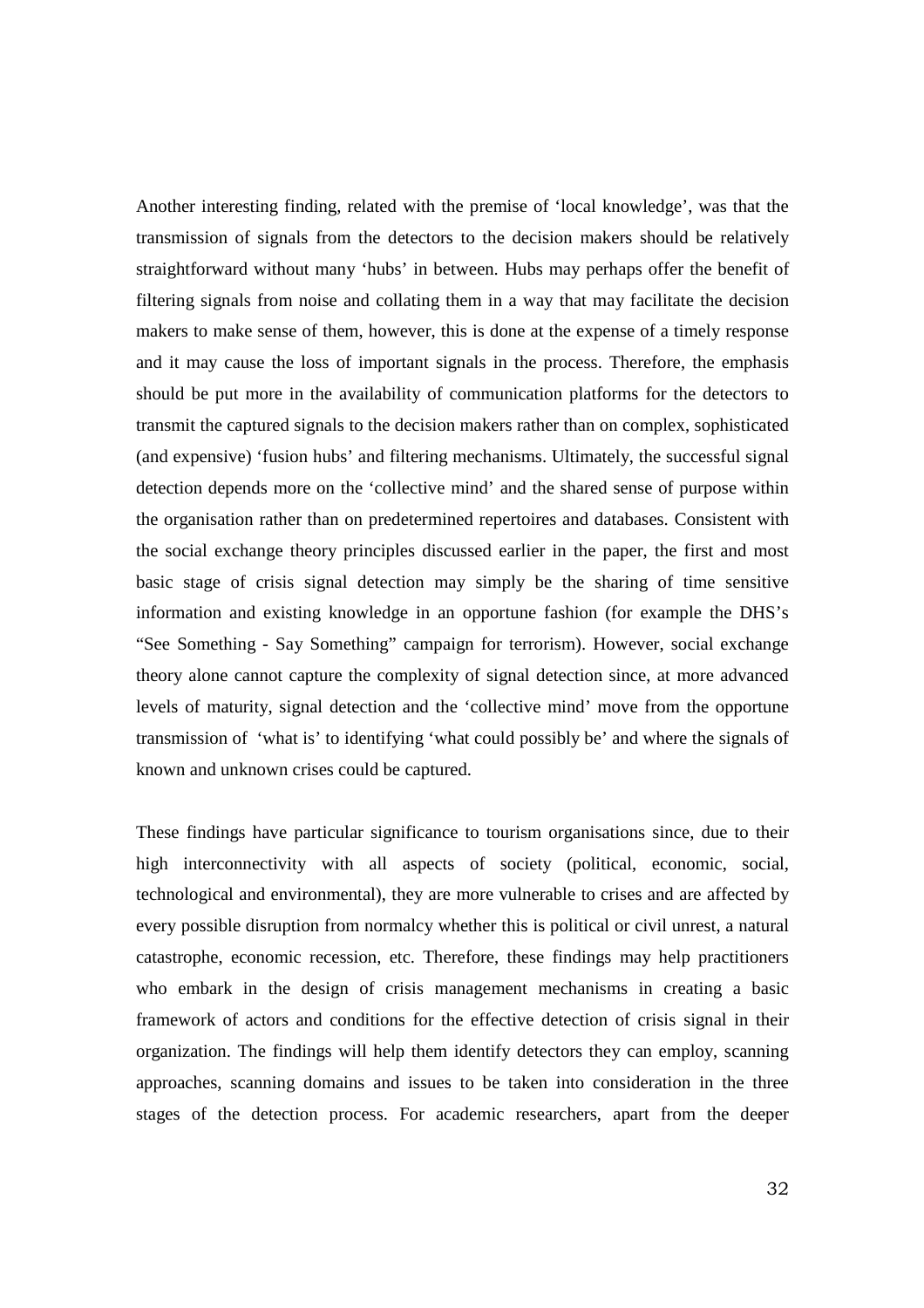exploration of three stages of the crisis signal detection, this study opens a wide range of areas for further investigation. For example, of great interest would be to investigate how the 'crisis culture' to which the participants in this study so often referred to can be developed and embedded throughout an organization. Another interesting area for research would be to investigate how a detection network can be populated and maintained, what strategies could be used for detector recruitment and engagement in both core and 'ad hoc' networks and how can these detectors could be maintained active and productive. Moreover, the scanning methodologies and approaches in the three organizational domains (physical, informational and cognitive) will differ significantly and this is an area that offers a wide scope for further research. One obvious direction for research would be to examine the efficacy of these methodologies in case studies of actual crises. The issue of crisis knowledge management appears to be another interesting avenue of research with significant implications in the design and exploitation of a signal detection system. Also, this study is based only on insights and views of corporate executives. Practitioners at other levels of the organization, i.e., regional VPs, area managers, hotel general managers and chief security officers may not completely share these views and may offer different insights on crisis signal detection in general or in particular aspects of it such as detection network, reliability of 'ad hoc' detectors, attributes of 'core' detectors, etc. Finally, it is worth pointing out that early interventions may prevent a crisis but may also merely change its course and, as a dynamic phenomenon, evolve in a different form of crisis. Further interventions may cause further evolution of the crisis and this process of co-evolution offers scope for the exploration of all crisis management components through the lens of chaos and complexity theories.

## **7. References**

- Awazu, Y. 2004. Informal Roles and Intelligence Activities: Some Management Propositions, *Journal of Competitive Intelligence and Management, 2*(1), 16-24.
- Aamodt A. and Plaza, E. 1994. Case-based Reasoning: Foundational Issues, Methodological Variations, and System Approaches, *Artificial Intelligence Communications,* 7(1), 39-59.
- Adelman, H. 1998. Difficulties in Early Warning: Networking and Conflict Management. In K. Van Walraven, *Early Warning and Conflict Prevention: Limitations and Possibilities*. The Hague: Kluwer Law International, 51-81.

Aguilar, F. 1967. *Scanning the Business Environment*. Macmillan, New York.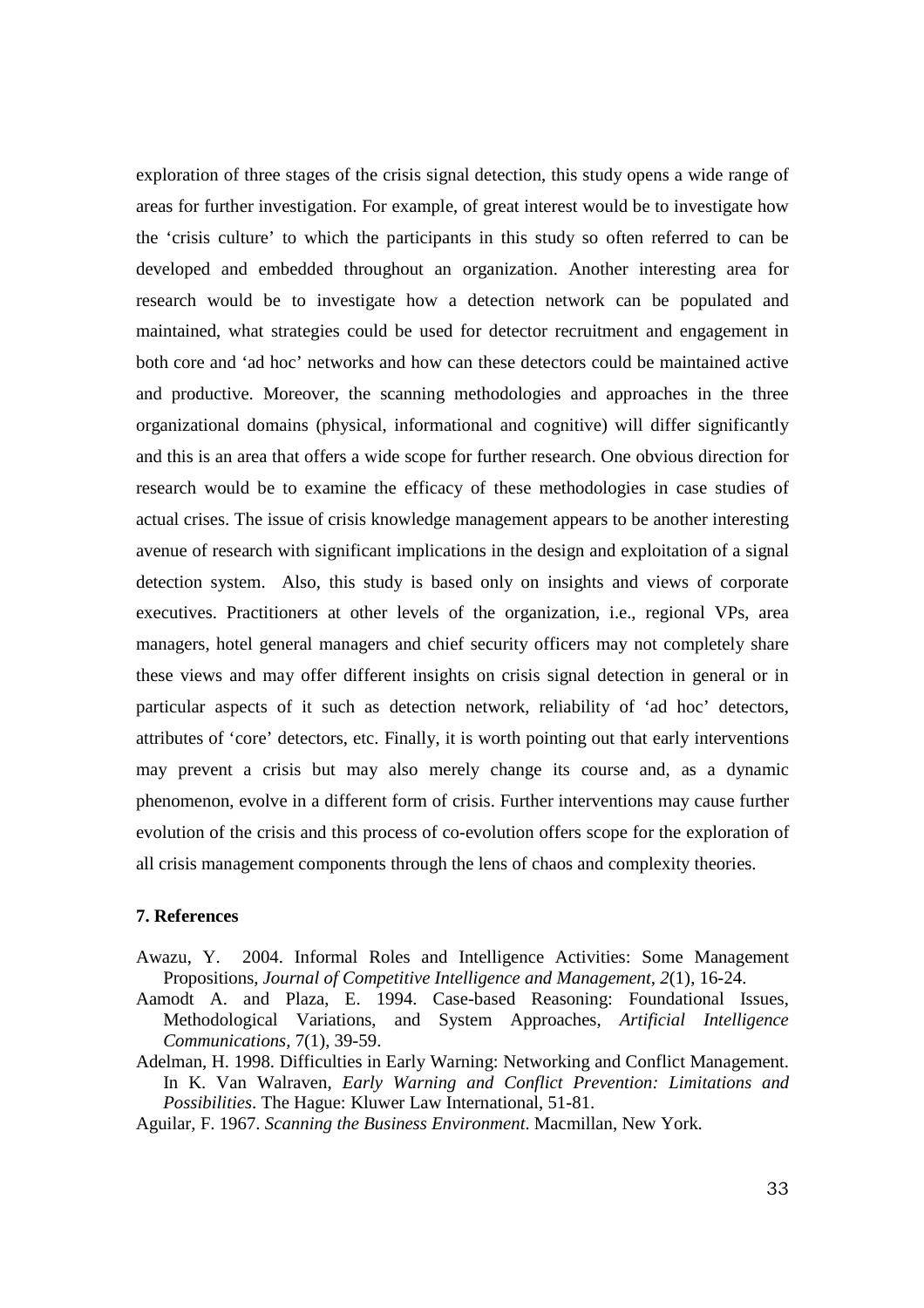- Alberts, D.S., Gartska, J.J., Hayes, R.E. and Signori, D.A. 2001. *Understanding Information Age Warfare*, Washington DC: CCRP Publications.
- Altinay, L. and Paraskevas. A. 2007. *Planning Research in Hospitality and Tourism*, Oxford: Butterworth-Heinemann.
- Anderson, B.A. 2006. Crisis management in the Australian tourism industry: Preparedness, personnel and postscript, *Tourism Management, 27*(6), 1290-1297.
- Ansoff, I.H. 1984. *Implanting Strategic Management*, Englewood Cliffs, NJ: Prentice Hall.
- Armstrong, E.K. 2005. Communicating with Visitors During and After a Natural Disaster – Examples from the 2003 Bushfires in the Australian Capital Territory, In: *Managing Risk and Crisis for Sustainable Tourism: Research and Innovation*, Best Education Network Think Tank V, Kingston, Jamaica June 16-19.
- Armstrong, E.K. and Ritchie, B. 2005. Destination Burning. Strategies for Tourism Industry Recovery Immediately after a major bushfire event, in P. Tremblay & A. Boyle (eds.). Sharing Tourism Knowledge. Proceedings of the 2005 CAUTHE Conference, Darwin: Charles Darwin University, 12-14.
- Armstrong, E.K. and Ritchie, B.W. 2008. The Heart Recovery Marketing Campaign: Destination Recovery After a Major Bushfire in Australia's National Capital, *Journal of Travel and Tourism Marketing, 23*(2,3,4), 175-189.
- Bazerman, M.H. and Chugh, D. 2006. Decisions without Blinders. *Harvard Business Review*, 84(1), 88-97.
- Beirman, D. 2003. *Restoring Tourism Destinations in Crisis. A Strategic Marketing Approach,* Wallingford: CABI.
- Berg, A. and Pattillo, C. 1999. Predicting Currency Crises: The Indicators Approach and an Alternative, *Journal of International Money and Finance, 18*(4), 561-586.
- Bitner, M.J., Booms, B.H. and Tetreault, M.S. 1990. The Service Encounter: Diagnosing Favorable and Unfavorable Incidents, *Journal of Marketing, 54*(1), 71-84.
- Blake, A. and Sinclair, T. M. 2003. Tourism crisis management: US response to September 11, *Annals of Tourism Research, 30*(4), 813-832.
- Boin, A. 2003. Crisis Management in Europe: A Discussion of Key Factors in Improving Safety. Paper presented in The NATO/Russia Advanced Research Workshop: Forecasting and Preventing Catastrophes. University of Aberdeen, 2-6 June.
- Boin A. and Lagadec P. 2000. Preparing for the Future: Critical Challenges in Crisis Management. *Journal of Contingencies and Crisis Management, 8*(4), 185-191.
- Bogdan, R. and Taylor, S. J. 1975. *Introduction to Qualitative Research Methods: A Phenomenological Approach to the Social Sciences*. New York: Wiley.
- Brewton, C. 1987. Managing a crisis: a model for the lodging industry, *Cornell Hotel and Restaurant Administration Quarterly, 28*(3), 10-14.
- Breznitz, S. 1984. *Cry wolf: The psychology of false alarms*. Hillsdale, NJ: LEA.
- Burby, R.J. and Wagner, F. 1996 Protecting Tourists from Death and Injury in Coastal Storms, *Disasters, 20*(1), 49-60.
- Carlsen, J.C. 2006. Post-Tsunami Tourism Strategies for the Maldives, *Tourism Review International, 10*(1), 69-79.
- Cavlek, N. 2002. Tour Operators and Destination Safety. *Annals of Tourism Research, 29* (2), 478-496.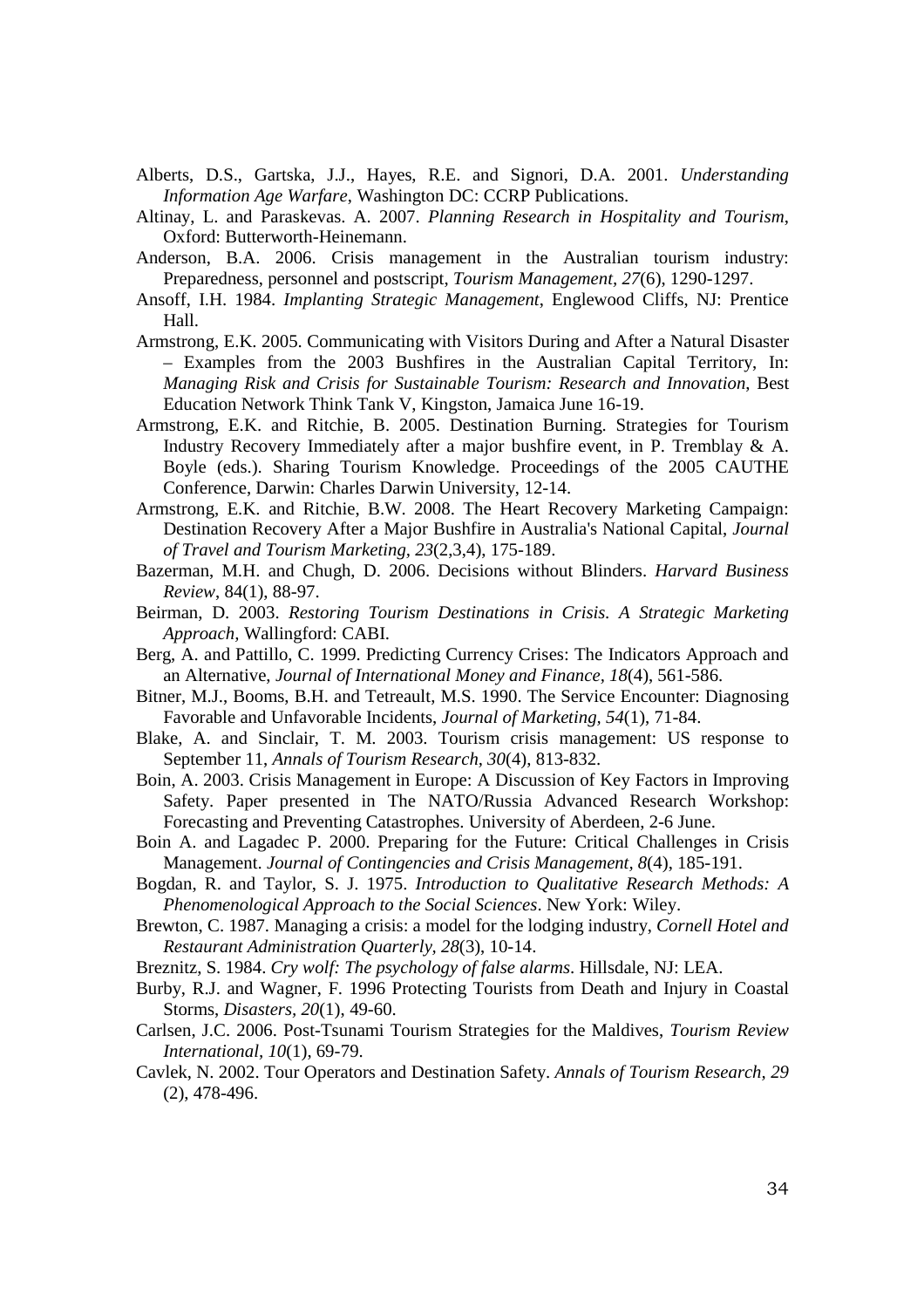- Chandler, J.A. 2004. An Analysis of the Economic Impact of Hurricanes Dennis, Floyd, and Irene on North Carolina's Lodging Industry, *Journal of Hospitality & Tourism Research, 28*(3), 313-326.
- Chell, E. 1998. Critical Incident Technique. In G. Symon and C. Cassell (eds.). *Qualitative Methods and Analysis in Organizational Research: A Practical Guide*, London: Sage, 51-72.
- Choo, C.W. 1998. *The Knowing Organization: How Organizations Use Information to Construct Meaning, Create Knowledge and Make Decisions*. New York: Oxford University Press.
- Choo, C.W. 2002. *Information Management for the Intelligent Organization: The Art of Scanning the Environment*, 3rd edition, Medford, NJ: Information Today.
- Clair, J. A. 1993. Turning Poison into Medicine: A Grounded Theoretical Analysis of Processes, Pathologies, and Designs in the Detection of Potential Organizational Crises. Unpublished Doctoral Dissertation, University of Southern California.
- Clercq, D. D., Dimov, D, and Thongpapanl, N. 2010. The Moderating Impact of Internal Social Exchange Processes on the Entrepreneurial Orientation-Performance Relationship. *Journal of Business Venturing*, *25*(1), pp. 87-103.
- Cobb, P. 2003. Competitive Intelligence through data mining. *Journal of Competitive Intelligence and Management, 1*(3), 80-89.
- Coles, T. 2003. A local reading of a global disaster: Some lessons on tourism management from an Annus Horribilis in South West England. *Journal of Travel and Tourism Marketing, 15*(1), 173-216.
- Collins, R. J. 1997. *Better Business Intelligence How to Learn More About Your Competitors.* Chalford: Management Books 2000.
- Coombs W.T. 1999. *Ongoing Crisis Communication: Planning, Managing, and Responding,* London: Sage Publications
- Cushnahan, G. 2004. Crisis management in small-scale tourism, *Journal of Travel and Tourism Marketing, 15*(4), 323-338.
- Davenport, T.H., De Long, D.W., Beers, M.C. 1998, Successful knowledge management projects, *Sloan Management Review, 39*(2), 43-57.
- De Ruyter, K., Perkins, D.S. and Wetzels, M. 1995. Consumer-Defined Service Expectations and Post Purchase Dissatisfaction in Moderately-Priced Restaurants: A Cross-National Study. *Journal of Consumer Satisfaction, Dissatisfaction, and Complaining Behavior, 8*(1), 177-187.
- De Sausmarez, N. 2004. Crisis management for the tourism sector: Preliminary considerations in policy development, *Tourism and Hospitality Planning and Development, 1*(2), 157-172.
- Dekker, S. 2002. *The Field Guide to Human Error Investigations.* Aldershot: Ashgate Publishing.
- Desouza, K.C., and Hensgen, T. 2005. *Managing Information in Complex Organizations: Semiotics and Signals, Complexity and Chaos*, Armonk, NY: M.E. Sharpe, Inc.
- Desouza, K.C., Hensgen, T. and Evaristo, J.R. 2004. Signals, Signal Devices, and Signal Space in Organizations: A Conceptual Lens to Crisis Evasion. *International Journal of Emergency Management, 2*(1-2), 1-21.
- Dow, K., and Cutter, S. 1998. Crying wolf: Repeat responses to hurricane evacuation orders. *Coastal Management, 26*(3), 237–252.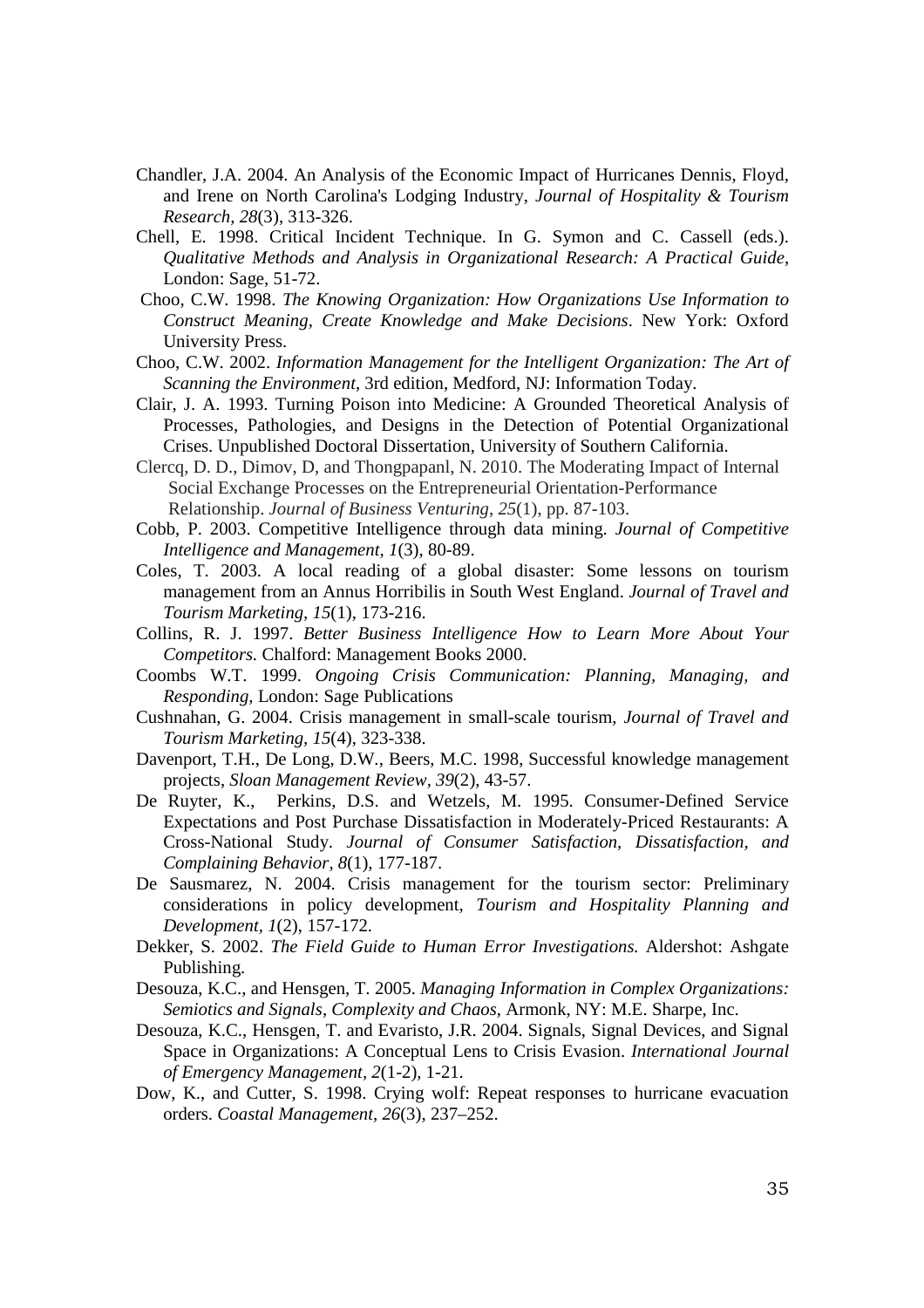- Drabek, T. E. 1994. Risk Perceptions of Tourist Business Managers, *The Environment Professional, 16*(4), 327-341.
- Drabek, T. E. 1995. Disaster Responses Within The Tourism Industry, *International Journal of Mass Emergencies and Disasters, 13*(1), 7-23.
- Emerson, R. M. 1981. Social Exchange Theory: In: Rosenberg, M., Turner, R. (Eds), *Social Psychology: Sociological Perspectives*. Basic Brooks, New York, 30- 65.
- Eugenio-Martin, J., Sinclair, M. T. and Yeoman, I. 2005. Quantifying the Effects of Tourism Crises An Application to Scotland, *Journal of Travel and Tourism Marketing 19*(2-3), 21-34.
- Fahey, L. and King, W. 1977. Environmental Scanning for Corporate Planning. *Business Horizons, 20*(4), 61-71.
- Fall, L. T. 2004. The Increasing Role Of Public Relations As A Crisis Management Function: An Empirical Examination Of Communication Re-Strategising Efforts Among Destination Organization Managers In The Wake Of 11th September, 2001, *Journal of Vacation Marketing, 10*(3), 238-252.
- Fall, L.T. and Massey, J.E. 2006. The Significance Of Crisis Communication In The Aftermath of 9/11, *Journal of Travel and Tourism Marketing, 19*(2-3), 77-90.
- Farh, J.L., Hoffman, R.C., and Hegarty, W.H. 1984. Assessing Environmental Scanning At The Subunit Level: A Multitrait–Multimethod Analysis. *Decision Sciences*, 9(2), 197–219.
- Faulkner, B. 2001. Towards A Framework For Tourism Disaster Management, *Tourism Management, 22*(2), 135-147.
- Faulkner, B. and Vikulov, S. 2001. Katherine, Washed Out One Day, Back On Track The Next: A Post-Mortem Of A Tourism Disaster, *Tourism Management, 22*(4), 331-344.
- Finkelstein, S. 2003. How Do You Spot Signs of Disaster? *Financial Times*, August 6, 9.
- Fischoff, B. and Beyth. R. 1975. I Knew It Would Happen: Remembered Probabilities Of Once Future Things. *Organizational Behavior and Human Performance, 13*(1), 1- 16.
- Flanagan, J.C. 1954. The Critical Incident Technique, *Psychological Bulletin, 51*(4), 327–358.
- Frisby, E. 2002. Communicating In A Crisis: The British Tourist Authority's Response To The Foot-And-Mouth Outbreak and the 11th September, 2001, *Journal of Vacation Marketing, 9*(1), 89-100.
- Gephart, R.P. 1993. The Textual Approach: Risk and Blame in Disaster Sense-making. *The Academy of Management Journal, 36*(6), 1465-1514.
- Gilad, B. 2004. *Early Warning: Using Competitive Intelligence to Anticipate Market Shifts, Control Risk, and Create Powerful Strategies*, NewYork: Amacom.
- Glaesser, D. 2003. *Crisis Management in the Tourism Industry*. Oxford: Butteworth-Heinemann.
- Gonzales-Herrero, A. and Pratt, C.B. 1998. Marketing Crises in Tourism: Communication Strategies in the United States and Spain. *Public Relations Review, 24*(1), 83-97.
- Granovetter, M. 1985. Economic Action and Social Structure: The Problem of Embeddedness. *American Journal of Sociology*, *91*(3), 481-510.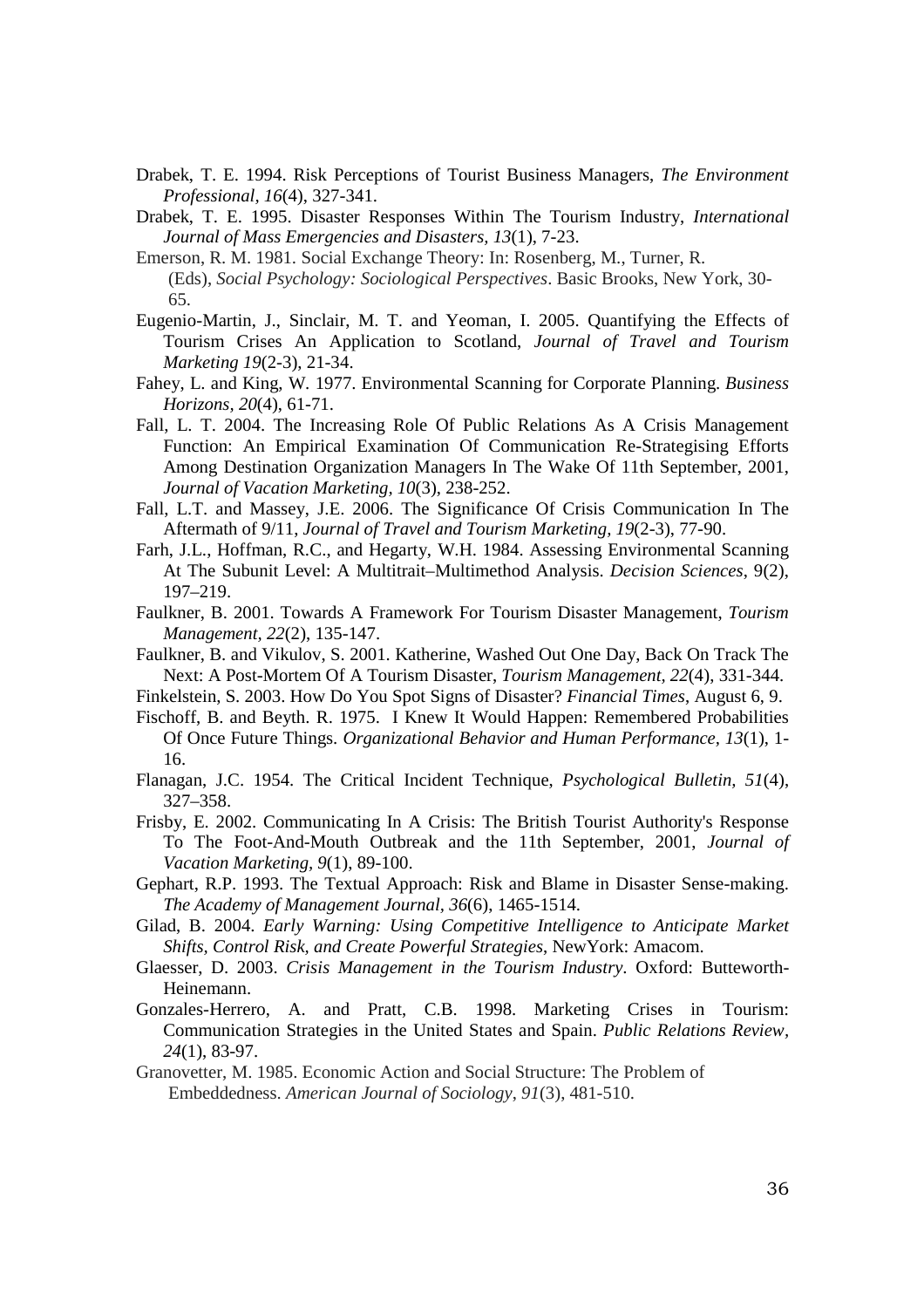- Green, D.M. and Swets, J.A. 1966. *Signal Detection Theory and Psychophysics*. New York: Wiley
- Grove, S.J. and Fisk, R.P. 1997. The Impact of Other Customers on Service Experiences: A Critical Incident Examination of 'Getting Along', *Journal of Retailing, 73*(1), 63- 85.
- Heath, R.L. 1995. The Kobe Earthquake: Some Realities of Strategic Management of Crises and Disasters. *Disaster Prevention and Management, 4*(5), 11–24.
- Henderson, J. C. 1999a. Managing the Asian Financial Crisis: Tourist Attractions in Singapore, *Journal of Travel Research, 38*(2), 177-181.
- Henderson, J. C. 1999b. Southeast Asian Tourism and the Financial Crisis: Indonesia and Thailand Compared, *Current Issues in Tourism, 2*(4), 294-303.
- Henderson, J. C. 1999c. Tourism Management and the Southeast Asian Economic and Environmental Crisis: a Singapore perspective, *Managing Leisure, 4*(2), 107-120.
- Henderson, J.C. 2003a. Terrorism and Tourism: Managing the Consequences of the Bali Bombings, *Journal of Travel & Tourism Marketing, 15*(1), 41-58.
- Henderson, J. C. 2003b. Communicating in a crisis: flight SQ 006, *Tourism Management, 24*(3), 279-287.
- Henderson, J.C. 2004. Managing a health-related crisis: SARS in Singapore, *Journal of Vacation Marketing, 10*(1), 67-77.
- Henderson, J. C. 2005. Responding to Natural Disasters: Managing a Hotel in the Aftermath of the Indian Ocean Tsunami. *Tourism and Hospitality Research, 6*(1), 89-96.
- Henderson, J.C. 2007. *Tourism Crises: Causes, Consequences and Management*, Oxford: Butterworth-Heinmenann.
- Hiltunen, E. 2006. Was It a Wild Card or Just Our Blindness to Gradual Change? Journal of Futures Studies, 11(2), 61–74.
- Huan, T.C., Beaman, J. and Shelby L. 2004. No-Escape Natural Disaster: Mitigating Impacts On Tourism, *Annals of Tourism Research, 31*(2), 255-273.
- Huffman, B.J. 2004. Why Environmental Scanning Works Except When You Need It, *Business Horizons, 47*(3), 39-48.
- Hystad, P.W. and Keller, P.C. 2008. Towards a Destination Tourism Disaster Management Framework: Long-Term Lessons from a Forest Fire Disaster, *Tourism Management, 29*(1), 151-162.
- Inayatullah, S. 1995. Future Visions For South-East Asia: Some Early Warning Signals, *Futures, 27*(6), 681–688.
- Israeli, A.A. and Reichel, A. 2003. Hospitality Crisis Management Practices: The Israeli Case. *International Journal of Hospitality Management, 22*(4), 353-372.
- Ito H. and Lee D. 2005. Assessing The Impact Of The September 11 Terrorist Attacks On U.S. Airline Demand. *Journal of Economics and Business, 57*(1), 75-95.
- Johnson-Tew, P. Lu, Z., Tolomiczenko, G. and Gellatly, J. 2008. SARS: Lessons In Strategic Planning For Hoteliers And Destination Marketers, *International Journal of Contemporary Hospitality Management, 20*(3), 332-346.
- Kaminsky, G., Lizondo, S. and Reinhart, C. 1998. Leading Indicators of Currency Crisis, *IMF Staff Papers, International Monetary Fund, 45*(1), 1-48.
- Kim, L. 1998. Crisis Construction and Organisational Learning: Capability Building In Catching Up at Hyundai Motor. *Organization Science*, *9(*4), 506-521.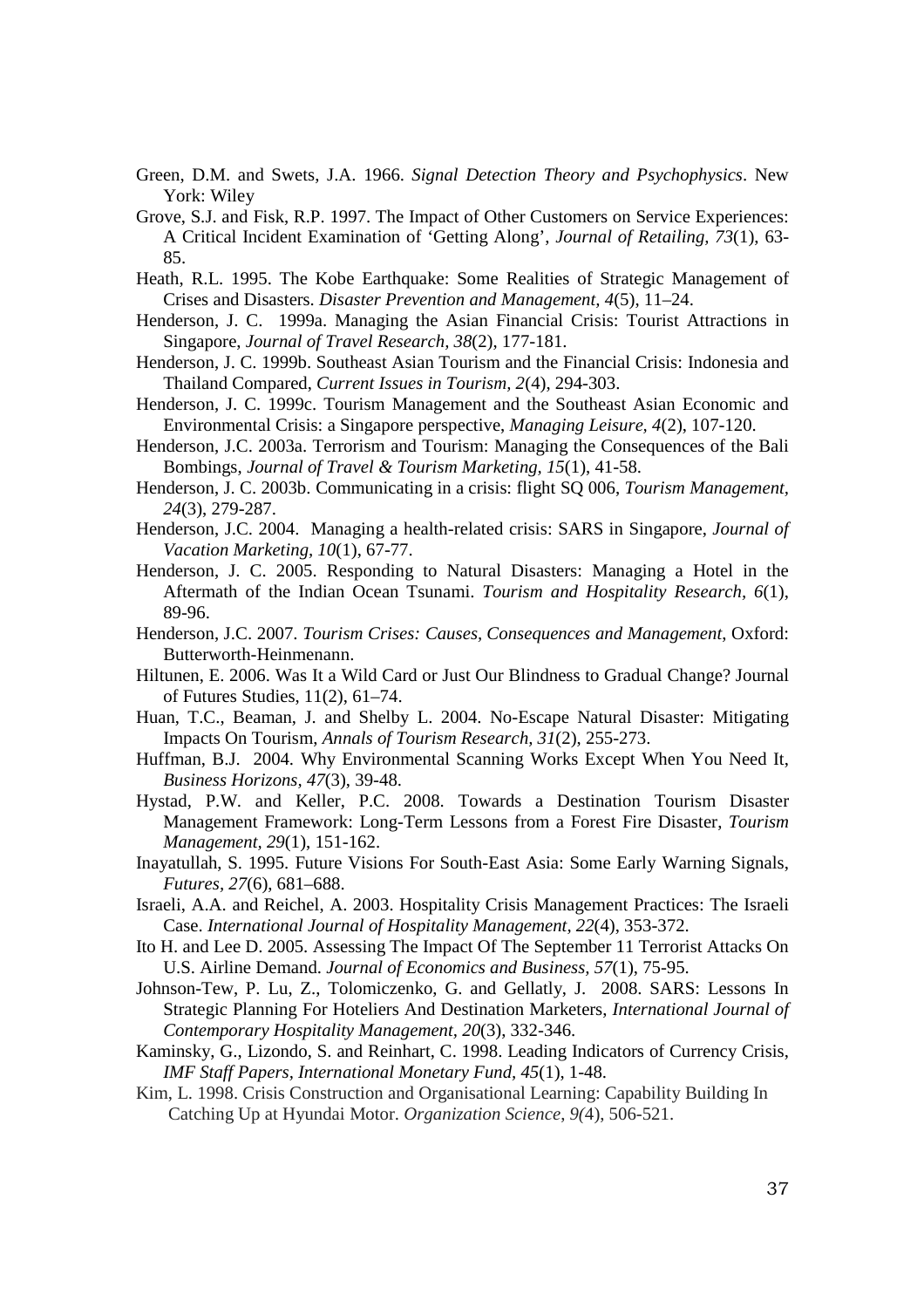- Kim, S. S., Chun, H. and Lee, H. 2005. The Effects of SARS on the Korean Hotel Industry and Measures to Overcome the Crisis: A Case Study of Six Korean Five-Star Hotels, *Asia Pacific Journal of Tourism Research, 10*(4), 369-377.
- Kim, W. C. and Mauborgne, R. 1998. Procedural Justice, Strategic Decision Making and the Knowledge Economy. *Strategic Management Journal*, *19*(4), pp. 323-338.
- Langseth H., Aamodt. A. and Winnem O.M. 1999. Learning Retrieval Knowledge from Data, In S.S. Anand, A. Aamodt and D. Aha (eds.). Proceedings of the IJCAI-99, Workshop on Automating the Construction of Case-Based Reasoners, Stockholm, Sweden, 77-82.
- Leung, P. and Lam, T. 2004. Crisis Management During the SARS Threat: A Case Study of the Metropole Hotel in Hong Kong, *Journal of Human Resources in Hospitality & Tourism, 3*(1), 47-57.
- Lincoln, Y. and Guba, E. 1985. *Naturalistic Inquiry*. Beverly Hills, CA: Sage Publications.
- Litvin S.W. and Alderson L.L. 2003. How Charleston Got Her Groove Back: A Convention And Visitors Bureau's Response to 9/11, *Journal of Vacation Marketing, 9*(2), 188-197
- Lloyd, S.P. and McMillan, B. 1956. Linear Least Squares Filtering and Prediction of Sampled Signals. Proceedings of Symposium on Modern Network Synthesis, 5, Brooklyn, NY: Polytechnic Institute of Brooklyn, 221-247.
- Lo, A., Chung, C. and Law, R. 2006. The Survival Of Hotels During Disaster: A Case Study of Hong Kong in 2003, *Asia Pacific Journal of Tourism Research, 11*(1), 65- 79.
- Lorenz, E.N. 1993. *The Essence of Chaos*. Seattle: University of Washington Press.
- Lozada, H.R. and Calantone, R.J. 1996. Scanning Behavior And Environmental Variation In The Formulation Of Strategic Responses To Change, *Journal of Managerial Issues, 8*(3), 310–325.
- McKercher, B. and Chon, K. 2004. The Over-Reaction to SARS and the Collapse of Asian Tourism, *Annals of Tourism Research, 31*(3), 716-719.
- Michel, S. 2001. Analyzing Service Failures and Recoveries: A Process Approach, *International Journal of Service Industry Management, 12*(1), 20-33.
- Mihalic, T. 1999. Tourism Drop and Recovery After the War: The Case of Slovenia, *Turizam, 47*(1), 61-66.
- Miller, G.A. and Ritchie, B.W. 2003. A Farming Crisis or a Tourism Disaster? An Analysis of the Foot and Mouth Disease in the UK, *Current Issues in Tourism, 6*(2), 150-171.
- Mitroff, I.I. 1988. Crisis Management: Cutting through the Confusion. *Sloan Management Review*. Winter, 15-20
- Mitroff, I.I. 2004. *Crisis Leadership: Planning for the Unthinkable*. John Wiley & Sons, Inc.
- Nilson, D., 1995. Disaster Beliefs and Ideological Orientation. *Journal of Contingencies and Crisis Management, 3*(1), 12-17.
- Okumus F. 2004. Potential Challenges Of Employing A Formal Environmental Scanning Approach In Hospitality Organizations, *International Journal of Hospitality Management, 23*(2), 123-143.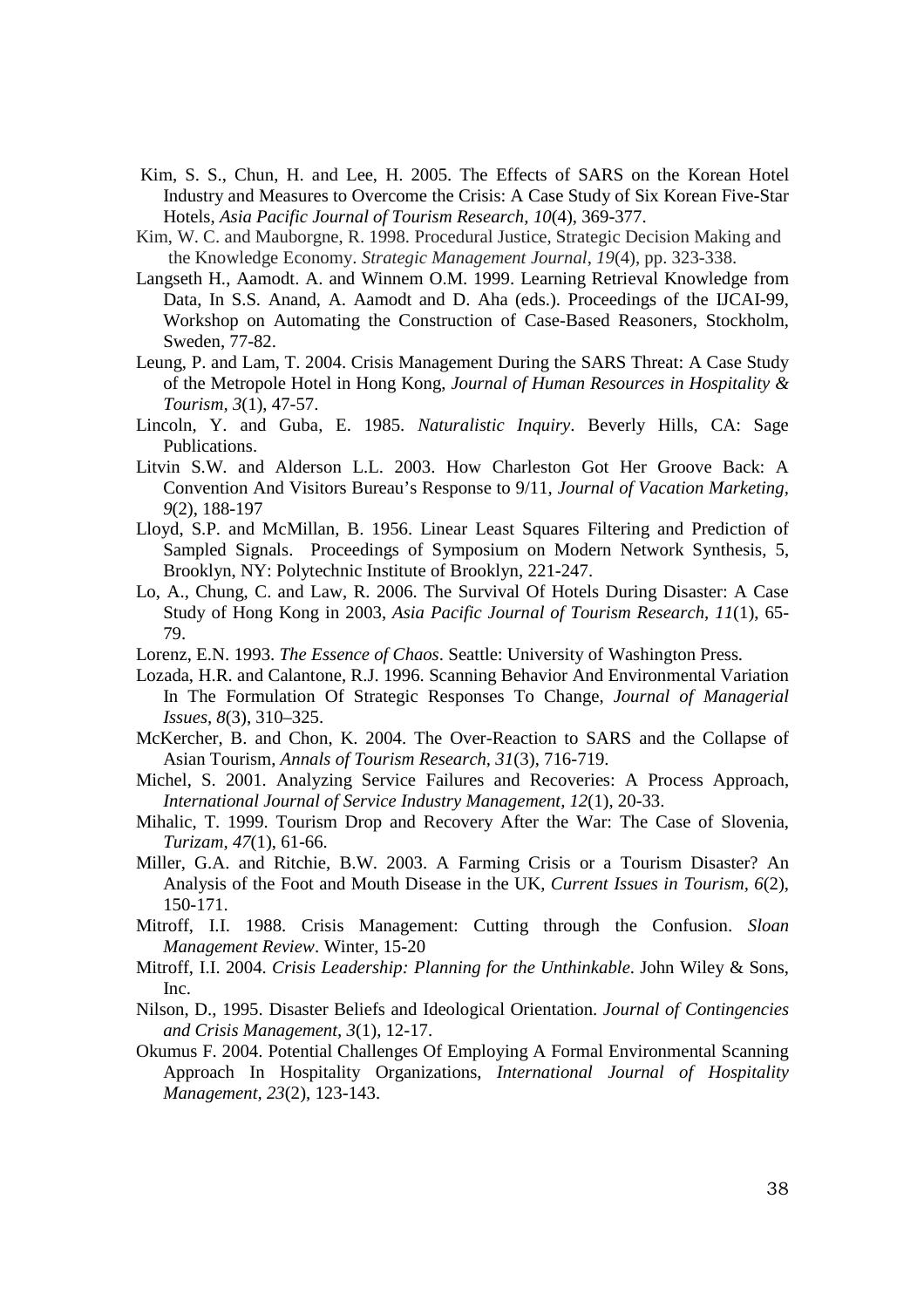- Paraskevas, A. 2001. Internal Service Encounters in Hotels: An Empirical Study, *International Journal of Contemporary Hospitality Management, 1*3(6), 285-292.
- Paraskevas, A. 2006. Crisis Management or Crisis Response System? A Complexity Science Approach to Organizational Crises. *Management Decision, 44*(7), 892-907
- Paraskevas, A. and Arendell, B. 2007. A Strategic Framework for Terrorism Prevention and Mitigation in Tourism Destinations, *Tourism Management, 28*(6), 1560-1573.
- Patton, M.Q. 2002. *Qualitative Research and Evaluation Methods*. 3<sup>rd</sup> Edition. Thousand Oaks, CA: Sage Publications.
- Perrow, C. 1981, The President's Commission and the Normal Accident, in D. Sills, C. Wolf and V. Shelanski, (eds.), *The Accident at Three Mile Island: The Human Dimensions*, Boulder: Westview Press, 173–184.
- Petersen J.L., 1999. *Out of the Blue: How to Anticipate Big Future Surprises*, Lanham MD: Madison Books.
- Pine, R. and McKercher, B. 2004. The Impact of SARS on Hong Kong's Tourism Industry, *International Journal of Contemporary Hospitality Management, 16(*2), 139-143.
- Pizam, A. and Fleischer, A. 2002. Severity vs. Frequency of Acts of Terrorism: Which Has a Larger Impact on Tourism Demand? *Journal of Travel Research, 40*(3), 337– 339.
- Pizam, A. and Smith, G. 2000. Tourism and terrorism: A Quantitative Analysis Of Major Terrorist Acts And Their Impact On Tourism Destinations, *Tourism Economics, 6*(2), 123-138.
- Prideaux, B. 2004. The Need to Use Disaster Planning Frameworks to Respond to Major Tourism Disasters: Analysis of Australia's Response to Tourism Disasters in 2001, *Journal of Travel & Tourism Marketing, 15*(4), 281-298.
- Puranam, P., Powell, B.C., and Singh, H. 2006. Due Diligence Failure as a Signal Detection Problem. *Strategic Organization, 4*(4), 319-348.
- Regester, M. and Larkin, J. 2002. *Risk Issues and Crisis Management: A Casebook of Best Practice*. 2nd Edition. London: Kogan Page
- Ritchie, B.W. 2004. Chaos, Crises and Disasters: A Strategic Approach to Crisis Management in the Tourism Industry, *Tourism Management, 25*(6), 669-683.
- Ritchie, B.W., Dorell, H., Miller, D. and Miller, G. A. 2004. Crisis communication and the recovery for the tourism industry: Lessons from the 2001 Foot and Mouth Disease outbreak in the United Kingdom, *Journal of Travel and Tourism Marketing, 15*(4), 199-216.
- Rittichainuwat, B.N. 2006. Tsunami Recovery: A Case Study of Thailand's Tourism. *Cornell Hotel and Restaurant Administration Quarterly, 47*(3), 390-404.
- Roux-Dufort, C. 2007. A Passion for Imperfections. Revisiting Crisis Management', in Pearson, C., Roux-Dufort, C. and Clair, J. (eds.), *The International Handbook of Organizational Crisis Management*, New York, NY: Sage Publications, 221-243.
- Santana, G. 2004. Crisis Management and Tourism. Beyond the Rhetoric. *Journal of Travel & Tourism Marketing, 15*(4), 299-321.
- Saunders, M.N.K., Lewis, P. and Thornhill, A. 2009. *Research Methods for Business Students*, 5th edition, London: Prentice Hall.
- Schalkoff, R.J. 1991. *Pattern Recognition: Statistical, Structural and Neural Approaches,* New York: John Wiley and Sons.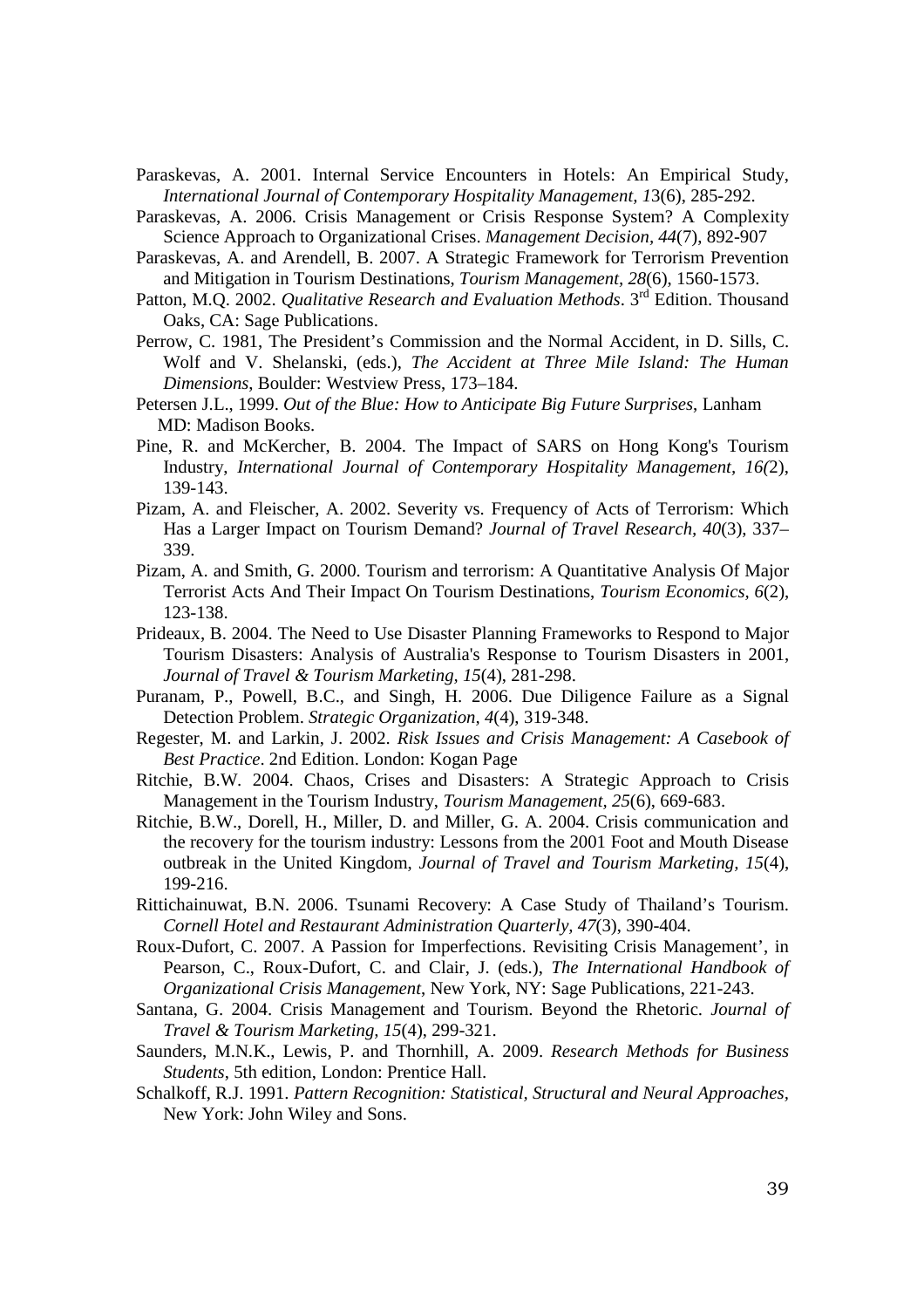- Scheaffer, Z., Richardson, B. and Rosenblatt, Z. 1998. Early-Warning-Signals Management: A Lesson from the Barings Crisis, *Journal of Contingencies and Crisis Management, 6*(1), 1-22
- Schmeidl, S. 2002. Conflict Early Warning and Prevention: Toward a Coherent Terminology. In C. Mwaura and S. Schmeidl, *Early Warning and Conflict Management in the Horn of Africa*, Lawrenceville, NJ: The Red Sea Press, 69-97.
- Sharpley, R. and Craven, B. 2001. The 2001 Foot and Mouth Crisis Rural Economy and Tourism Policy Implications: A Comment, *Current Issues in Tourism, 4*(6), 527- 537.
- Singh, J. and Wilkes, R.E. 1996. When Consumers Complain: A Path Analysis of the Key Antecedents of Consumer Complaint Response Estimates, *Journal of the Academy of Marketing Science, 24*(4), 350-365.
- Sönmez, S., Backman, K. and Allen, L. 1994. *Managing Tourism Crises: A Guidebook.* Clemson, SC: Clemson University
- Sornette, D. 2004. *Why Stock Markets Crash: Critical Events in Complex Financial Systems*. Princeton, NJ: Princeton University Press.
- Stafford, G., Yu, L. and Armoo, A.K. 2002. Crisis Management and Recovery: How Washington, D.C. Hotels Responded to Terrorism. *Cornell Hotel and Restaurant Administration Quarterly, 43*(5), 27-40.
- Stauss, B. and Weinlich, B. 1997. Process-Oriented Measurement of Service Quality: Applying the Sequential Incident Technique, *European Journal of Marketing, 31*(1), 33-55.
- Stevenson, T. 2002. Anticipatory Action Learning: Conversations about the Future, *Futures, 34*(5), 417–425.
- Swets, J.A. 1988. Measuring the Accuracy of Diagnostic Systems, *Science, 240*, 1285– 1293.
- Takeda, M. and Helms, M. 2006. Bureaucracy Meet Catastrophe: Analysis of the Tsunami Disaster and Implications for Global Emergency Governance, International *Journal of Public Sector Management, 19*(2), 204-217.
- Taylor, M. S. and Enz, C. A. 2002. GMs', Responses to the Events of September 11, 2001, *Cornell Hotel and Restaurant Administration Quarterly, 43*(7), 7-20.
- The Economist 2000. Eye on the Storm: Report on Hurricane Forecasting At 2000 Meeting of the American Association for the Advancement of Science, February 26 - March 3, 91-93.
- Thompson, C.J., Locander, W.B. and Pollio, H.R. 1989. Putting Consumer Experience back into Consumer Research: The Philosophy and Method of Existential Phenomenology, *Journal of Consumer Research, 16*(2), 33-146.
- Tetlock, P.E. 2005. *Expert Political Judgment: How Good Is It? How Can We Know?* Princeton, NJ: Princeton University Press.
- Tsai, W. and Ghoshal, S. 1998. Social Capital and Value Creation: The Role of Intrafirm Networks. *Academy of Management Journal*, *41*(3), 464-476.
- Turner, B.A. 1976. The Organizational and Inter-Organizational Development of Disasters. *Administrative Science Quarterly, 21*(3), 378-397.
- Turner, B.A. 1994. Causes of Disaster: Sloppy Management. *British Journal of Management, 5*(3), 215-219.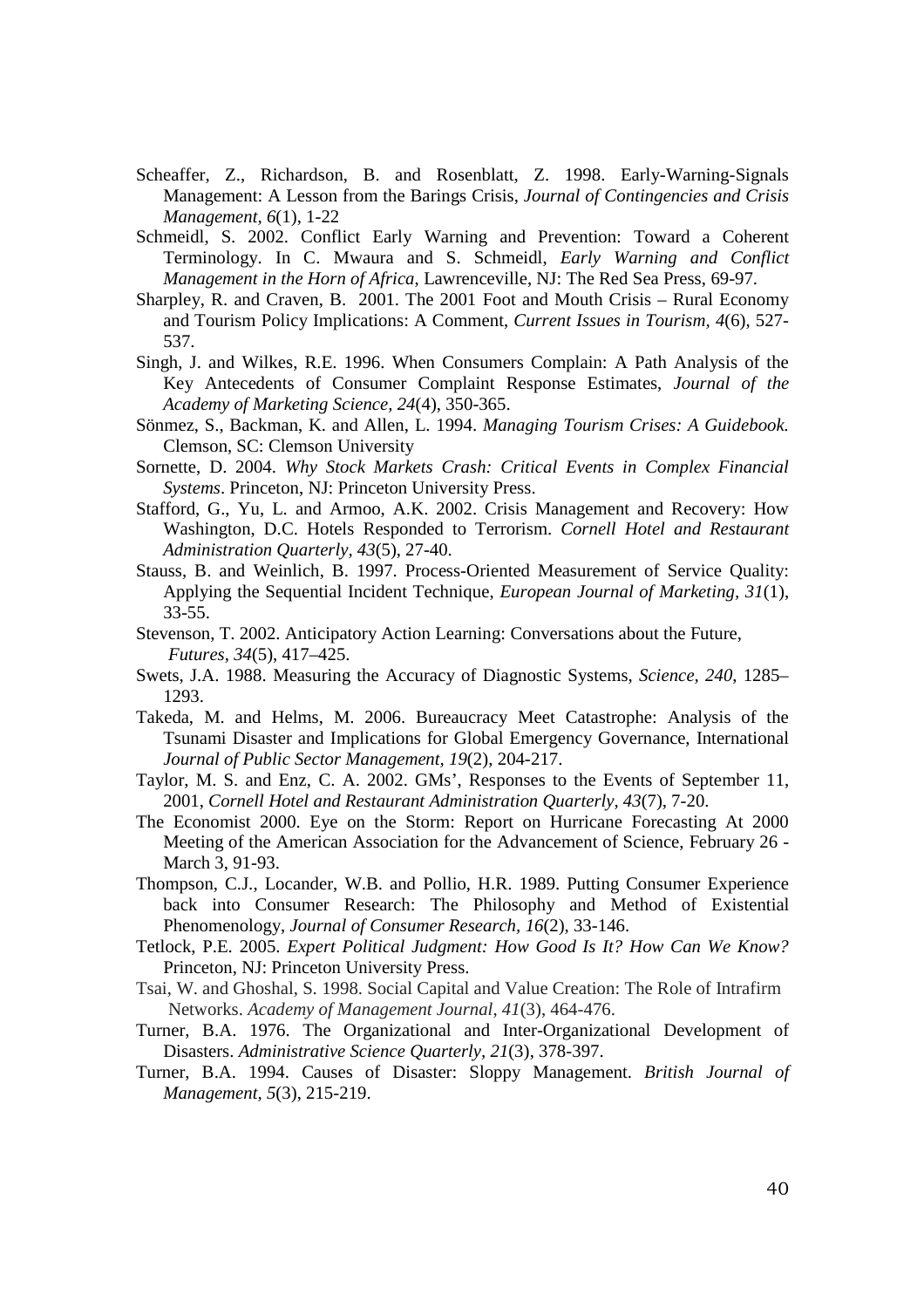- von Lubitz, D. and Wickramasinghe, N. 2006. Healthcare and Technology: The Doctrine of Networkcentric Healthcare, *International Journal of Electronic Healthcare, 2*(4), 322–344.
- Walker, S. and Truly, E. 1992. The Critical Incidents Technique: Philosophical Foundations and Methodological Implications. In C.T. Allen and T.J. Madden, (eds.). AMA Winter Educators 'Conference Proceedings: Marketing Theory and Applications III, Chicago: American Marketing Association, 270-275.
- Weick, K.E. and Roberts, K.H. 1993. Collective Mind in Organizations: Heedful interrelating on flight decks. *Administrative Science Quarterly, 38*(3), 357-381.
- Woods, D. D. 2005. Creating Foresight: Lessons for Resilience from Columbia. In W. H. Starbuck and M. Farjoun (eds.). *Organization at the Limit: NASA and the Columbia Disaster*. Malden MA: Blackwell, 289-308.
- Zeithaml, V.A. and Bitner, M.J. 2003. *Services Marketing: Integrating Customer Focus across the Firm*, 3rd edition. New York: McGraw-Hill.
- Zschau, J. and Küppers, A.N. 2003. *Early Warning Systems for Natural Disaster Reduction*, Heidelberg: Springer-Verlag.